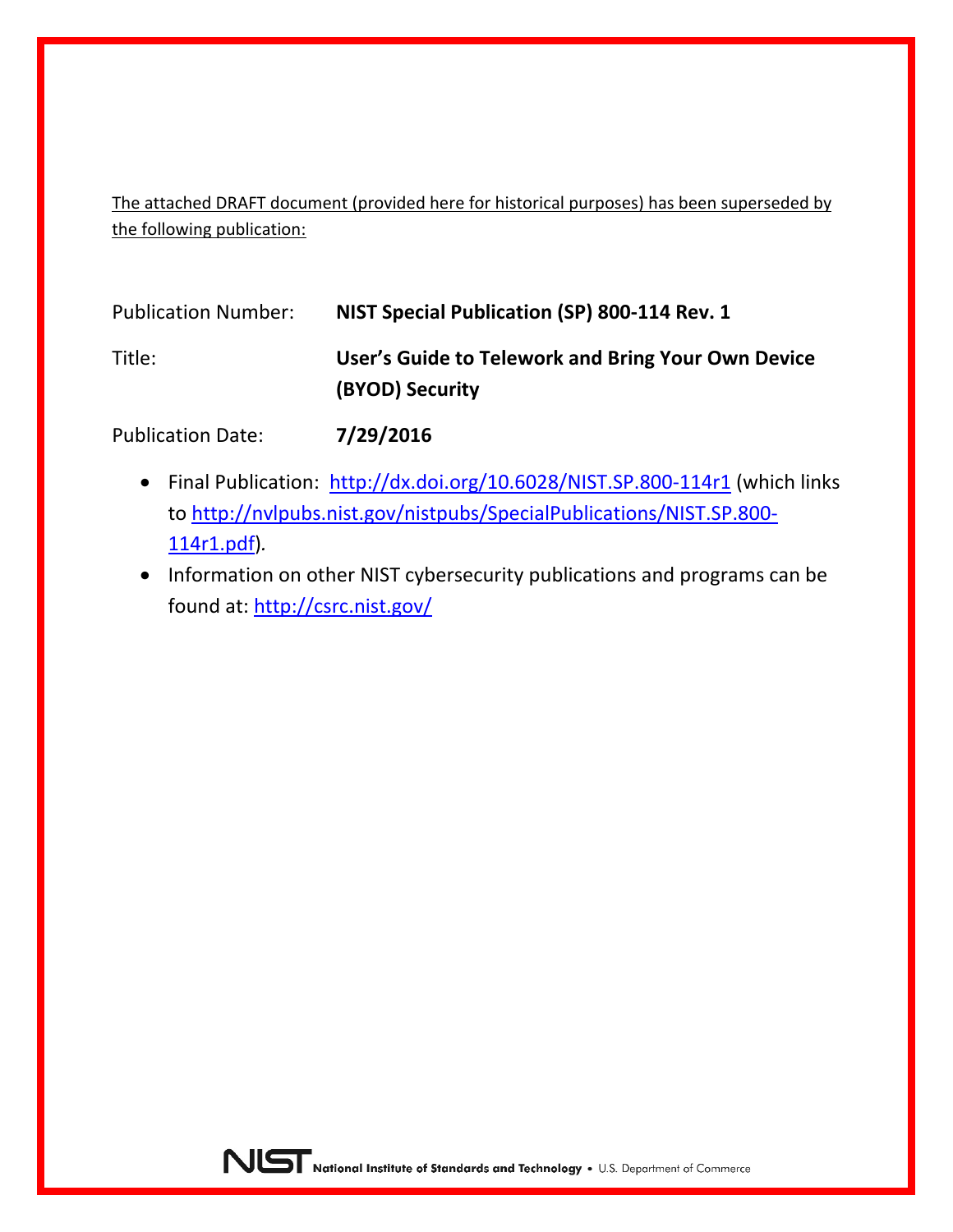# The following information was posted with the attached DRAFT document:

Mar. 14, 2016

## **SP 800-114 Rev. 1**

## **DRAFT User's Guide to Telework and Bring Your Own Device (BYOD) Security**

NIST requests public comments on two draft Special Publications (SPs) on telework and BYOD security: Draft SP 800-114 Revision 1, *User's Guide to Telework and Bring Your Own Device (BYOD) Security*, and Draft SP 800-46 Revision 2, *Guide to Enterprise Telework, Remote Access, and Bring Your Own Device (BYOD) Security*. Organizations are increasingly threatened, attacked, and breached through compromised telework devices used by their employees, contractors, business partners, and vendors. These publications make recommendations for organizations (in SP 800-46 Revision 2) and users (in SP 800-114 Revision 1) to improve their telework and BYOD security practices.

The public comment period for both publications closes on **April 15, 2016**.

Send comments on Draft SP 800-114 Revision 1 to 800-114 comments <at>nist.gov with "Comments SP 800-114" in the subject line.

Send comments on Draft SP 800-46 Revision 2 to 800-46 comments < at >nist.gov with "Comments" SP 800-46" in the subject line.

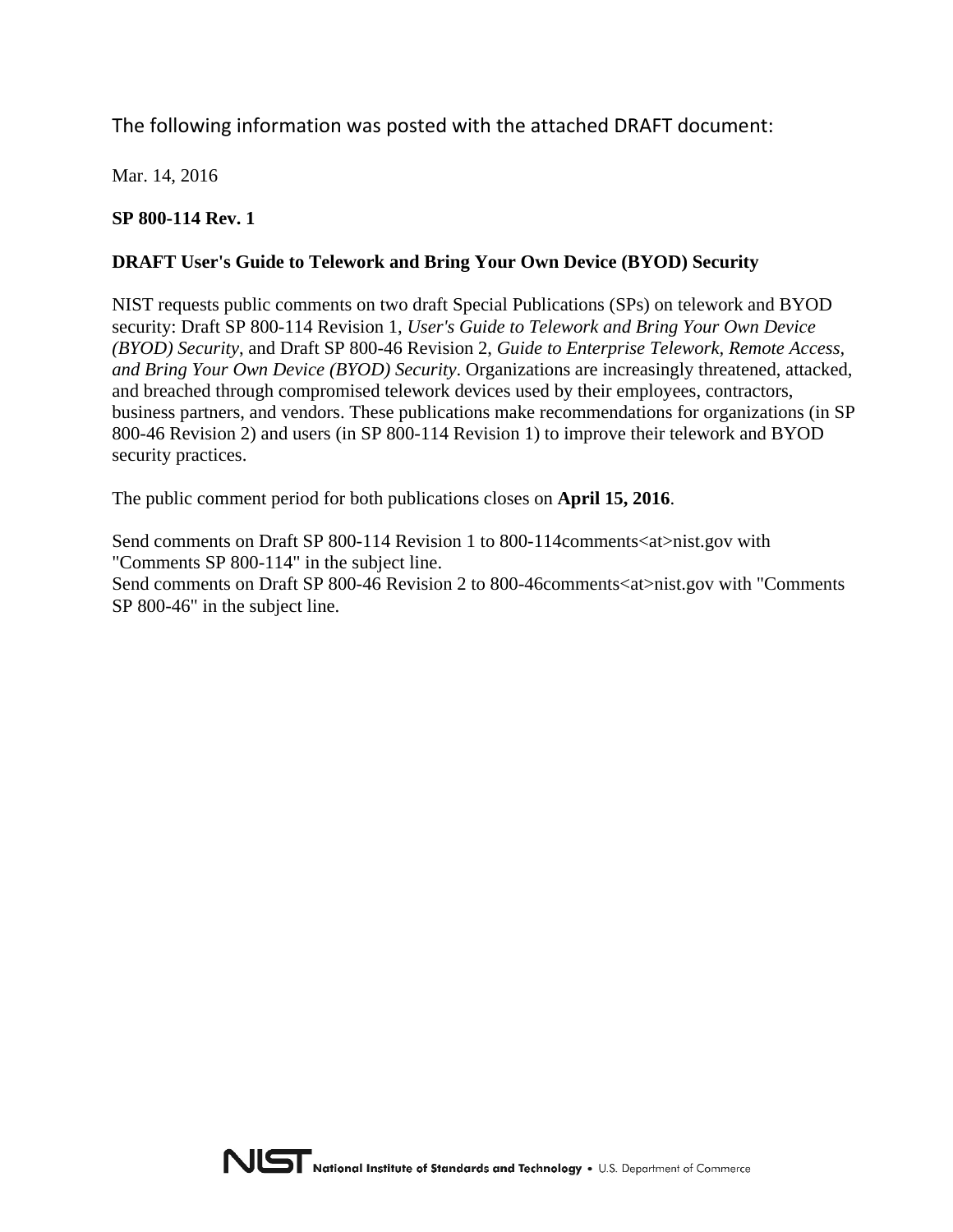| $\mathbf{1}$        | <b>Draft NIST Special Publication 800-114</b>                              |
|---------------------|----------------------------------------------------------------------------|
| $\overline{2}$<br>3 | <b>Revision 1</b>                                                          |
| $\overline{4}$      | <b>User's Guide to Telework and</b><br><b>Bring Your Own Device (BYOD)</b> |
| 5                   |                                                                            |
| 6<br>7              | <b>Security</b>                                                            |
|                     |                                                                            |
| 8<br>9              | Murugiah Souppaya<br><b>Karen Scarfone</b>                                 |
| 10<br>11            |                                                                            |
| 12<br>13            |                                                                            |
| 14                  |                                                                            |
| 15                  |                                                                            |
| 16<br>17            | T E<br>SEC<br>URI<br>MPU<br>-R<br>C<br>T Y<br>$\Omega$                     |
| 18                  |                                                                            |
| 19                  |                                                                            |
| 20                  |                                                                            |
| 21                  |                                                                            |
| 22                  |                                                                            |
| 23                  | NIST                                                                       |
| 24                  | <b>National Institute of</b><br><b>Standards and Technology</b>            |
| 25                  | U.S. Department of Commerce                                                |
| 26                  |                                                                            |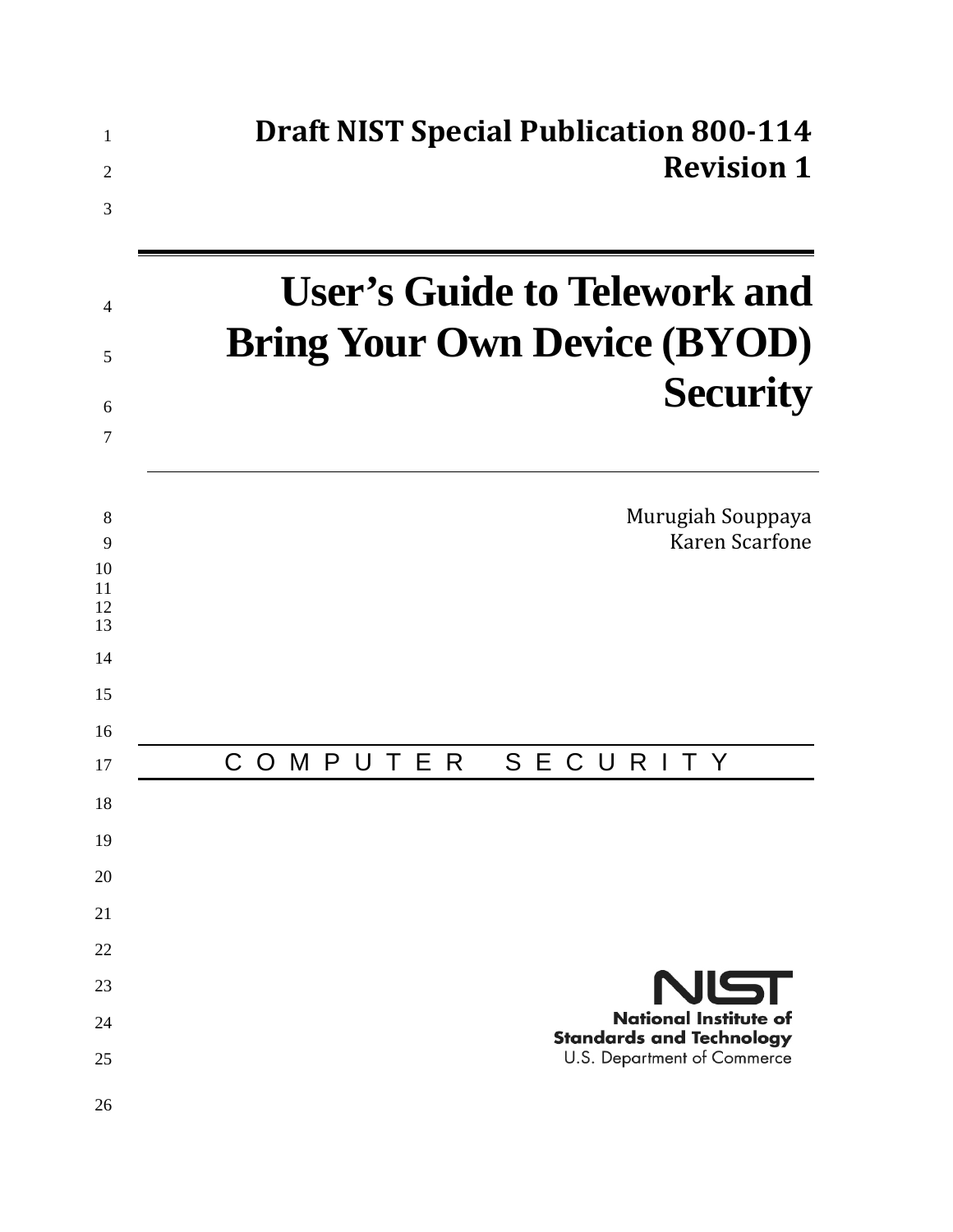| <b>Draft NIST Special Publication 800-114</b>                | 27                 |
|--------------------------------------------------------------|--------------------|
| <b>Revision 1</b>                                            | 28                 |
|                                                              |                    |
|                                                              | 29<br>30           |
| User's Guide to Telework and                                 | 31                 |
| <b>Bring Your Own Device (BYOD)</b>                          | 32                 |
| <b>Security</b>                                              | 33                 |
|                                                              | 34                 |
| Murugiah Souppaya                                            | 35                 |
| <b>Computer Security Division</b>                            | 36                 |
| <b>Information Technology Laboratory</b>                     | 37                 |
|                                                              | 38                 |
| Karen Scarfone                                               | 39                 |
| Scarfone Cybersecurity                                       | 40                 |
| Clifton, VA                                                  | 41                 |
|                                                              | 42                 |
|                                                              | 43<br>44           |
|                                                              | 45                 |
|                                                              | 46                 |
|                                                              | 47                 |
| March 2016                                                   | 48                 |
|                                                              | 49                 |
| ARTIMENT OF COMMES<br>$\star$<br>CATARD<br>STATES OF AMERICA | 50                 |
|                                                              | 51<br>52           |
|                                                              | 53                 |
|                                                              | 54                 |
| <b>U.S. Department of Commerce</b>                           | 55                 |
| Penny Pritzker, Secretary                                    | 56                 |
|                                                              | 57<br>$\epsilon$ o |

 National Institute of Standards and Technology *Willie May, Under Secretary of Commerce for Standards and Technology and Director*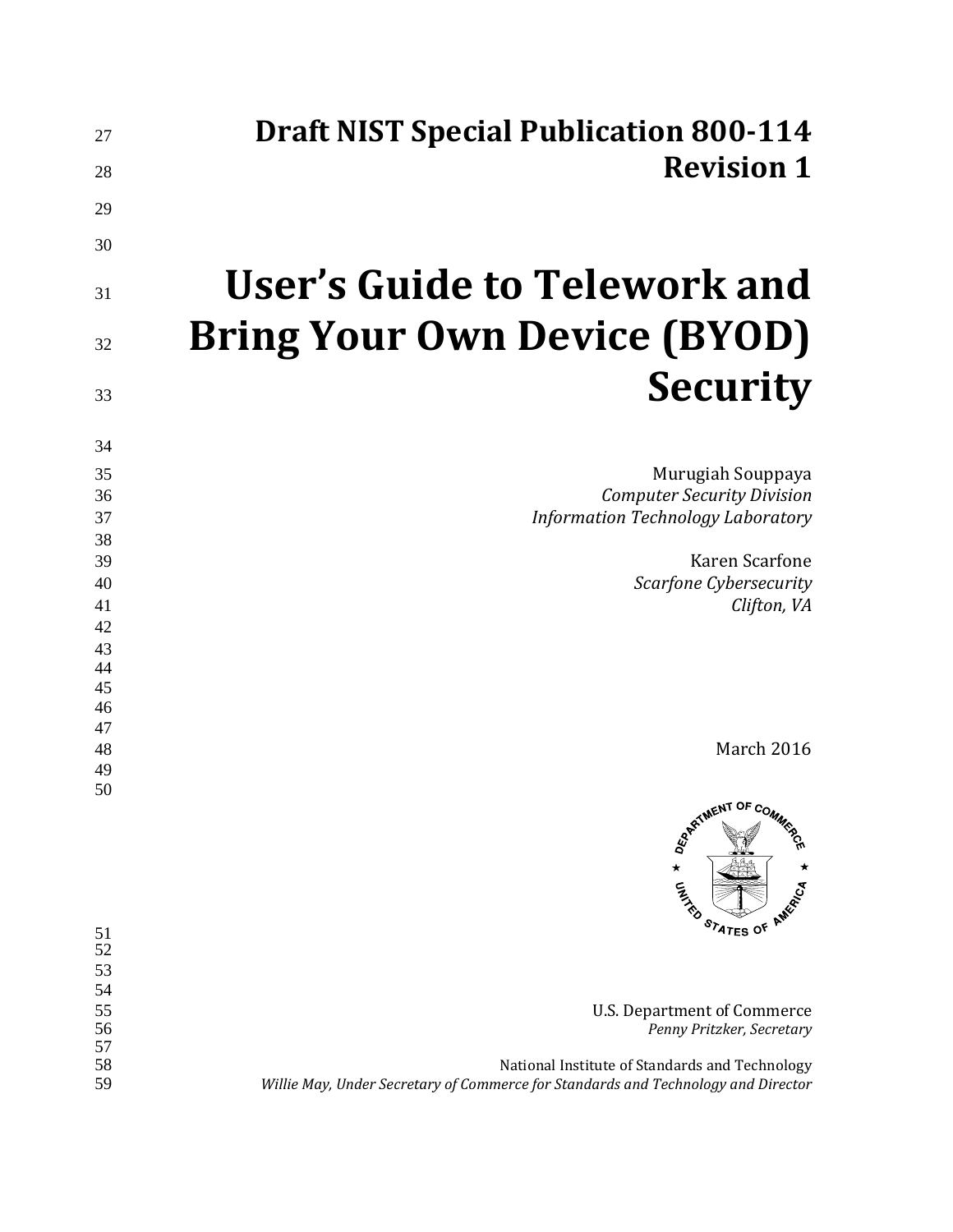#### 60 **Authority**

61 This publication has been developed by NIST in accordance with its statutory responsibilities under the

62 Federal Information Security Modernization Act (FISMA) of 2014, 44 U.S.C. § 3541 *et seq.*, Public Law

63 (P.L.) 113-283. NIST is responsible for developing information security standards and guidelines,

64 including minimum requirements for federal information systems, but such standards and guidelines shall

65 not apply to national security systems without the express approval of appropriate federal officials

66 exercising policy authority over such systems. This guideline is consistent with the requirements of the

67 Office of Management and Budget (OMB) Circular A-130.

68 Nothing in this publication should be taken to contradict the standards and guidelines made mandatory

69 and binding on federal agencies by the Secretary of Commerce under statutory authority. Nor should

70 these guidelines be interpreted as altering or superseding the existing authorities of the Secretary of

71 Commerce, Director of the OMB, or any other federal official. This publication may be used by

72 nongovernmental organizations on a voluntary basis and is not subject to copyright in the United States.<br>73 Attribution would, however, be appreciated by NIST.

Attribution would, however, be appreciated by NIST.

| 74 | National Institute of Standards and Technology Special Publication 800-114 Revision 1 |
|----|---------------------------------------------------------------------------------------|
| 75 | Natl. Inst. Stand. Technol. Spec. Publ. 800-114 rev1, 44 pages (March 2016)           |
| 76 | CODEN: NSPUE2                                                                         |

77 Certain commercial entities, equipment, or materials may be identified in this document in order to describe an experimental procedure or concept adequately. Such identification is not intended to imply recommendation o 78 experimental procedure or concept adequately. Such identification is not intended to imply recommendation or<br>79 endorsement by NIST, nor is it intended to imply that the entities, materials, or equipment are necessarily endorsement by NIST, nor is it intended to imply that the entities, materials, or equipment are necessarily the best 80 available for the purpose.

81 There may be references in this publication to other publications currently under development by NIST in accordance with its assigned statutory responsibilities. The information in this publication, including concepts a accordance with its assigned statutory responsibilities. The information in this publication, including concepts and 83 methodologies, may be used by federal agencies even before the completion of such companion publications. Thus,<br>84 until each publication is completed, current requirements, guidelines, and procedures, where they exist, 84 until each publication is completed, current requirements, guidelines, and procedures, where they exist, remain 85 operative. For planning and transition purposes, federal agencies may wish to closely follow the develop 85 operative. For planning and transition purposes, federal agencies may wish to closely follow the development of 86 these new publications by NIST.

- 87 Organizations are encouraged to review all draft publications during public comment periods and provide feedback<br>88 to NIST. Many NIST cybersecurity publications, other than the ones noted above, are available at 88 to NIST. Many NIST cybersecurity publications, other than the ones noted above, are available at http://csrc.nist.gov/publications. [http://csrc.nist.gov/publications.](http://csrc.nist.gov/publications)
- 90

#### 91 **Public comment period:** *March 14, 2016* **through** *April 15, 2016*

## 92 All comments are subject to release under the Freedom of Information Act (FOIA).

**National Institute of Standards and Technology**<br>94 **Attn: Computer Security Division. Information Technology** Attn: Computer Security Division, Information Technology Laboratory 100 Bureau Drive (Mail Stop 8930) Gaithersburg, MD 20899-8930 Email: 800-114comments@nist.gov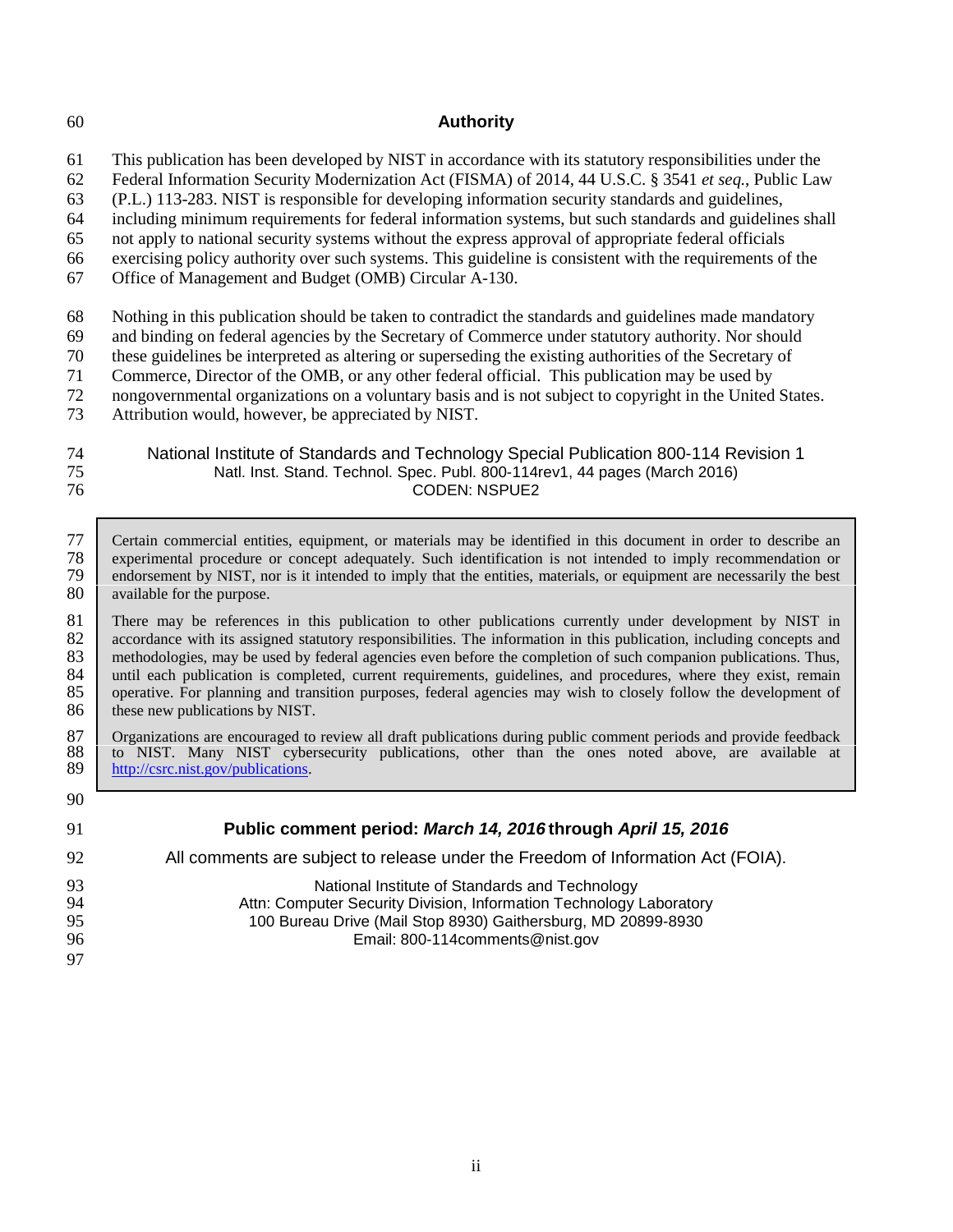#### **Reports on Computer Systems Technology**

 The Information Technology Laboratory (ITL) at the National Institute of Standards and Technology (NIST) promotes the U.S. economy and public welfare by providing technical leadership for the Nation's measurement and standards infrastructure. ITL develops tests, test methods, reference data, proof of concept implementations, and technical analyses to advance the development and productive use of information technology. ITL's responsibilities include the development of management, administrative, technical, and physical standards and guidelines for the cost-effective security and privacy of other than national security-related information in federal information systems. The Special Publication 800-series reports on ITL's research, guidelines, and outreach efforts in information system security, and its collaborative activities with industry, government, and academic organizations. **Abstract** Many people telework, and they use a variety of devices, such as desktop and laptop computers, smartphones, and tablets, to read and send email, access websites, review and edit documents, and

 perform many other tasks. Each telework device is controlled by the organization, a third party (such as the organization's contractors, business partners, and vendors), or the teleworker; the latter is known as

bring your own device (BYOD). This publication provides recommendations for securing BYOD devices

used for telework and remote access, as well as those directly attached to the enterprise's own networks.

## **Keywords**

- bring your own device (BYOD); host security; information security; network security; remote access;
- telework
- 
-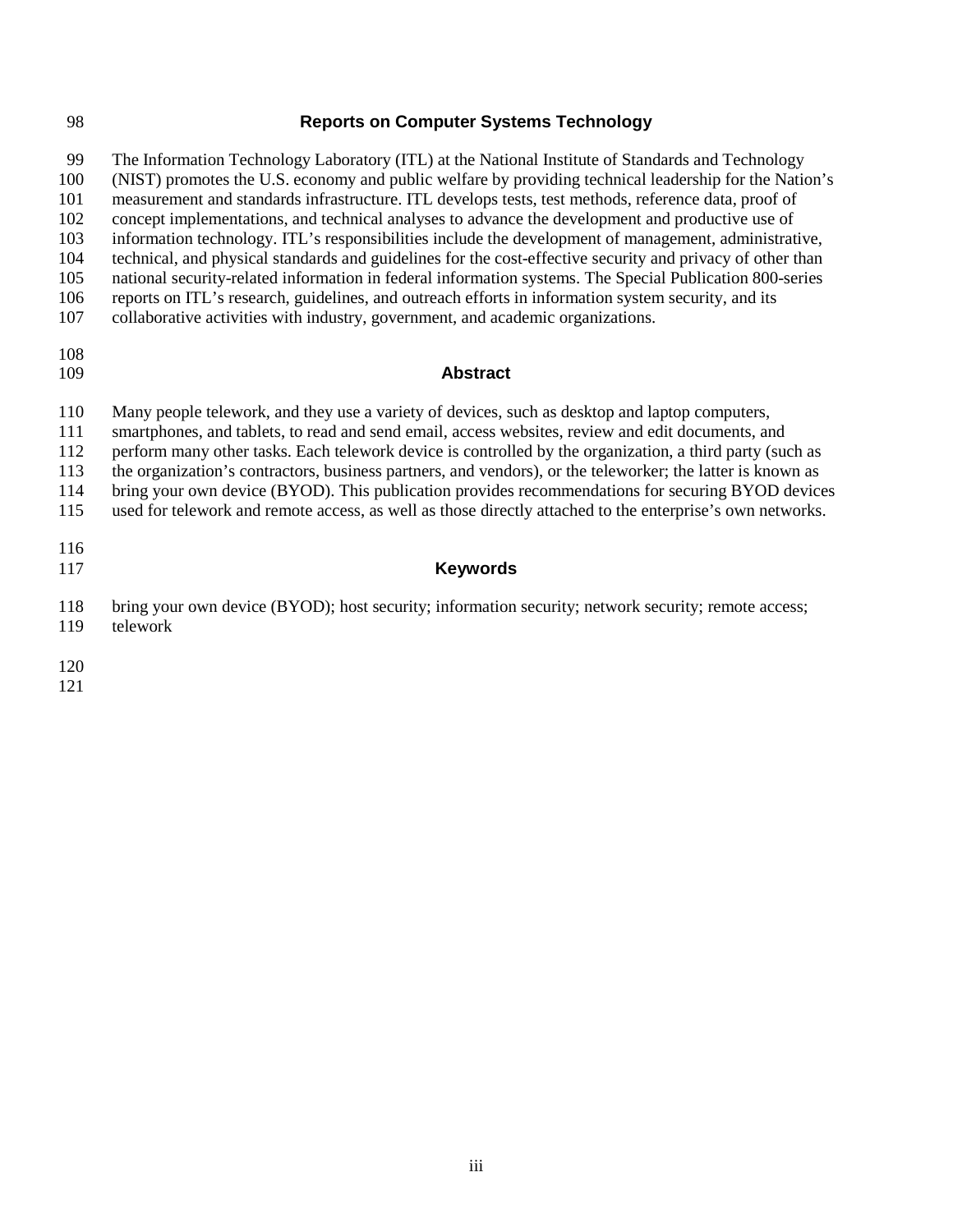| 122 | <b>Acknowledgments</b>                                                                                    |
|-----|-----------------------------------------------------------------------------------------------------------|
| 123 | The authors, Murugiah Souppaya of the National Institute of Standards and Technology (NIST) and           |
| 124 | Karen Scarfone of Scarfone Cybersecurity, wish to thank their colleagues who reviewed drafts of this      |
| 125 | document and contributed to its technical content.                                                        |
| 126 | The authors would also like to acknowledge the individuals who contributed to the original version of the |
| 127 | publication, including Tim Grance, Rick Kuhn, Elaine Barker, John Connor, Chris Enloe, and Jim St.        |
| 128 | Pierre of NIST; Derrick Dicoi and Victoria Thompson of Booz Allen Hamilton; Paul Hoffman of the           |
| 129 | VPN Consortium; Miles Tracy of Federal Reserve Information Technology; Benjamin Halpert of                |
| 130 | Lockheed Martin; and representatives of the Department of State.                                          |
| 131 |                                                                                                           |
| 132 | <b>Trademark Information</b>                                                                              |
| 133 | All trademarks and registered trademarks belong to their respective organizations.                        |
| 134 |                                                                                                           |
| 135 |                                                                                                           |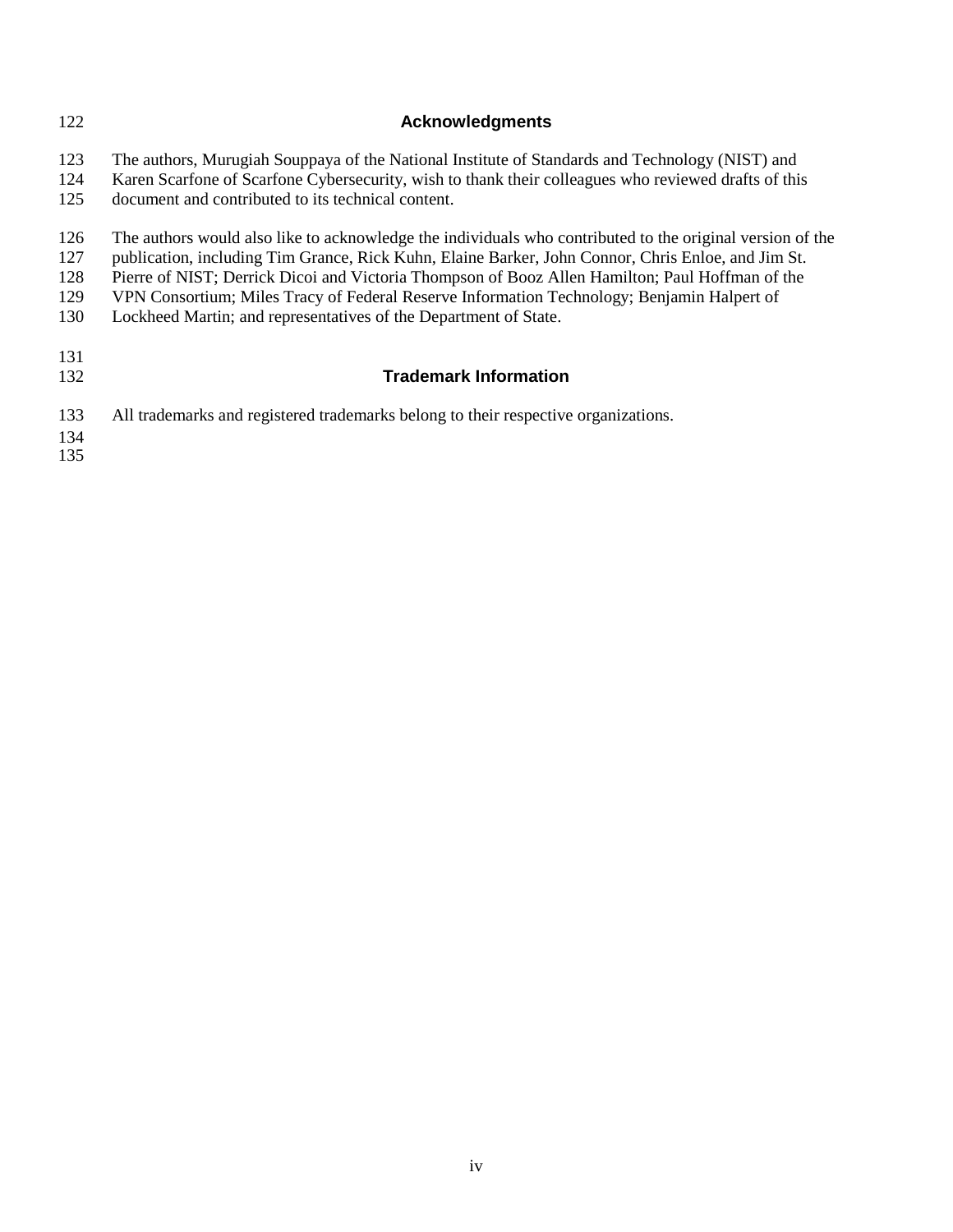| 136        |    | <b>Table of Contents</b>                                            |  |  |
|------------|----|---------------------------------------------------------------------|--|--|
| 137        |    |                                                                     |  |  |
| 138        | 1. |                                                                     |  |  |
| 139        |    | 1.1                                                                 |  |  |
| 140        |    | 1.2                                                                 |  |  |
| 141        |    | 1.3                                                                 |  |  |
| 142        | 2. |                                                                     |  |  |
| 143        |    | 2.1                                                                 |  |  |
| 144        |    | 2.2                                                                 |  |  |
| 145        |    | 2.3                                                                 |  |  |
| 146        | 3. |                                                                     |  |  |
| 147        | 4. |                                                                     |  |  |
| 148        |    | 4.1                                                                 |  |  |
| 149        |    | 4.2                                                                 |  |  |
| 150        |    | 4.3                                                                 |  |  |
| 151        |    | 4.4                                                                 |  |  |
| 152        | 5. |                                                                     |  |  |
| 153        |    | 5.1                                                                 |  |  |
| 154        |    | 5.2                                                                 |  |  |
| 155<br>156 |    | 5.2.1<br>5.2.2                                                      |  |  |
| 157        |    | Protect User Sessions from Unauthorized Physical Access 15<br>5.2.3 |  |  |
| 158        |    | 5.3                                                                 |  |  |
| 159        |    | 5.3.1                                                               |  |  |
| 160        |    | 5.3.2                                                               |  |  |
| 161        |    | 5.3.3                                                               |  |  |
| 162        |    | 5.4                                                                 |  |  |
| 163<br>164 |    | 5.4.1<br>5.4.2                                                      |  |  |
| 165        |    | 5.4.3                                                               |  |  |
| 166        |    | 5.5                                                                 |  |  |
| 167        |    | 5.5.1                                                               |  |  |
| 168        |    | 5.5.2                                                               |  |  |
| 169        |    | 5.5.3                                                               |  |  |
| 170<br>171 |    | 5.6                                                                 |  |  |
| 172        |    | 5.7                                                                 |  |  |
| 173        | 6. |                                                                     |  |  |
| 174        | 7. |                                                                     |  |  |
| 175        |    |                                                                     |  |  |
| 176        |    | <b>List of Appendices</b>                                           |  |  |
| 177        |    |                                                                     |  |  |

 $\overline{\mathbf{v}}$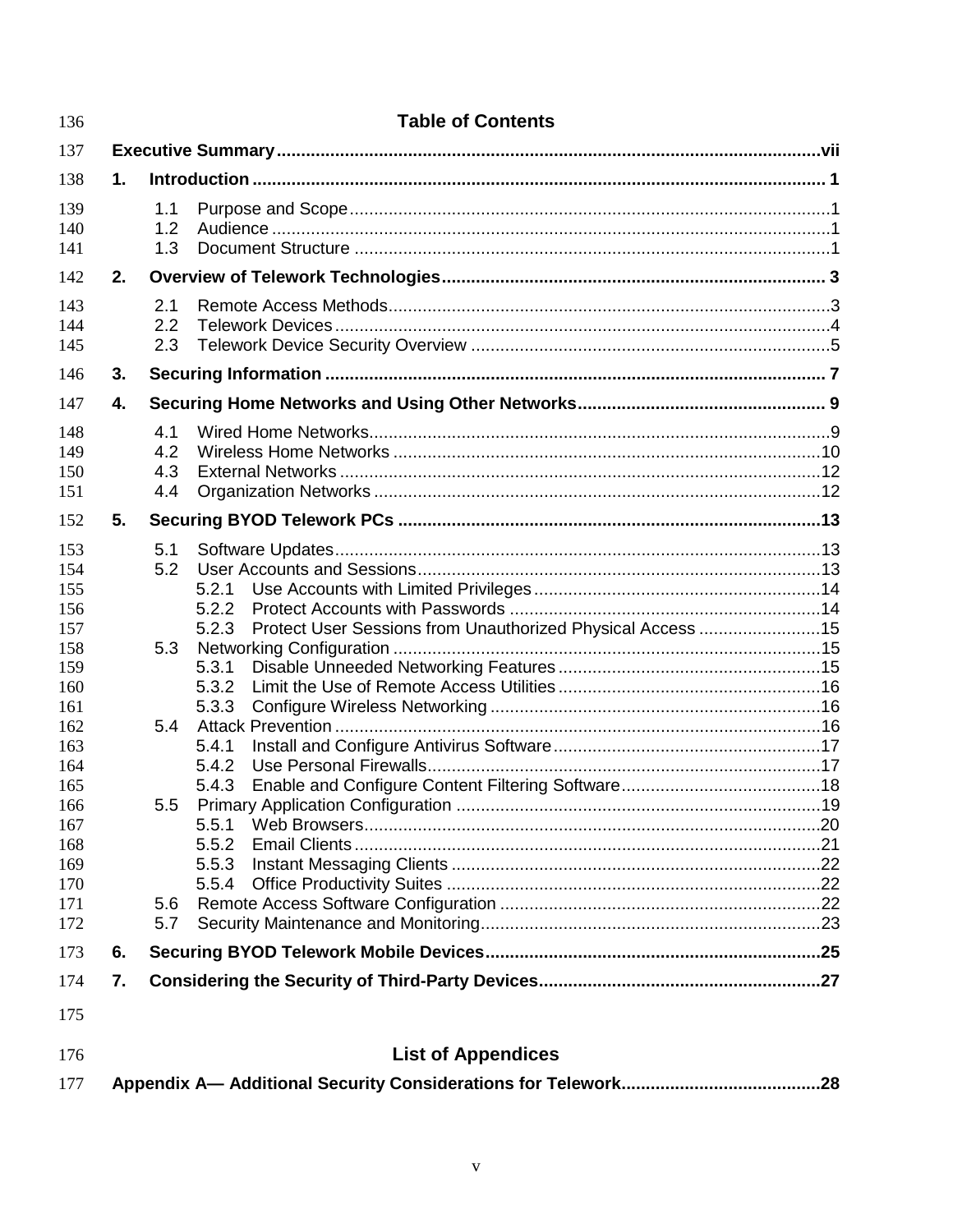| 178 |  |  |
|-----|--|--|
| 179 |  |  |
| 180 |  |  |
| 181 |  |  |
| 182 |  |  |
| 183 |  |  |
| 184 |  |  |
| 185 |  |  |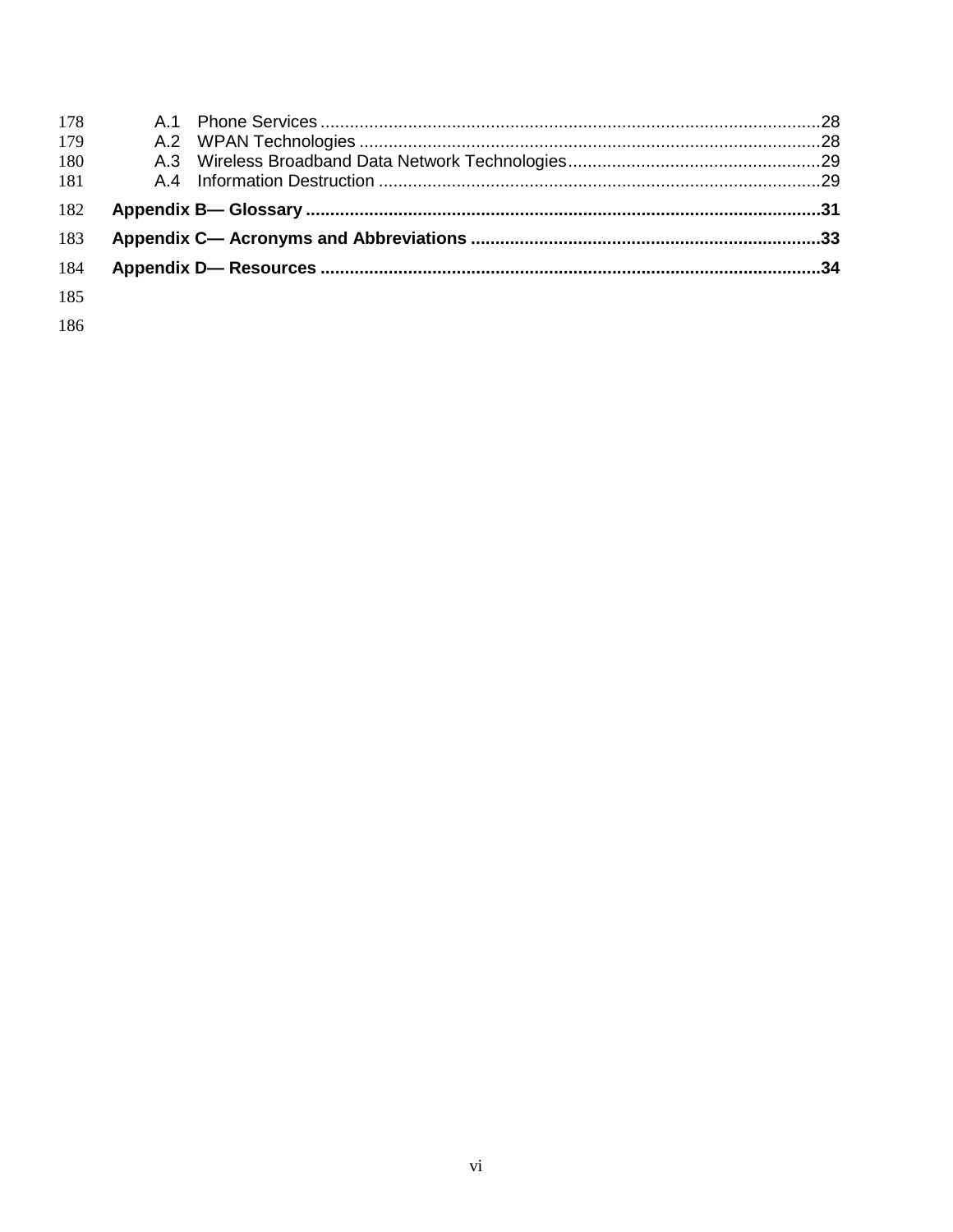#### <span id="page-9-0"></span>**Executive Summary**

 Many people *telework* (also known as *telecommuting*), which is the ability for an organization's employees, contractors, business partners, vendors, and/or other users to perform work from locations other than the organization's facilities. Teleworkers use various devices, such as desktop and laptop computers, smartphones, and tablets, to read and send email, access websites, review and edit documents, and perform many other tasks. Most teleworkers use *remote access*, which is the ability of an organization's users to access its non-public computing resources from locations other than the organization's facilities. Organizations have many options for providing remote access, including virtual private networks, remote system control, and individual application access (e.g., webmail). Telework devices can be divided into two categories: personal computers (desktops, laptops) and mobile devices (e.g., smartphones, tablets). Each telework device is controlled by the organization, the teleworker, or a third party the teleworker is affiliated with (a contractor, business partner, or vendor for the organization). Telework devices controlled by the user are also known as *bring your own device (BYOD)*. This publication provides recommendations for securing BYOD devices used for telework and remote access, as well as those directly attached to the enterprise's own networks. Many organizations limit the types of BYOD devices that can be used and which resources they can use, such as permitting

- BYOD laptops to access a limited set of resources and permitting all other BYOD devices to access
- webmail only. This allows organizations to limit the risk they incur from BYOD devices. When a telework device uses remote access, it is essentially a logical extension of the organization's own
- network. Therefore, if the telework device is not secured properly, it poses additional risk to not only the
- information that the teleworker accesses but also the organization's other systems and networks. For
- example, a telework device infected with a worm could spread the worm through remote access to the
- organization's internal computers. Therefore, telework devices should be secured properly and have their
- security maintained regularly.
- **Before implementing any of the recommendations or suggestions in the guide, users should back up**
- **all data and verify the validity of the backups. Readers with little or no experience configuring**
- **personal computers, mobile devices, or home networks should seek assistance in applying the**
- **recommendations. Every telework device's existing configuration and environment is unique, so**
- **changing its configuration could have unforeseen consequences, including loss of data and loss of**
- **device or application functionality.**
- Implementing the following recommendations should help teleworkers improve the security of their
- telework devices. Some of the recommendations may be challenging for many users to implement, so
- users who are unsure of how to implement these recommendations should seek expert assistance.

# **Before teleworking, users should understand not only their organization's policies and**

# **requirements, but also appropriate ways of protecting the organization's information that they may access.**

- Sensitive information that is stored on or sent to or from telework devices needs to be protected so that
- malicious parties can neither access nor alter information. An unauthorized release of sensitive
- information could damage the public's trust in an organization, jeopardize the mission of an organization,
- or harm individuals if their personal information has been released. Understanding how to protect such
- information accessed during teleworking can be confusing because there are many ways in which
- information can be protected. Examples include protecting the physical security of telework devices,
- encrypting files stored on devices, and ensuring that information stored on devices is backed up.
-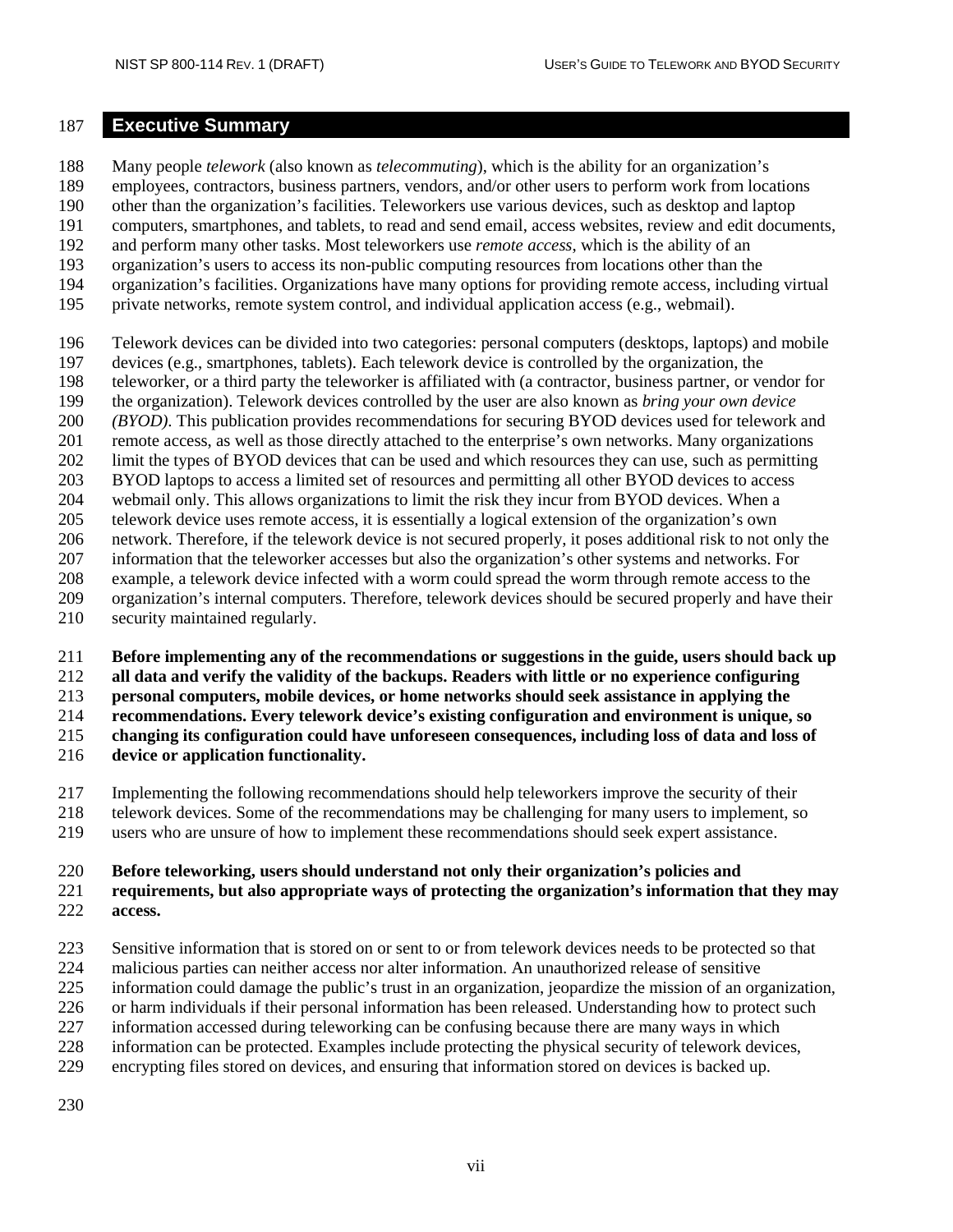#### **Teleworkers should ensure that all the devices on their wired and wireless home networks are properly secured, as well as the home networks themselves.**

 An important part of telework and remote access security is applying security measures to the personal computers (PCs) and mobile devices using the same wired and wireless home networks to which the

telework device normally connects. If any of these other devices become infected with malware or are

otherwise compromised, they could attack the telework device or eavesdrop on its communications.

Teleworkers should also be cautious about allowing others to place devices on the teleworkers' home

networks, in case one of these devices is compromised.

Teleworkers should apply security measures to the home networks to which their telework devices

normally connect. One example of a security measure is using a broadband router or firewall appliance to

prevent computers outside the home network from initiating communications with telework devices on

the home network. Another example is ensuring that sensitive information transmitted over a wireless

home network is adequately protected through strong encryption.

#### **Teleworkers who use a BYOD desktop or laptop (PC) for telework should secure its operating system and primary applications.**

- Securing a BYOD PC includes the following actions:
- **Using a combination of security software, such as antivirus software, personal firewalls, spam and** web content filtering, and popup blocking, to stop most attacks, particularly malware;
- **Restricting who can use the PC by having a separate standard user account for each person, assigning**  a password to each user account, using the standard user accounts for daily use, and protecting user sessions from unauthorized physical access;
- **E** Ensuring that updates are regularly applied to the operating system and primary applications, such as web browsers, email clients, instant messaging clients, and security software;
- **Disabling unneeded networking features on the PC and configuring wireless networking securely;**
- 255 Configuring primary applications to filter content and stop other activity that is likely to be malicious;
- 256  $\blacksquare$  Installing and using only known and trusted software;
- **Configuring remote access software based on the organization's requirements and recommendations;** and
- 259 Maintaining the PC's security on an ongoing basis, such as changing passwords regularly and checking the status of security software periodically.

#### **Teleworkers who use a BYOD mobile device for telework should secure it based on the security recommendations from the device's manufacturer.**

- A wide variety of mobile devices exists, and security features available for these devices also vary widely.
- Some devices offer only a few basic features, whereas others offer sophisticated features similar to those
- offered by PCs. This does not necessarily imply that more security features are better; in fact, many

devices offer more security features because the capabilities they provide (e.g., wireless networking,

instant messaging) make them more susceptible to attack than devices without these capabilities. General

recommendations for securing BYOD mobile devices are as follows: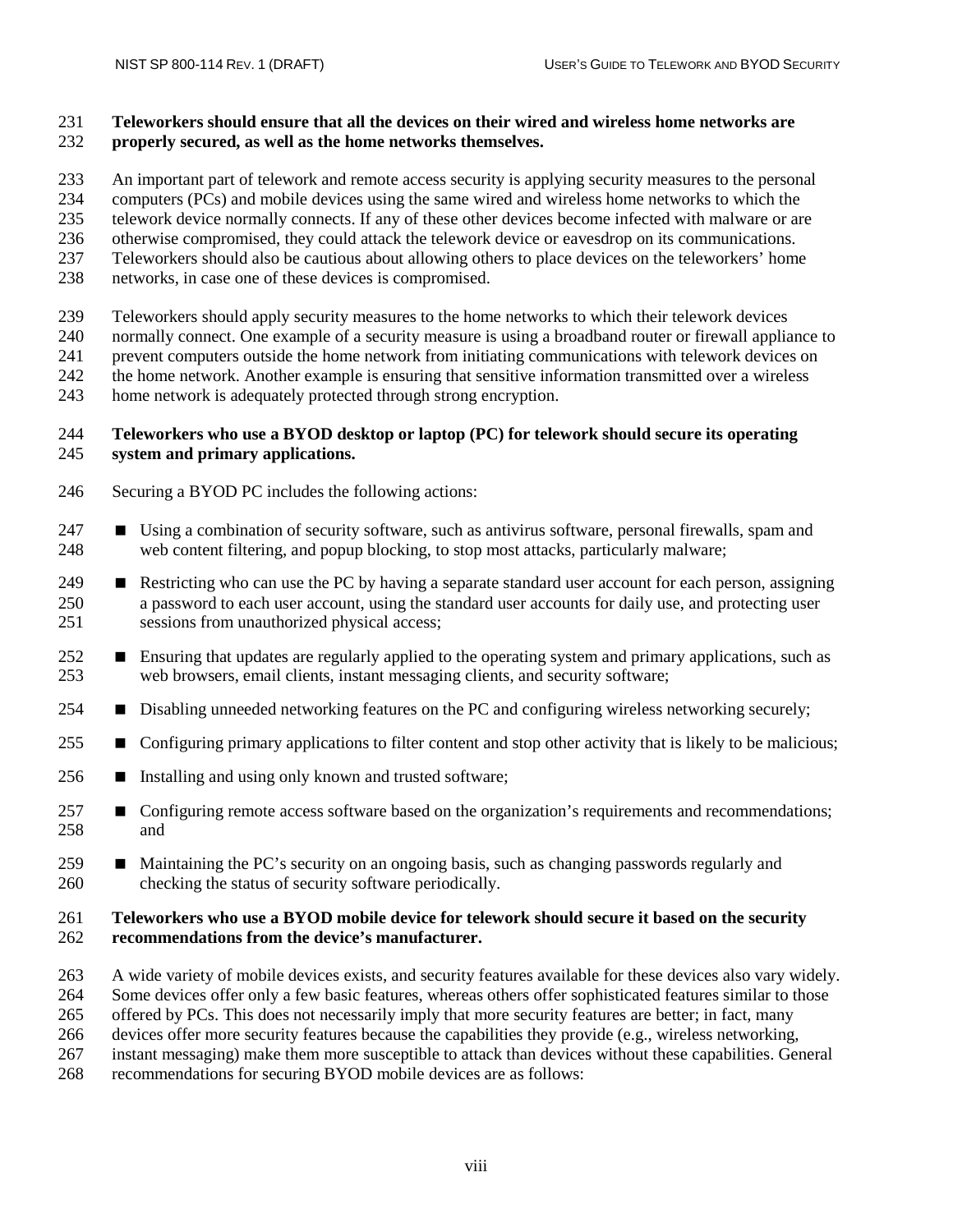- **EX** Limit access to the device, such as setting a unique personal identification number (PIN) or password not used elsewhere, and automatically locking a device after an idle period;
- **Disable networking capabilities, such as Bluetooth and Near Field Communication (NFC), except** when they are needed;
- **E** Ensure that security updates, if available, are acquired and installed at least weekly, preferably daily;
- 274  $\blacksquare$  Configure applications to support security (e.g., blocking activity that is likely to be malicious);
- 275  $\blacksquare$  Download and run apps only from authorized apps stores;
- Do not jailbreak or root the device;
- **D** Do not connect the device to an unknown charging station; and
- 278 Use an isolated, protected, and encrypted environment that is supported and managed by the organization to access the organization's data and services.

#### **Teleworkers should avoid using any client device for telework that is not controlled by the**

#### **organization, the teleworker, or the teleworker's affiliated organization (contractor, business partner, vendor, etc.)**

 Teleworkers often want to perform remote access from unknown devices, such as checking email from a kiosk computer at a hotel or from a friend's mobile phone. However, teleworkers typically do not know if

such devices have been secured properly or if they have been compromised. Consequently, a teleworker

- could use a device infected with malware that steals their information (e.g., passwords, email messages,
- and other sensitive data). Many organizations either prohibit unknown devices from being used for
- remote access or permit use only by having the teleworker first restart the PC with special removable
- media inserted so that the PC will reboot into a secure environment for telework purposes.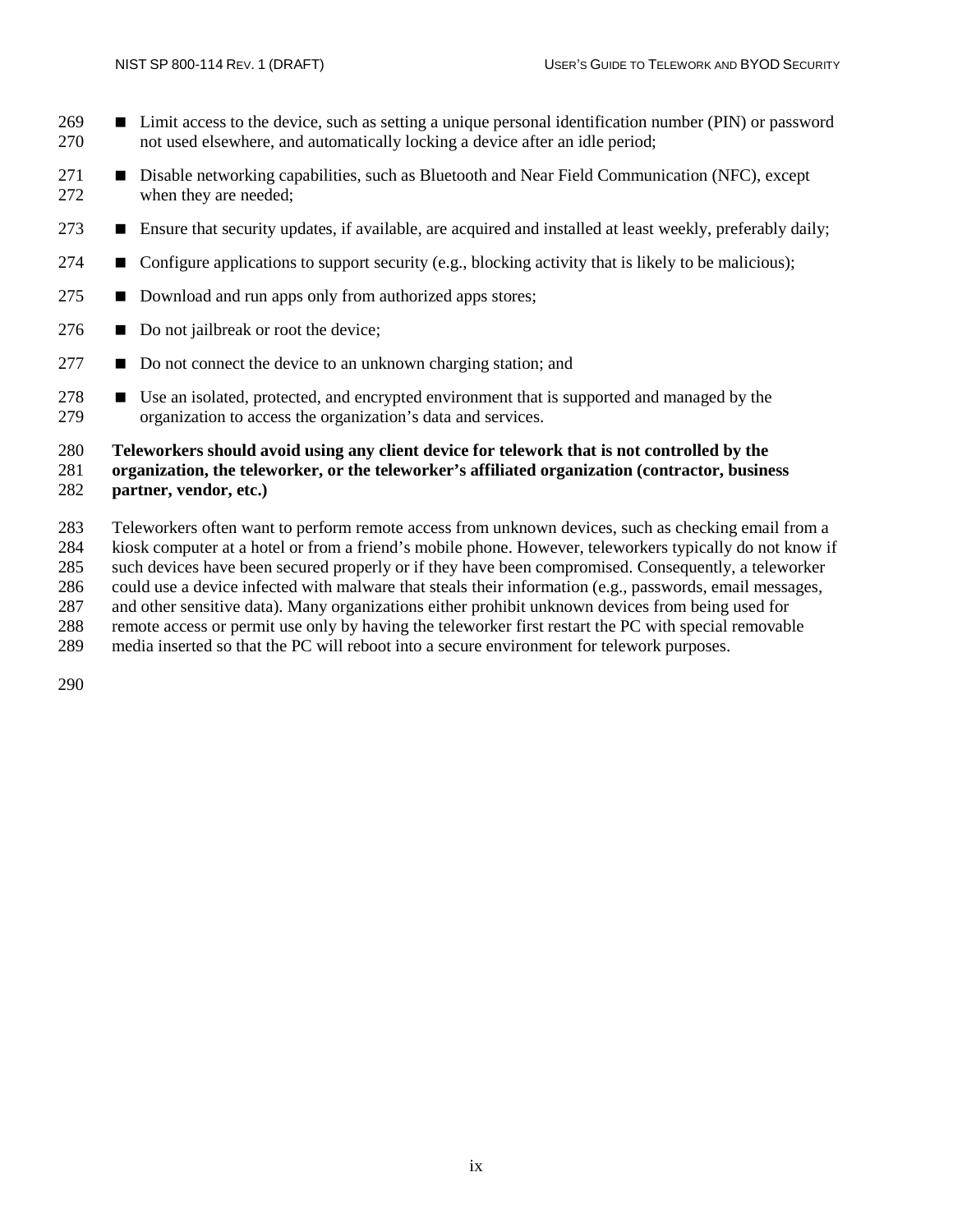#### <span id="page-12-0"></span>**1. Introduction**

#### <span id="page-12-1"></span>**1.1 Purpose and Scope**

 This publication helps teleworkers secure the networks and bring your own device (BYOD) devices they use for telework, such as personally owned desktop and laptop computers and mobile devices (e.g., smartphones, tablets). The document focuses specifically on security for telework involving remote access to organizations' non-public computing resources. It provides practical, real-world recommendations for securing telework computers' operating systems (OS) and applications, as well as home networks that the computers use. It presents basic recommendations for securing mobile devices used for telework. The document also presents advice on protecting the information stored on telework computers and removable media.

#### <span id="page-12-2"></span>**1.2 Audience**

 This document has been created primarily for teleworkers who are responsible for securing the networks and BYOD devices that they use for telework. The document also should be helpful to information security personnel and others who may need to assist teleworkers with their devices and remote access

use.

#### <span id="page-12-3"></span>**1.3 Document Structure**

This document is intended to be used by readers with various levels of experience and security

 knowledge, who are faced with different situations in securing their BYOD devices. For example, one reader might be securing a home network and a laptop, while another reader wants to secure a

smartphone. Not all sections of this guide will apply to every situation.

- The remainder of this document is organized into five major sections:
- 312 Section 2 provides an overview of telework and remote access and an introduction to security concerns regarding telework devices.
- 314 Section 3 provides guidelines on securing information stored on or sent to or from telework devices.
- 315 Section 4 presents recommendations for securing wired and wireless home networks used for telework.
- **Section 5 discusses securing BYOD personal computers (PC) through methods such as applying** software updates and installing and configuring antivirus software and personal firewalls.
- 319 Section 6 gives an overview of securing BYOD mobile devices.
- The document also contains several appendices with supporting material:
- **Appendix A presents additional security-related considerations for telework, such as using phone**  services (e.g., cellular phones, Voice over Internet Protocol [VoIP] services), using wireless personal area network (WPAN) technologies such as Bluetooth, using wireless broadband data cards, and ensuring the secure destruction of removable media and printed materials that might contain sensitive information.
- Appendix B contains a glossary.
- **Appendix C contains a list of acronyms and abbreviations.**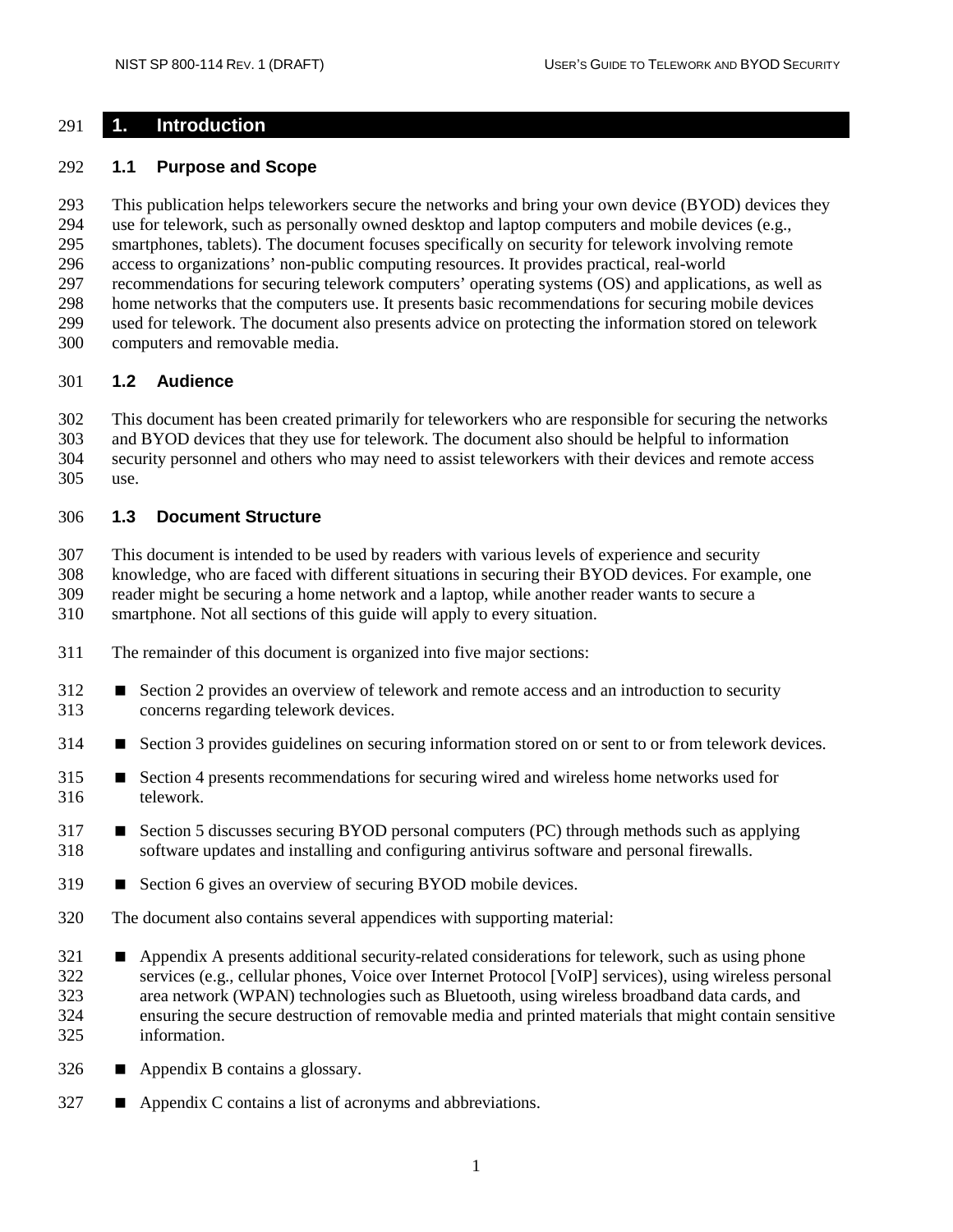**Appendix D** lists print resources and online tools and resources that may be helpful references for securing BYOD devices.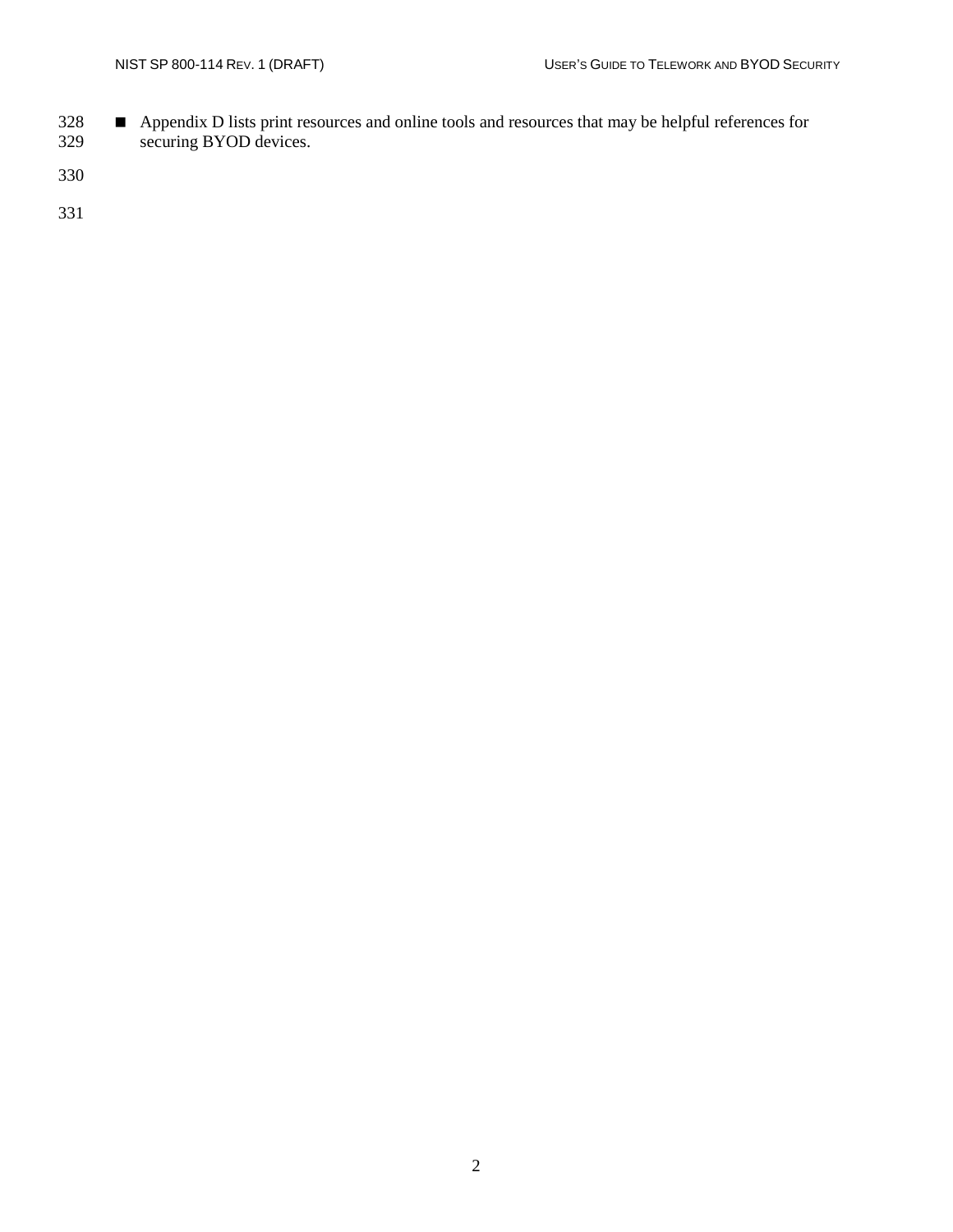#### <span id="page-14-0"></span>**2. Overview of Telework Technologies**

Many people *telework* (also known as *telecommuting*), which is the ability for an organization's

employees, contractors, business partners, vendors, and/or other users to perform work from locations

other than the organization's facilities. Teleworkers use various devices, such as desktop and laptop

computers, smartphones, and tablets, to read and send email, access websites, review and edit documents,

- and perform many other tasks. Most teleworkers use *remote access*, which is the ability for an
- organization's users to access its non-public computing resources from locations other than the
- organization's facilities.

 This section of the publication provides an overview of telework technologies. It discusses commonly used remote access methods and talks about the need to secure telework devices, such as laptops and smartphones.

#### <span id="page-14-1"></span>**2.1 Remote Access Methods**

 Organizations have many options for providing remote access to their computing resources. The options most commonly used for teleworkers are as follows:

- **Virtual private network (VPN).** A VPN is a secure "tunnel" that connects the teleworker's device to the organization's network. Once the tunnel has been established, the teleworker can access many of the organization's computing resources through the tunnel. The types of VPNs most commonly used for teleworking are as follows:
- **Internet Protocol Security (IPsec) VPN.** An IPsec VPN can give teleworkers access to many different types of resources, such as applications, file servers, and printers. Using an IPsec VPN requires IPsec client software to be installed and configured on each telework device. Various applications, such as a word processor for viewing and editing documents, also may need to be installed. Because of the software installation and configuration needs, IPsec VPNs are most often accessed from computers issued and controlled by the organization. Some organizations permit teleworkers to install IPsec VPN clients on their own PCs and mobile devices. The client software is often preconfigured by the organization and provided to the teleworkers; otherwise, teleworkers can configure IPsec VPN clients built into their devices or acquire, install, and configure third-party clients.
- **Secure Sockets Layer (SSL) VPN.** Some SSL VPNs primarily provide access to web applications through standard web browsers. Other SSL VPNs are very similar to IPsec VPNs and can provide access to many types of applications; these types of VPNs typically require users to install additional software.
- **Remote system control.** Remote system control allows a teleworker to remotely use a PC at the organization from a telework device. The remote PC has the software installed that the teleworker needs to run, such as office productivity software (e.g., word processors, spreadsheet programs) and organization-specific applications. The remote system control method most commonly used for telework is terminal server access, which gives each teleworker access to a separate standard virtual desktop.<sup>[1](#page-14-2)</sup> Terminal server access requires the teleworker to either install a special client application

<span id="page-14-2"></span> <sup>A</sup> less commonly used method is remote desktop access, which gives a teleworker access to a particular actual desktop at the organization, most often the user's own computer at the organization's office. Solutions involving remote desktop access can be more difficult to secure and maintain than solutions based on terminal server access (for example, exposing internal desktops to malware from external devices), so many organizations do not permit remote desktop access from telework devices not controlled by the organization.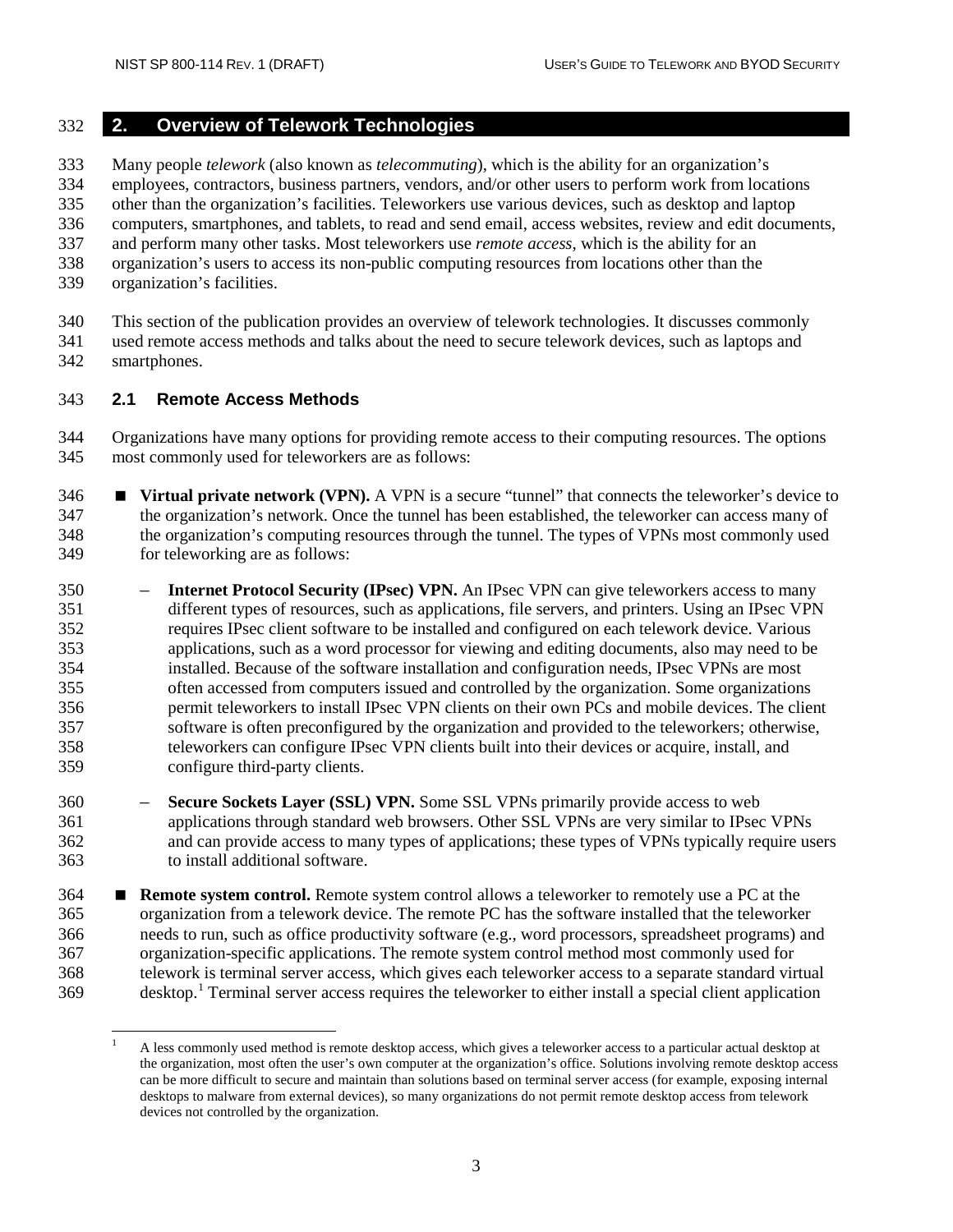- on the telework device or use a web interface, often with a browser plug-in or other additional software that the organization provides. A similar method is known as virtual desktop infrastructure
- (VDI), and it delivers virtual images of operating systems to users. Yet another method that is
- essentially VDI for smartphones and tablets is known as virtual mobile infrastructure (VMI).
- **Individual application access.** A teleworker can access an individual application remotely, usually a web application such as email access. This type of access typically requires only a web browser on the telework device, so in most cases there is no need to reconfigure the device or install software on it before accessing the applications.
- There are many ways in which teleworkers gain access to the Internet, including broadband networks
- (e.g., cable modem, wireless broadband), cellular networks, wireless hotspots, and other organizations'
- networks. For this publication, the access method used is typically irrelevant; any special considerations
- related to a particular method are highlighted.
- Most of the computing resources used through remote access are available only to an organization's users.
- Before accessing such resources, the users need to demonstrate their identities, such as with usernames
- and passwords. Many remote access solutions require teleworkers to authenticate multiple times; for
- example, a teleworker might need to authenticate to use a VPN, and then authenticate to individual
- applications accessed through the VPN. Many organizations have separate authentication systems for
- remote access, and it is common for teleworkers to be issued a hardware token and to have to enter a code
- from the token into the computer to be authenticated. Many organizations also require teleworkers to
- reauthenticate periodically during long remote access sessions, such as after each eight hours of a session
- or after 30 minutes of idle time. These authentication options help organizations confirm that the person
- using remote access is authorized to do so.
- Most remote access technologies and many individual applications are able to encrypt their
- communications automatically. This ability prevents attackers on the Internet and other networks from
- eavesdropping on the communications or tampering with them. It is outside the scope of this publication
- to provide a detailed explanation of communications protection. Teleworkers should check with their
- organizations as to what protection is applied to their communications, so that they do not inadvertently
- transfer sensitive information over networks without adequate protection.

# <span id="page-15-0"></span>**2.2 Telework Devices**

- Telework devices can be divided into two general categories:
- **Personal computers (PC),** which are desktop and laptop computers. PCs run desktop/laptop operating systems such as Windows, Mac OS X, and Linux. PCs can be used for any of the remote access methods described in Section 2.1.
- **Mobile devices,** which are small mobile computers such as smartphones and tablets. Mobile devices are most often used for remote access methods that use web browsers, primarily SSL VPNs and individual web application access.
- The difference between PCs and mobile devices is decreasing. Mobile devices are offering more
- functionality previously provided only by PCs. Still, the security controls available for PCs and mobile
- devices are significantly different as of this writing, so this publication provides separate
- recommendations for PCs and mobile devices, where applicable.
- Another set of categories used in the recommendations is the party that is responsible for the security of
- the telework device. These categories are as follows: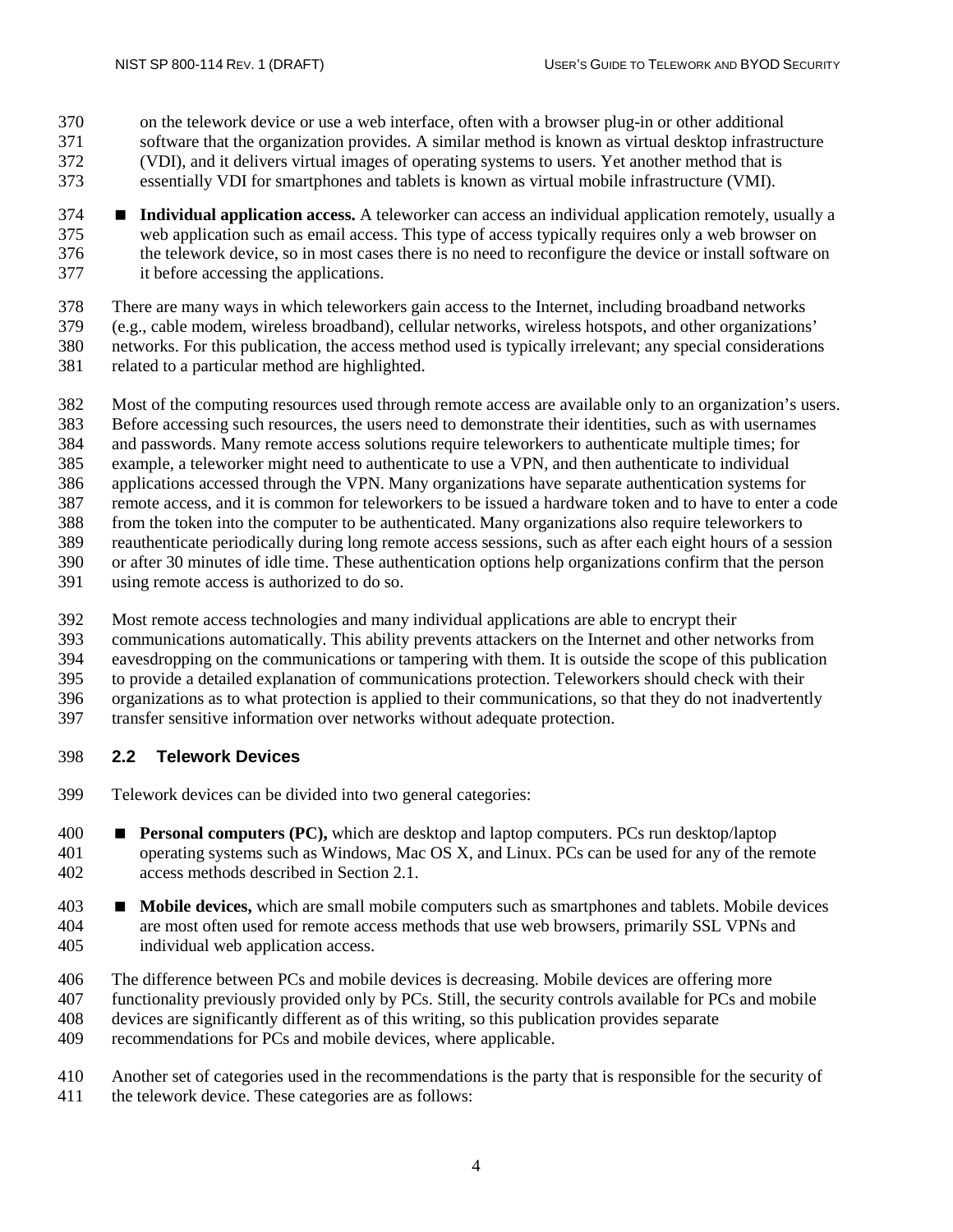- **Organization.** Telework devices in this category are usually acquired, configured, and managed by the organization. These devices can be used for any of the organization's remote access methods.
- **Third-Party-Controlled.** These telework devices are controlled by a third party, typically one that employs the teleworker on behalf of the organization (such as one of the organization's contractors, business partners, or vendors). This third party is ultimately responsible for securing the telework devices and maintaining their security. These devices can usually be used for many or all of the organization's remote access methods.
- **Bring Your Own Device (BYOD).** All non-organization-controlled devices managed by the 4[2](#page-16-1)0 teleworkers themselves are also known as *bring your own device* (*BYOD*).<sup>2</sup> These devices can usually be used for many or all of the organization's remote access methods.
- **Unknown.** Labeled as "unknown" because there are no assurances regarding their security, these telework devices are owned and controlled by other parties, such as kiosk computers at hotels, and 424 PCs or mobile devices owned by friends and family. Remote access options for these devices are<br>425 typically quite limited because users cannot or should not install the organization's software onto typically quite limited because users cannot or should not install the organization's software onto them, such as VPN software, terminal server software, and web browser plug-ins. Their use is extremely risky because of the unknown nature of their security posture. Therefore, many organizations either prohibit the use of unknown devices for telework or permit use only by having the user first restart the PC with special removable media inserted so that the PC will reboot into a secure environment for telework purposes.
- For various reasons, including security policies and technology limitations, organizations often limit which types of devices can be used for remote access. For example, an organization might permit only its own PCs and mobile devices to be used. Some organizations have tiered access levels, such as allowing organization PCs to access many resources, BYOD PCs to access a more limited set of resources, and BYOD mobile devices to access only one or two resources, such as webmail. This allows an organization to limit the risk it incurs by permitting the most-controlled devices to have the most access and the least-
- controlled devices to have minimal access or no access at all.

**Before using a BYOD device, each teleworker should check with his or her organization to confirm** 

 **that the organization permits the teleworker's BYOD devices to be used.** Teleworkers should also be aware that many organizations periodically reassess their policies for telework devices and may change which types of devices are permitted, so teleworkers should ensure they review current information on

remote access devices.

#### <span id="page-16-0"></span>**2.3 Telework Device Security Overview**

 In today's computing environment, there are many threats to telework devices. These threats are posed by people with many different motivations, including causing mischief and disruption, and committing identity theft and other forms of fraud. Teleworkers can increase their devices' security to provide better protection against these threats. The primary threat against most telework devices is malware. *Malware*, also known as *malicious code*, refers to a computer program that is covertly placed onto a computing device with the intent of compromising the confidentiality, integrity, or availability of the device's data, applications, or OS. Common types of malware threats include viruses, worms, malicious mobile code, 451 Trojan horses, rootkits, spyware, and bots.<sup>[3](#page-17-0)</sup> Malware threats can infect devices through many means,

<span id="page-16-1"></span> Strictly speaking, BYOD devices could be used only within the enterprise, and not for telework or remote access. However, the vast majority of BYOD devices are used externally, so for the purposes of this publication, all BYOD devices are considered telework devices. The security concerns associated with enterprise-only BYOD devices are nearly identical to those for telework BYOD devices.<br>More information on malware is available in Section 5.4.1.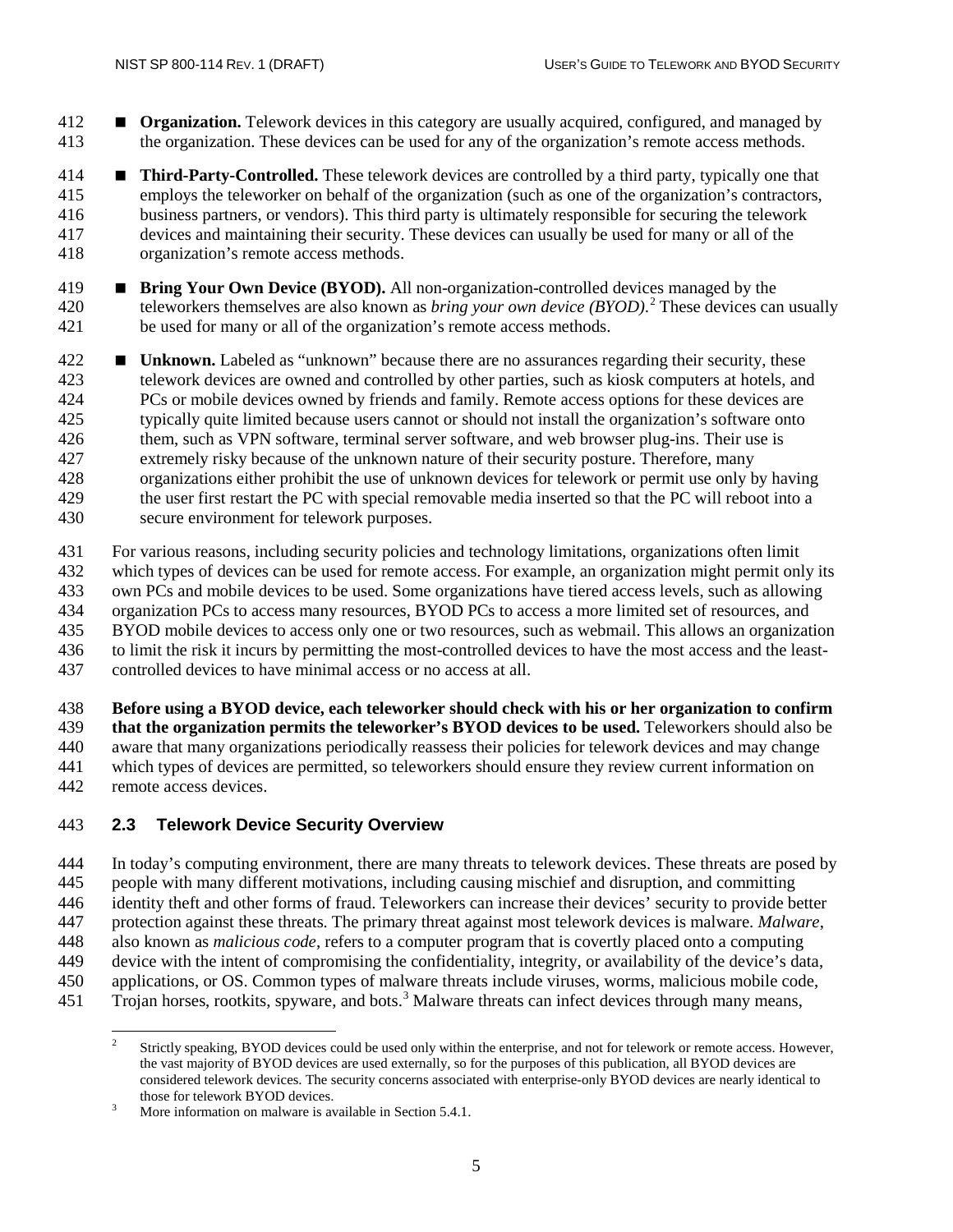including email, websites, file downloads and file sharing, peer-to-peer software, instant messaging, and

 social media. Another common threat against telework devices is loss or theft of the device. Someone with physical access to a device has many options for attempting to view or copy the information stored

on it.

 *Security protections*, also known as *security controls*, are measures against threats that are intended to compensate for the device's security weaknesses, also known as *vulnerabilities*. Threats attempt to take advantage of these vulnerabilities. Some vulnerabilities can be eliminated through security protections, such as a feature in an application that automatically downloads and installs new versions of the application that have corrected previous errors. For vulnerabilities that cannot be eliminated, security protections can prevent attacks from taking advantage of them, such as antivirus software stopping an infected email from being opened by a user, or hard drive encryption making files unreadable by others. Regardless of how many security protections are used, it is simply impossible to provide 100 percent protection against attacks because of the complexity of computing. A more realistic goal is to use security protections to give attackers as few opportunities as feasible to gain access to a device or to damage the device's software or information.

- For an organization, permitting teleworkers to remotely access its computing resources gives attackers
- additional opportunities to breach the organization's security. When a telework device uses remote
- access, it is essentially an extension of the organization's own network. The same is true when a BYOD
- device is directly connected to the organization's local network. Therefore, if the telework device is not

secured properly, it poses additional risk not only to the information that the teleworker accesses, but also

- to the organization's other systems and networks. For example, a telework device infected with a worm
- could spread it through remote access to the organization's internal computers. Therefore, telework
- devices should be secured properly and have their security maintained regularly.
- Many organizations automatically check the security health of each telework device that attempts to use
- remote access to ensure that it complies with the organization's policies. Examples of the checks are verifying that a PC's OS is fully patched, antivirus software is installed and up-to-date, and a personal
- firewall is enabled, or seeing if a smartphone has been rooted or jailbroken. Some remote access solutions
- can also determine if the device has been secured by the organization and what type of device it is (e.g.,
- desktop/laptop, smartphone, tablet). Based on the results of these checks, the organization can determine
- whether the device should be permitted to use remote access.
- The remainder of this publication provides recommendations for securing telework devices. The
- recommendations address securing PCs and mobile devices, securing the networks that telework devices
- use, and protecting information stored on and sent to and from telework devices. This publication also
- provides guidance on evaluating the security of unknown devices, so that teleworkers can decide whether
- the devices should be used for remote access.
- <span id="page-17-0"></span>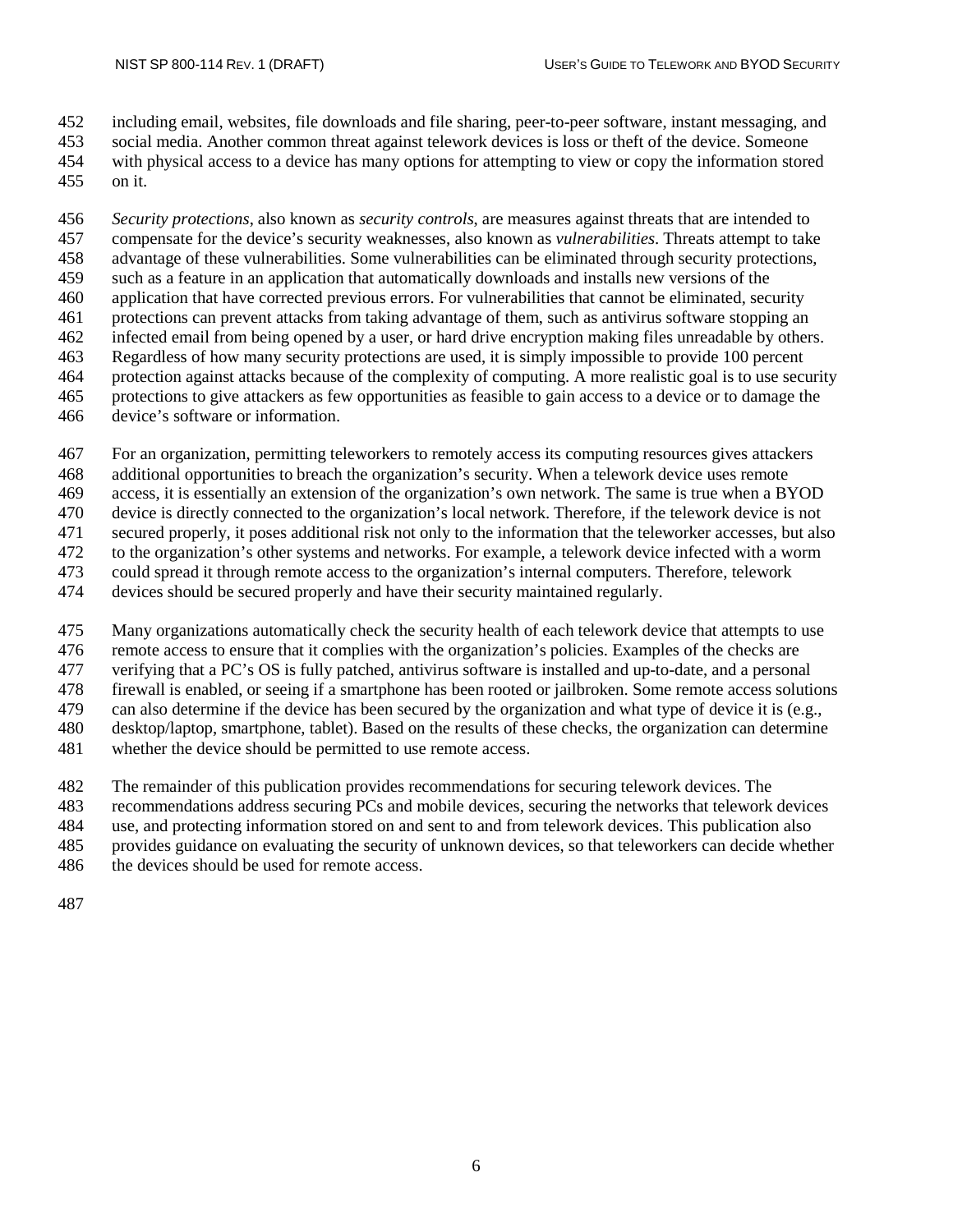#### <span id="page-18-0"></span>**3. Securing Information**

 Sensitive information, such as personally identifiable information (PII) (e.g., personnel records, medical  $1490$  $1490$  records, financial records),  $4$  that is stored on or sent to or from telework devices needs to be protected so that malicious parties cannot access or alter it. An unauthorized release of sensitive information could damage the public's trust in an organization, jeopardize the organization's mission, or harm individuals if their personal information has been released.

 Before teleworking, users should understand their organization's policies and requirements and the appropriate ways of protecting the organization's information. This can be confusing because there are many ways in which information can be protected. Examples of methods that organizations may expect or require teleworkers to use are as follows:

- **Using physical security controls** for telework devices and removable media. For example, an organization might require that laptops not be left unattended when taken to hotels, conferences, and other locations where third parties could easily gain physical access to the devices. Organizations may also have physical security requirements for papers and other non-computer media that contain sensitive information and are taken outside the organization's facilities.
- **Encrypting files stored on telework devices and removable media** such as CDs and flash drives. This prevents attackers from readily gaining access to information in the files. Many options exist for protecting files, including encrypting individual files or folders, volumes, and hard drives. Generally, using an encryption method to protect files also requires the use of an authentication mechanism (e.g., password) to decrypt the files when needed.
- **Ensuring that information stored on telework devices is backed up.** If something adverse happens to a device, such as a hardware, software, or power failure or a natural disaster, the information on the device will be lost unless it has been backed up to another device or removable media. Some organizations permit teleworkers to back up their local files to a centralized system (e.g., through VPN remote access), whereas other organizations recommend that their teleworkers perform local backups (e.g., burning CDs, copying files onto removable media). Teleworkers should perform backups, following their organizations' guidelines, and verify that the backups are valid and 15 complete.<sup>5</sup> It is important that backups on removable media be secured at least as well as the device that they backed up. For example, if a computer is stored in a locked room, then the media also should be in a secured location; if a computer stores its data encrypted, then the backups of that data should also be encrypted.
- <span id="page-18-1"></span> **Ensuring that information is destroyed when it is no longer needed.** For example, the organization's files should be removed from a computer that is about to be retired. Some remote

 OMB Memorandum 06-19, *Reporting Incidents Involving Personally Identifiable Information and Incorporating the Cost for Security in Agency Information Technology Investments,* defines PII as "any information about an individual maintained by an agency, including, but not limited to, education, financial transactions, medical history, and criminal or employment history and information which can be used to distinguish or trace an individual's identity, such as their name, social security number, date and place of birth, mother's maiden name, biometric records, etc., including any other personal information which is linked or linkable to an individual." The full text of the memorandum is available at  $\frac{http://www.whitehouse.gov/omb/memoranda/fy2006/m-06-19.pdf.}$ 

<span id="page-18-2"></span><sup>&</sup>lt;sup>5</sup> If the backups are not valid or complete, information may be lost, so validation of backups is very important. Some backup utilities offer features that can check each backup to ensure it is valid. For a simple backup, such as copying files to removable media, a teleworker may be able to check the backup by opening a sampling of files from the media. Teleworkers can also test the backup restoration process, such as restoring a backup onto another computer or restoring backed-up files into a separate test folder. Teleworkers should be cautious when testing a restore so that they do not inadvertently overwrite the current information on the device. Teleworkers should consult the documentation for the backup process to determine how the backups should be validated.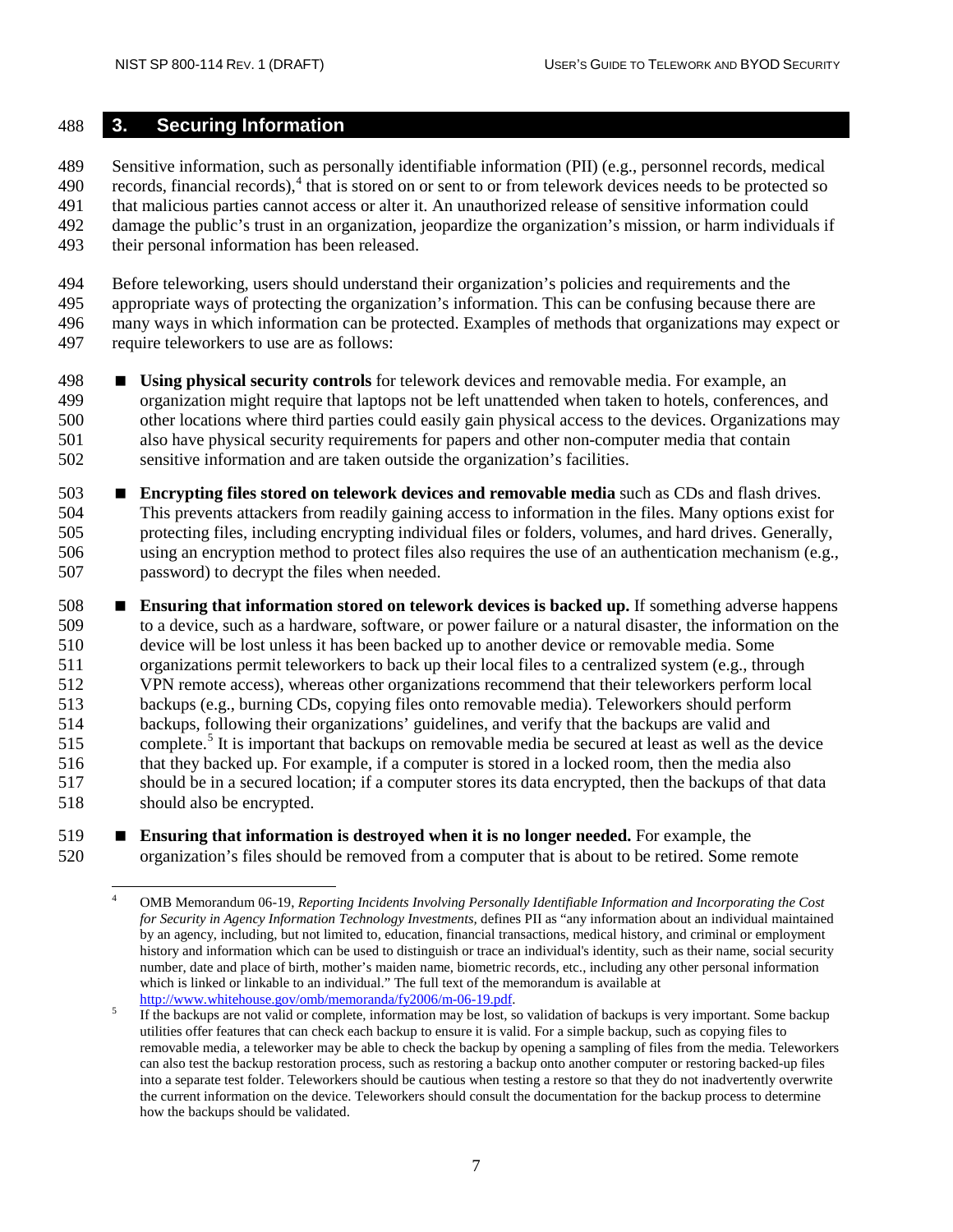access methods perform basic information cleanup, such as clearing web browser caches that might inadvertently hold sensitive information, but more extensive cleanup typically requires using a special utility, such as a disk scrubbing program specifically designed to remove all traces of information from a device. Many organizations offer their teleworkers assistance in removing information from BYOD devices. Another example of information destruction is shredding telework papers containing sensitive information once the papers are no longer needed.

- **Erasing information from missing devices.** If a smartphone or tablet is lost or stolen, its contents might be remotely erasable by the organization or its service provider, particularly if the device has cellular networking enabled. Erasing the contents prevents an attacker from obtaining any information from the device. The availability of this service depends on the capabilities of the product and the company providing network services for the product.
- Each situation may require a different combination of protection options: for example, an organization

533 might require one combination for SSL VPN access from BYOD PCs and another combination for access<br>534 to an individual application from BYOD mobile devices. Teleworkers should follow their organizations'

to an individual application from BYOD mobile devices. Teleworkers should follow their organizations'

requirements and recommendations for protecting sensitive information accessed with telework devices.

Some organizations use the same requirements and recommendations for all types of information because

- of the difficulties in differentiating sensitive and nonsensitive information.
- Teleworkers also need to ensure that they adequately protect their remote access-specific authenticators,

such as passwords, personal identification numbers (PIN), and hardware tokens. Such authenticators

should not be stored with the telework device, nor should multiple authenticators be stored with each

other (e.g., a password or PIN should not be written on the back of a hardware token).

Teleworkers should also be aware of how to handle threats involving *social engineering*, which is a

general term for attackers trying to trick people into revealing sensitive information or performing certain

actions, such as downloading and executing files that appear to be benign but are actually malicious. For

example, an attacker might approach a teleworker in a coffee shop and ask to use the computer for a

minute or offer to help the teleworker with using the computer. Teleworkers should be wary of any

requests they receive that could lead to a security breach or the theft of a telework device.

If a teleworker suspects that a security breach (including loss or theft of materials) has occurred involving

a telework device, remote access communications, removable media, or other telework components, the

 teleworker should immediately follow the organization's policy and procedures for reporting the possible breach. This is particularly important if any of the affected telework components contain sensitive

information such as PII, so that the potential impact of a security breach is minimized.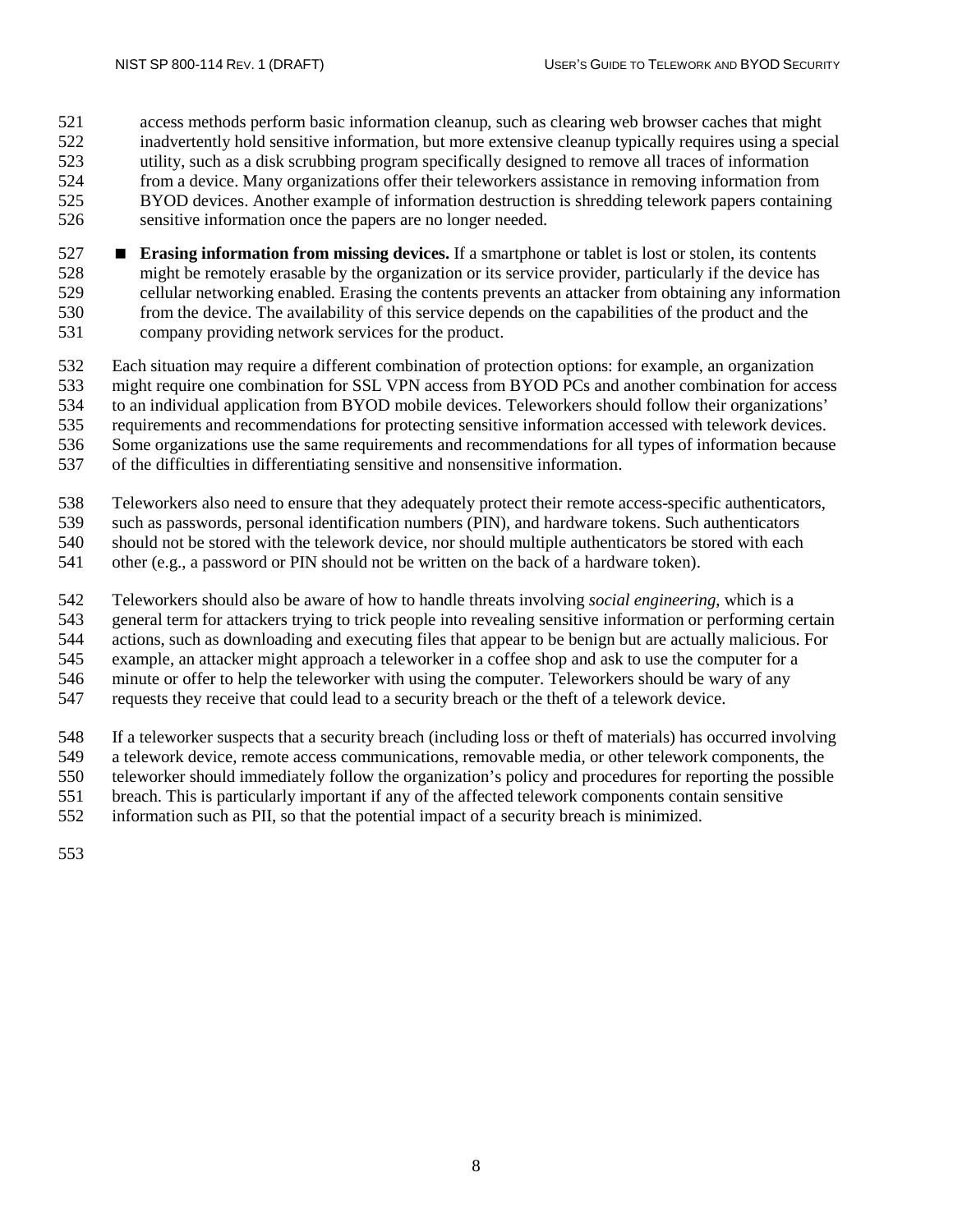## <span id="page-20-0"></span>**4. Securing Home Networks and Using Other Networks**

 An important part of telework and remote access security is applying security measures to the home [6](#page-20-2) networks to which the telework device normally connects.<sup>6</sup> A major component of home network security is securing other PCs and mobile devices on the home network. If any of these devices become infected with malware or are otherwise compromised, they could be used to attack the telework device or eavesdrop on its communications. Consequently, teleworkers should ensure that all devices on their home networks are secured properly. Teleworkers should also be cautious about allowing others to place devices on the teleworkers' wired and wireless home networks, in case one of these devices has been or will be compromised. Teleworkers also need to be aware of the risks of using external networks and of the procedures for connecting their telework devices, including BYOD devices, to the organization's own networks.

Sections 4.1 and 4.2 present recommendations for securing wired and wireless home networks,

respectively. Section 4.3 briefly discusses the security implications of performing telework from external

networks. (Many of the recommendations made in Sections 4.1 through 4.3 may be challenging for many

users to implement. Users who are unsure of how to implement these recommendations should seek

expert assistance.) Finally, Section 4.4 discusses issues regarding connecting BYOD devices to an

organization's own networks.

## <span id="page-20-1"></span>**4.1 Wired Home Networks**

Teleworkers should secure their wired home networks to help protect their telework devices. The most

important part of securing most wired home networks is separating the home network from the network's

Internet Service Provider (ISP) as much as possible. If a telework device connects directly to the

teleworker's ISP, such as plugging the device directly into a cable modem, then the device becomes

directly accessible from the Internet and is at very high risk of being attacked. To prevent this from

occurring, the home network should have a security device between the ISP and the telework device. This

is most commonly accomplished by using a broadband router (e.g., cable modem router) or a firewall

[7](#page-20-3)9 appliance.<sup>7</sup>

This security device should be configured to prevent computers outside the home network from initiating

[8](#page-20-4)1 communications with any of the devices on the home network, including the telework device.<sup>8</sup> Even if

each device uses a personal firewall, a firewall appliance, broadband router, or other similar protection

should also be used to provide an additional layer of security. For example, if a personal firewall on a

computer malfunctioned, the appliance or router would still protect the computer from unsolicited

network communications from external computers. In some cases, the appliance or router also can protect

<span id="page-20-3"></span><span id="page-20-2"></span>devices on the home network from each other—if the devices are logically separated by the appliance or

<sup>&</sup>lt;sup>6</sup> Some telework devices, such as smartphones and laptops with wireless broadband network cards, may not use home networks.<br><sup>7</sup> A firewall appliance should not be confused with a personal firewall, which is software based; a firewall appliance is a

separate physical device. A firewall appliance for a home network cannot perform the rigorous firewalling (e.g., stateful inspection) that enterprise-class firewalls can provide. Firewall appliances are intended to provide an additional layer of security by reducing the number of attacks that reach the PCs on the home network.

<span id="page-20-4"></span>Some firewalls provide this protection through a feature known as network address translation (NAT). NAT translates the home network's external, public Internet Protocol (IP) address assigned by the ISP into multiple internal private IP addresses. This not only helps to prevent external computers from initiating connections to the home network computers, but it also allows the home network to use a single public IP address, even though multiple devices may exist on the home network. This may offer a cost savings for consumers (many ISPs charge fees for multiple IP addresses). However, NAT may also interfere with the use of an organization's remote access solutions, particularly VPNs, as well as the use of the IPv6 protocol, so teleworkers should check with their organizations if they experience problems with the organizations' VPN or IPv6 services while using NAT.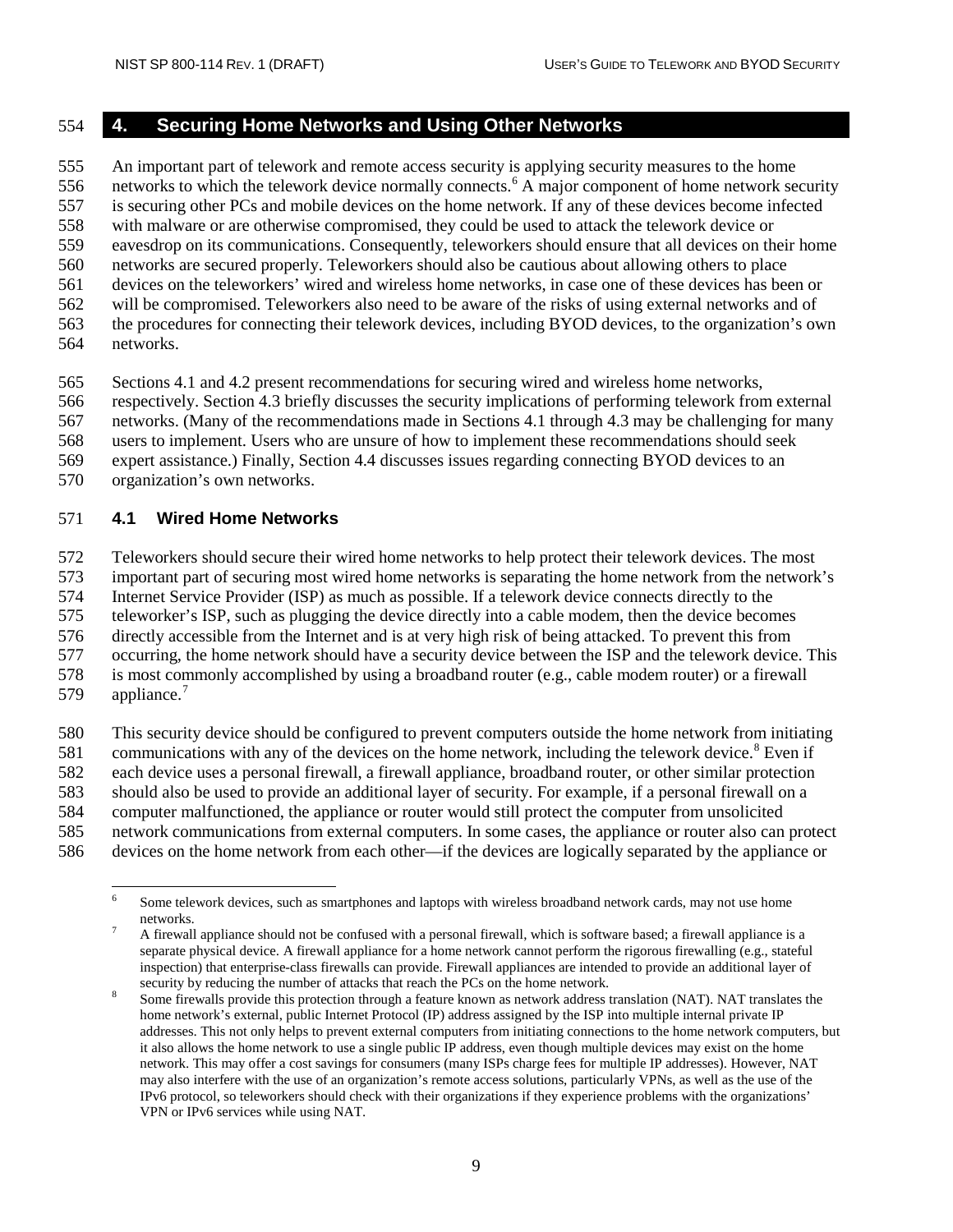- router. For example, a router that has both wired and wireless interfaces might be able to prevent the
- spread of certain types of malware from a device on the wireless network to a device on the wired
- network, depending on the router's capabilities and configuration. However, such home network
- configurations are relatively complex to set up and maintain, so only users who are proficient in
- networking and security should consider implementing these configurations.

592 When installing and configuring firewall appliances, broadband routers, and similar devices, teleworkers<br>593 should perform the security precautions described in the manufacturer's documentation. The following should perform the security precautions described in the manufacturer's documentation. The following [9](#page-21-1)4 are some examples of possible precautions:<sup>9</sup>

- Changing default passwords on the device so that attackers cannot use them to gain access to the device (lists of default passwords are widely available on the Internet);
- Configuring the device so that it cannot be administered from outside the home network, preventing external attackers from taking control of the device;
- Configuring the device to silently ignore unsolicited requests sent to it, which essentially hides the device from malicious parties. Teleworkers should check with their ISP before configuring a device this way, because it could inadvertently interfere with necessary communications with the ISP's infrastructure;
- Checking for updates and applying them periodically, as explained in the manufacturer's documentation—either automatically (typically daily or weekly) or manually (to be performed by the teleworker at least monthly); and
- 606  $\blacksquare$  For broadband routers, turning off or disabling built-in wireless access points (APs) that are not used.

 The proper precautionary measures for a firewall appliance, broadband router, etc. vary greatly from device to device, so some or all of these options may not be applicable to many devices.

#### <span id="page-21-0"></span>**4.2 Wireless Home Networks**

[10](#page-21-2) Wireless networking transfers information through the air between a telework device and a wireless  $AP$ .<sup>10</sup> If improperly configured, a wireless home network will transmit sensitive information without adequate protection, exposing it to other wireless devices in close proximity. Accordingly, teleworkers should secure their wireless home networks so that their remote access communications are protected. Teleworkers should follow the security recommendations from the documentation for the home network's wireless AP. Assuming that the network is using Institute of Electrical and Electronics Engineers (IEEE) 802.11 protocols, the following are examples of common security recommendations:

 **Use strong encryption to protect communications.** An industry group called the Wi-Fi Alliance has created a series of product security certifications called Wi-Fi Protected Access (WPA), which include the WPA and WPA2 certifications. These certifications define sets of security requirements for wireless networking devices. Devices with wireless network cards that support either WPA or WPA2 can use their security features, such as encrypting network communications with the

<span id="page-21-1"></span>If the manufacturer's documentation does not explicitly recommend any security precautions, teleworkers should consider implementing the examples, assuming that the appliance or router supports the configuration options li

<span id="page-21-2"></span><sup>&</sup>lt;sup>10</sup> A device can also wirelessly network directly with another device through what is known as an ad hoc wireless network. However, known security risks exist with ad hoc networks; therefore, this guide does not recommend their use.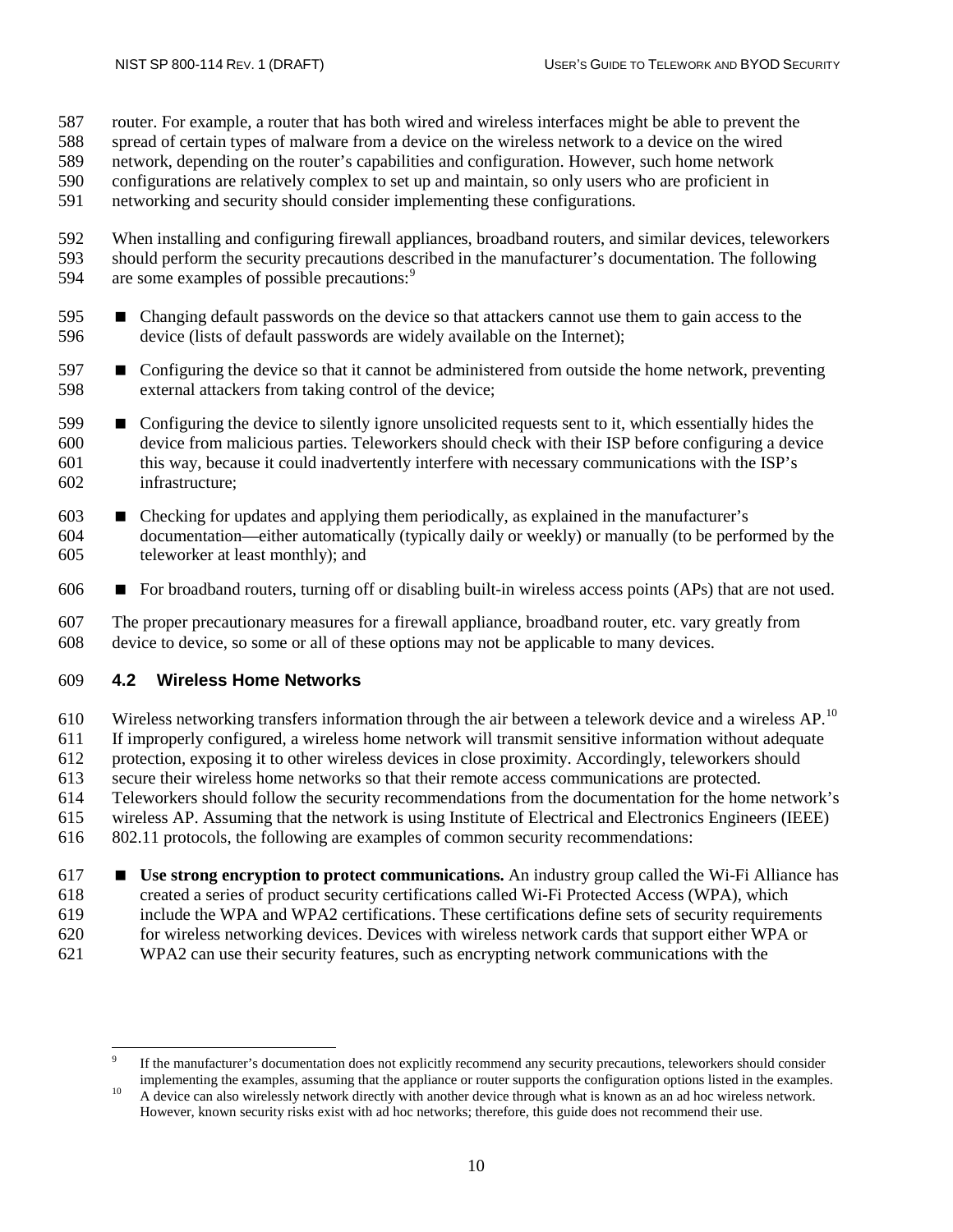- 622 Advanced Encryption Security (AES) algorithm.<sup>[11](#page-22-0)</sup> Recommended choices, in order with the most preferred option first, are as follows:
- 1. WPA2 with AES
- 2. WPA with AES
- 3. WPA with Temporal Key Integrity Protocol (TKIP)

 Wired Equivalent Privacy (WEP) is an earlier form of protection for wireless communications that has serious flaws. Attackers can easily circumvent WEP and gain access to the information being sent over the wireless network. If WEP is the only protection option available for a home network, users should configure it to use 128-bit encryption (which will somewhat slow attacks), use the organization's secure remote access solution (e.g., VPN) to protect their remote access communications, and avoid sending any sensitive information unprotected.

- **Use a WPA2, WPA, or WEP key** (depending on the option selected above). This key is a series of characters (either a password composed of letters, digits, and punctuation, or a hexadecimal number) that is used to limit access to a wireless network. A wireless AP can be configured to require each device to provide the same key as the one stored in the AP. Devices that do not know the key cannot use the wireless network. The key should be long and complex, making it difficult for others to guess. This should help to prevent people near the AP from gaining unauthorized access to the network.
- **Permit access for only particular wireless network cards.** Some APs can be configured to allow only specific devices to use the wireless network. This is accomplished by identifying the media access control (MAC) address of each device's wireless network card and entering the MAC address into a list on the AP. Because a MAC address should be unique to a particular network interface, specifying its MAC address in the AP can be helpful in preventing some unauthorized parties from eaining wireless network access.<sup>[12](#page-22-1)</sup> (Consult a device's documentation to learn how to determine its MAC address.)
- **Change the default service set identifier (SSID).** An SSID is a name assigned to a wireless AP. The SSID allows people and devices to distinguish one wireless network from another. Most APs have a default SSID—often the manufacturer or product's name. If this default SSID is not changed, and another nearby wireless network has the same default SSID, then the teleworker's device might 650  $\alpha$  accidentally attempt to join the wrong wireless network.<sup>[13](#page-22-2)</sup> Changing the SSID to something unusual—not the default value or an obvious value, such as "SSID" or "wireless"—makes it much less likely that a device will choose the wrong network.
- **Disable SSID broadcasts from the wireless AP.** Many wireless APs broadcast the SSID, which essentially advertises the existence of the AP to any computers in the vicinity. Configuring an AP so that it does not broadcast its SSID makes it less likely that people will inadvertently attempt to join the wireless network, but does not stop an attacker from doing so.

<span id="page-22-0"></span><sup>&</sup>lt;sup>11</sup> AES is a Federal Information Processing Standards (FIPS) approved encryption algorithm, which means that it has been reviewed and approved by the Federal Government as being sufficiently strong to protect information

<span id="page-22-1"></span><sup>&</sup>lt;sup>12</sup> A knowledgeable attacker can circumvent MAC address lists by configuring his or her computer to pretend to use an authorized MAC address. MAC address lists are mainly helpful at preventing use of the wireless network by people who have no malicious intent, such as someone accidentally connecting to the network or someone looking for a way to get Internet access. Using MAC address lists provides an additional layer of security that can deter attackers (e.g., cause them to

<span id="page-22-2"></span>look for easier targets) but not stop them.<br>If the teleworker's access point and telework device are configured to use encryption, the telework device will fail to join the other wireless network because the two networks are using different encryption keys. This is another benefit of using encryption for wireless communications.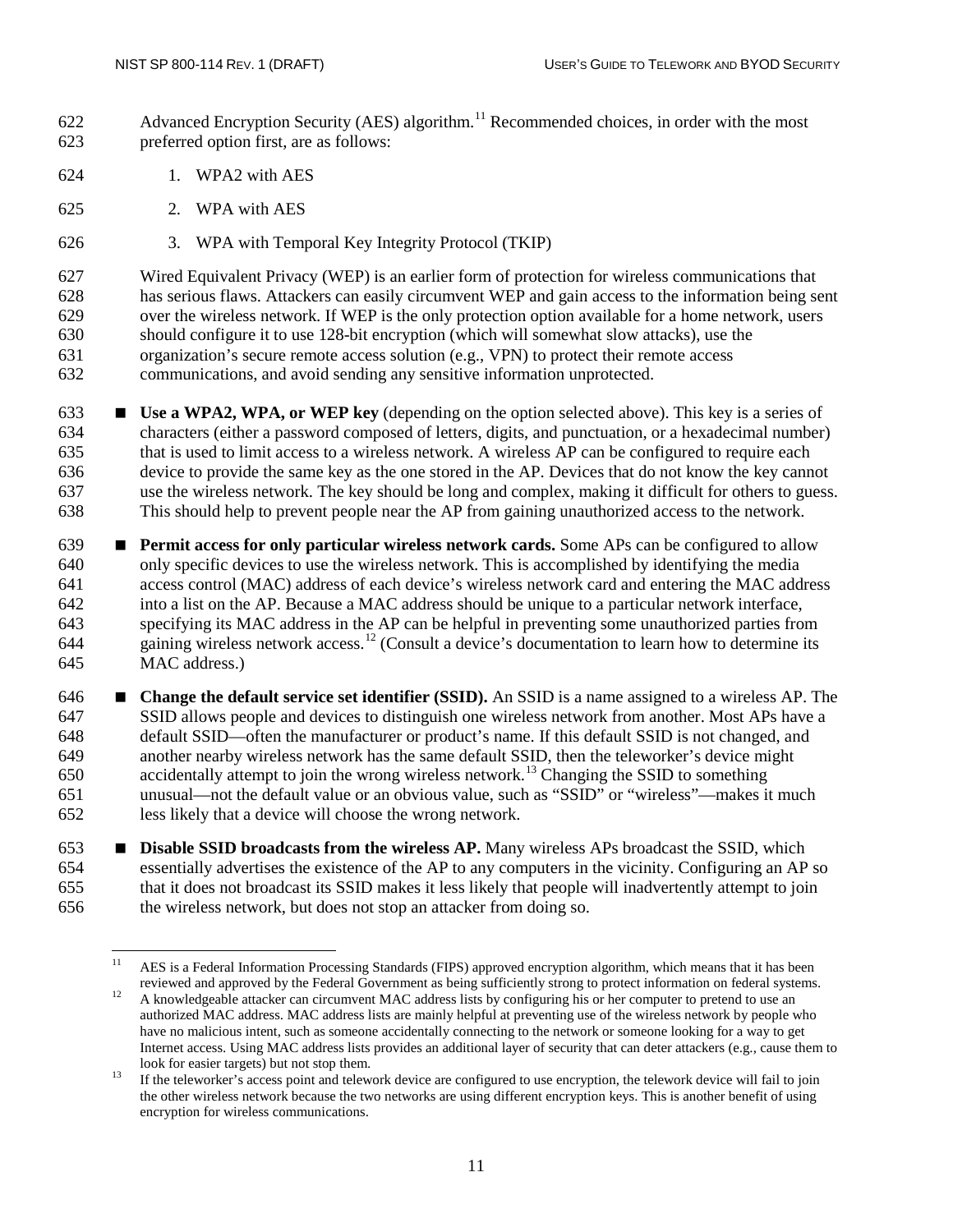**Disable AP administration through wireless communications.** Flaws are frequently identified in the administration utilities for wireless APs. If an AP has such a flaw, attackers in the vicinity could reconfigure it to disable its security features or use it to acquire access to the teleworker's home network or the Internet. To prevent such incidents, teleworkers should configure APs so that they can only be administered locally, if feasible—such as running a cable between a computer and the AP— and not administered wirelessly or otherwise remotely.

#### <span id="page-23-0"></span>**4.3 External Networks**

 Teleworkers should be aware that networks other than their home networks are unlikely to provide much protection for their telework devices and communications, such as a laptop using a wireless hotspot at a coffee shop. For example, external networks may not encrypt network communications, making them susceptible to eavesdropping, particularly for wireless networks. Telework devices on external networks are also often directly accessible from the Internet. Some networks provide partial protection, such as blocking specific types of communications usually associated with malicious activity and checking communications for the most common known threats, such as widespread worms or spam messages.

Because there is usually no easy way for teleworkers to determine what protection an external network

might be providing for their devices, teleworkers should assume that third-party networks are not

providing any protection. Telework devices on third-party networks are generally at higher risk of being

compromised than those on home networks, and their communications are also at higher risk of being

monitored. Before using a third-party network, teleworkers should ensure that their devices are fully

updated (see Section 5.1 and Section 6). The updates should be retrieved over a trusted network, such as

the user's home network. When teleworkers use a third-party network to access their organization's

computing resources, they should use a VPN or other secure remote access solution provided by the

 organization, and they should activate the secure remote access solution (e.g., establishing a VPN session) immediately after connecting to the third-party network, if applicable.

#### <span id="page-23-1"></span>**4.4 Organization Networks**

Organizations may choose to permit BYOD devices to directly connect to networks within their facilities,

such as using a wireless network within a user's office building. Teleworkers who are interested in

bringing BYOD devices into the office to use enterprise networks should first determine if the

organization permits such network access, and if they do, then find out which network(s) the BYOD

devices are allowed to use. Many organizations set up a dedicated BYOD network, usually wireless, and

 this network is the only one that BYOD devices can directly connect to. Teleworkers should not connect any BYOD devices to an organization's internal networks without explicit permission to do so.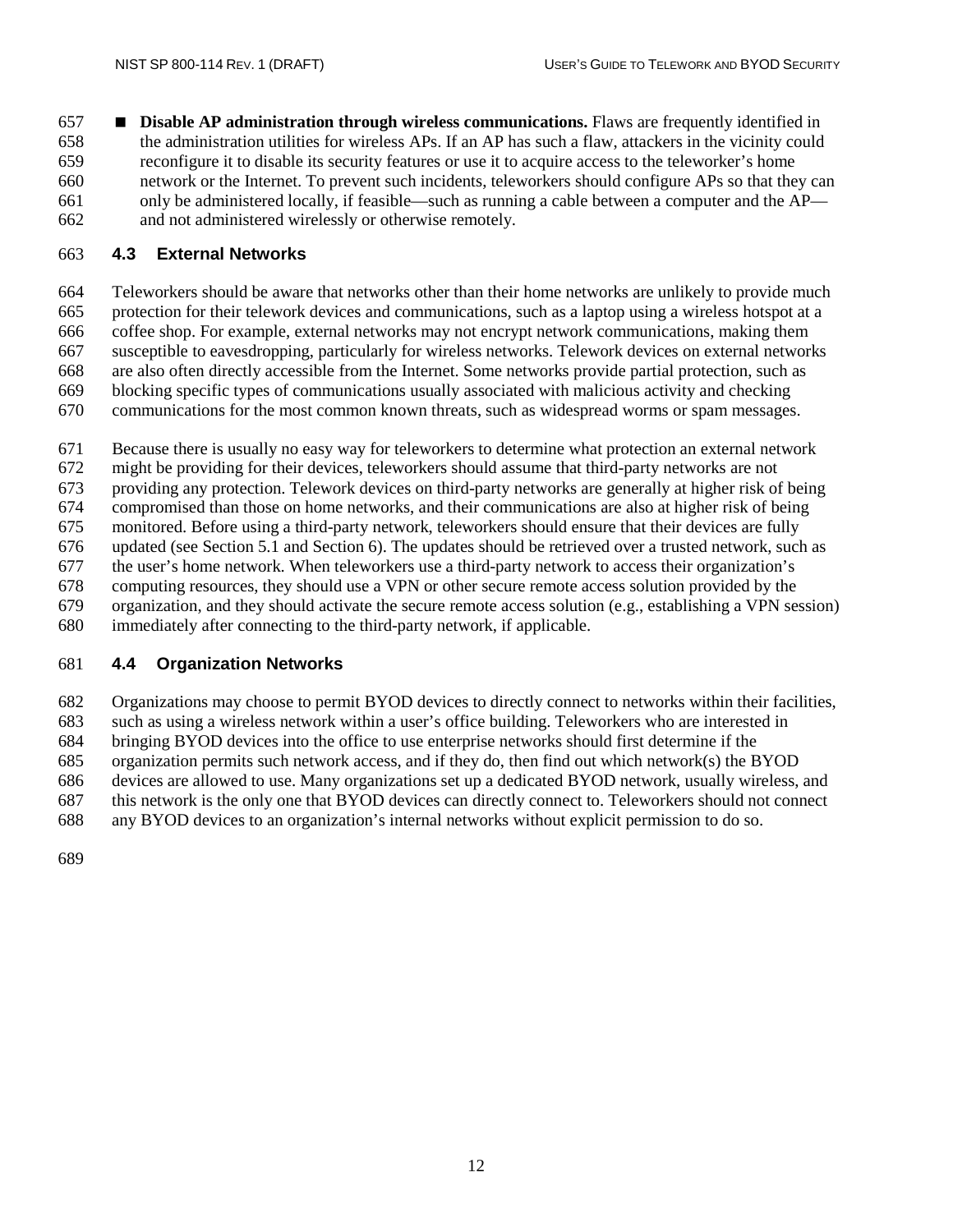#### <span id="page-24-0"></span>**5. Securing BYOD Telework PCs**

 Teleworkers who use BYOD desktop or laptop PCs for telework should implement the recommendations presented in this section. These recommendations should be helpful in securing a PC's OS and primary applications. Teleworkers who do not need to secure BYOD PCs may skip this section.

 Some of the recommendations made in this section may be challenging for many users to implement. Users who are unsure of how to implement these recommendations should seek expert assistance.

#### <span id="page-24-1"></span>**5.1 Software Updates**

 Many threats take advantages of vulnerabilities in software on PCs. Software manufacturers release updates for their software to eliminate these vulnerabilities. Accordingly, teleworkers should ensure that updates are applied regularly to the major software on their BYOD PCs. In addition to the OS, updating should include the following types of software:

- Web browsers;
- **Email clients;**
- **I** Instant messaging clients;
- **Office productivity software (document viewers, word processors, spreadsheet tools, etc.);**
- Antivirus software; and
- Personal firewalls.

 Teleworkers should review manufacturer documentation for each software program their PC contains in these categories to determine each program's update capabilities. Most major software programs provide built-in mechanisms to update themselves automatically. Teleworkers should enable these features so that the programs check for updates at least weekly, preferably daily (especially for antivirus software and other security software). For any programs that do not offer automatic updating, the teleworker should determine from the documentation other available options, such as running an update feature from the application's menus every week or visiting the manufacturer's website weekly for updates and downloading and installing any available updates.

- For a PC with metered connectivity, such as a cellular modem, teleworkers should be cautious when configuring automatic software update features. Because many updates are very large, downloading them
- over metered networks could be quite costly. Large updates should be downloaded over non-metered
- networks whenever feasible.
- Some software manufacturers offer updates at no charge, whereas others require an annual fee or other
- payment to receive updates, such as paying a subscription fee to get the latest antivirus signatures. Most
- software manufacturers that charge a fee allow users to pay it through the manufacturer's website and
- receive updates within minutes of making payment.

#### <span id="page-24-2"></span>**5.2 User Accounts and Sessions**

- A PC can be configured with user accounts and passwords to restrict who can use the PC. This section
- explains how teleworkers can configure their BYOD PCs to prevent unauthorized access to their
- applications and data.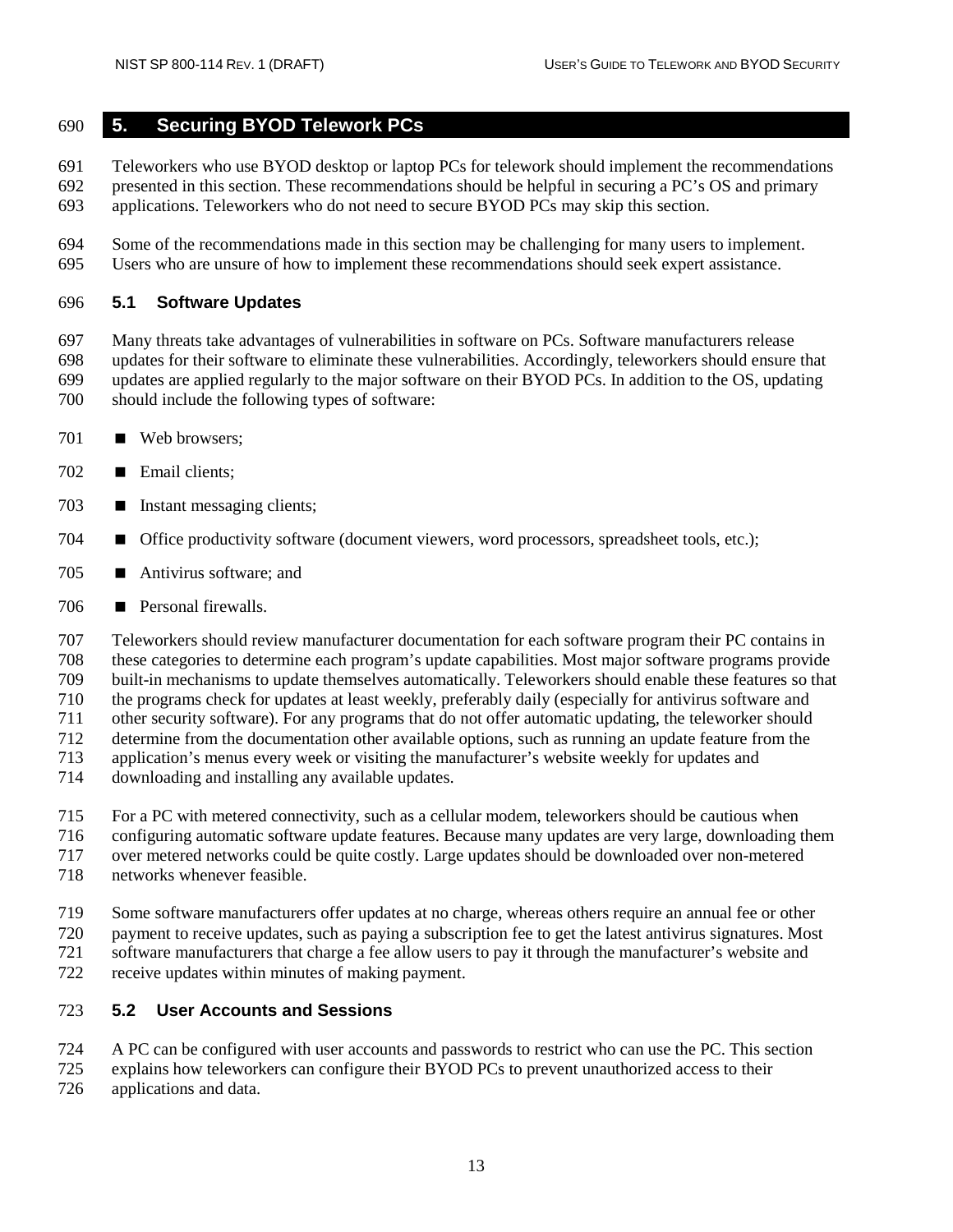#### <span id="page-25-0"></span>**5.2.1 Use Accounts with Limited Privileges**

On most OSs, user accounts can have full privileges or limited privileges. Accounts with full privileges,

also known as *administrative accounts*, should be used only when performing PC management tasks,

such as installing updates and application software, managing user accounts, and modifying OS and

application settings. If a PC is attacked while an administrative account is in use, the attack will be able to

- inflict more damage to the PC. Therefore, user accounts should be set up to have limited privileges; such
- accounts are known as *daily use*, *limited*, or *standard user accounts*. Teleworkers should not use administrative accounts for general tasks, such as reading email, web browsing, and social networking,
- 
- because such tasks are common ways of infecting PCs with malware.
- The primary disadvantages of having separate administrative and standard user accounts are that standard
- users might not be able to run some applications, especially ones designed for older OSs, or to install
- applications and OS or application updates. This could cause a significant delay in downloading and
- installing updates, as well as making other tasks less convenient for users. Some OSs have a feature that
- allows a person logged in as a standard user to perform individual administrative tasks by selecting a
- particular option.
- Each person who uses the telework PC should have a separate standard user account. On most OSs, this
- keeps each person's data and settings (e.g., files, stored emails, web browser bookmarks and security
- settings) private from other people using the PC. It also helps limit how much damage certain attacks can
- cause, such as damaging only one user's files, not all users' files.

## <span id="page-25-1"></span>**5.2.2 Protect Accounts with Passwords**

 Each PC user account should have a password to prevent unauthorized people from using the PC—not only people with physical access to the PC, but also attackers attempting to contact the PC from other computers. Users should select strong passwords that cannot be guessed by attackers. The following are 750 recommended practices for password selection:<sup>[14](#page-25-2)</sup>

- **Select a sufficiently long password.** Longer passwords are more difficult to guess than shorter passwords of similar complexity (see below). The downside is that longer passwords are often more difficult for users to remember. Users should select passwords that are at least eight characters long. Passphrases, which are long passwords composed of multiple words, may be easier to remember than conventional passwords.
- **Create a complex password.** A variety of characters should be part of the password. For example, a password made of all lower case letters is a relatively simple password, but another password of the same length made of upper and lower case letters, digits, and symbols (such as punctuation marks) is relatively complex. The more complex the password is, the more difficult it will be for others to guess. Users should select passwords containing digits and/or symbols in addition to letters. Users should not create new passwords that are very similar to old passwords. For example, if the old password was "dahlia\*1", the new password should not be "dahlia\*2".
- **Do not use password hints.** Password hints can be very helpful to people in guessing others' passwords and using them to gain unauthorized access to a PC. Users should not use password hints unless their PCs do not need protection from people with physical access to them.

<span id="page-25-2"></span><sup>&</sup>lt;sup>14</sup> Organizations may have additional requirements for the selection and management of passwords on BYOD PCs used for telework. Teleworkers should ensure that they meet any such requirements, in addition to the recommendations listed here.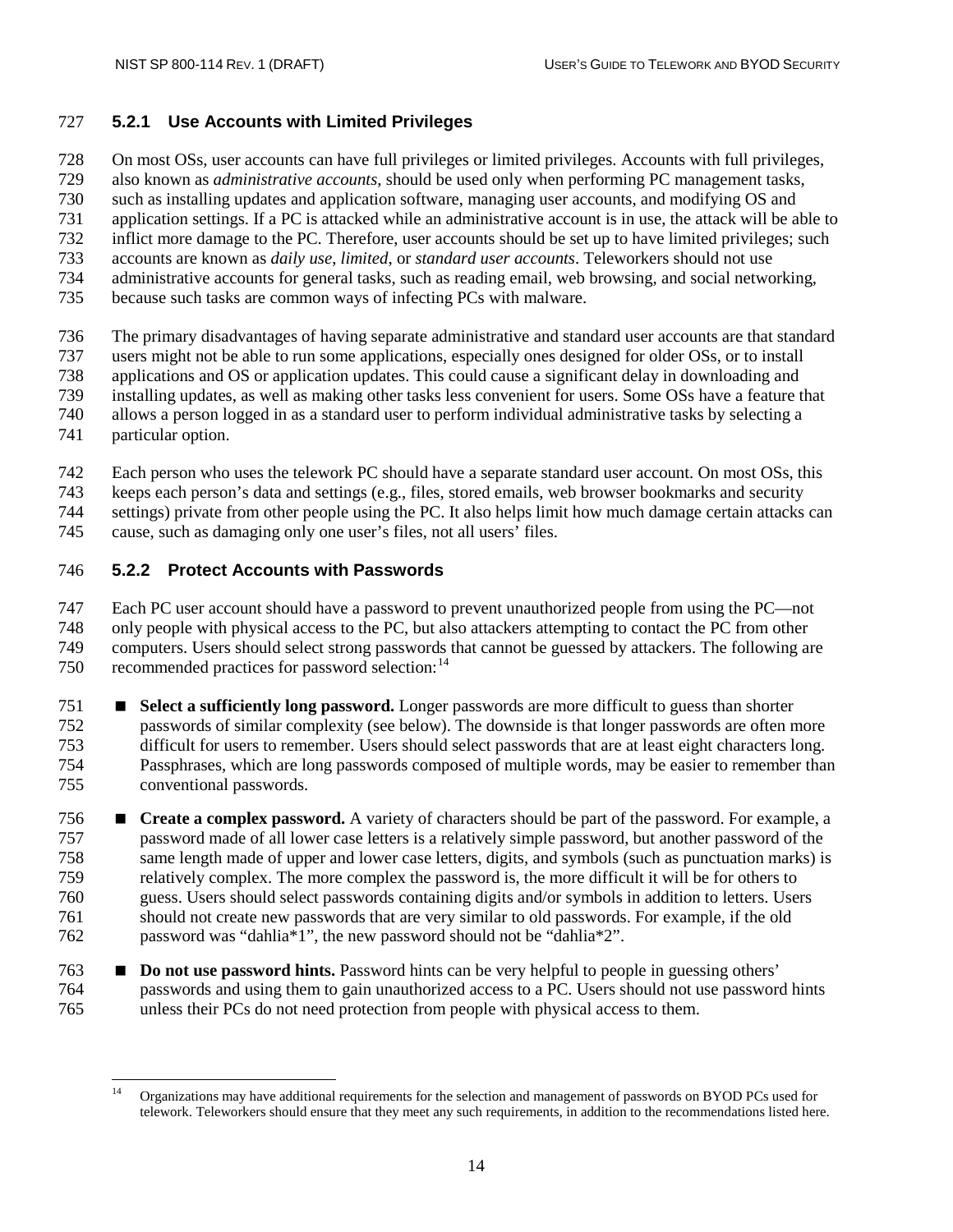- **Do not use the same password for other accounts.** Teleworkers should not use the same password for multiple accounts, such as organization and personal email accounts, instant messaging accounts, and e-commerce website accounts. If the password used for the telework PC is also used for other user accounts and an attacker learned one of the passwords, the attacker could then access the other accounts.
- Teleworkers should change their passwords regularly, based on the interval specified in their
- organizations' password policies. This is necessary because if a password is unknowingly revealed to an
- unauthorized person or uncovered by malware or other automated attacks, the password could be used
- without authorization until the teleworker changes the password.
- If an OS password is forgotten, especially for an administrative account, it may be difficult to regain access to the PC. Therefore, users should consider writing down their OS passwords and storing them in a
- physically secure location, such as a locked fire safe. Users should also safeguard their other passwords,
- 
- such as application and website passwords. For example, some organizations provide cryptographic tokens to teleworkers that can be used to hold passwords. When the teleworker needs to retrieve a
- password, he or she authenticates to the token (such as entering a PIN into the token), and the token
- provides the password. The token helps prevent users from losing their passwords while also protecting
- the passwords from attackers. Another option for protecting application and website passwords is a
- password management utility, which is a program that can be used to generate, store, and access
- passwords securely. A teleworker typically enters a single password to gain access to all the passwords
- stored by the utility.

## <span id="page-26-0"></span>**5.2.3 Protect User Sessions from Unauthorized Physical Access**

- It is important that user sessions be protected against unauthorized physical access. For example, if a PC is sitting unattended in an area that other people can access, anyone could walk up to the PC and masquerade as the user, such as sending email from the user's account, accessing the organization's remote access resources, making purchases from websites, or accessing sensitive information stored on the PC. To prevent such events, most OSs allow the user to lock the current session through menu options
- or a combination of keystrokes. Also, many OSs offer screensavers that activate automatically after the PC has been idle for a certain number of minutes, and can also be activated manually by the user on
- demand. Some of these screensavers can be configured to lock the PC and require the user to enter his or
- her password to unlock it. If a PC will be left unattended in an accessible area at any time, users should
- use a password-protected screensaver or manually lock their user sessions. However, users should be
- 
- 797 aware that these security features provide only short-term protection; someone who has access to the PC for an extended period of time can bypass these features and gain access to the user's session and data. for an extended period of time can bypass these features and gain access to the user's session and data.

# <span id="page-26-1"></span>**5.3 Networking Configuration**

- 800 Most PCs can be configured to limit network access, which reduces the number of ways in which<br>801 attackers can try to gain access to the PC. This section makes recommendations for configuring attackers can try to gain access to the PC. This section makes recommendations for configuring
- networking features to better protect the PC.

# <span id="page-26-2"></span>**5.3.1 Disable Unneeded Networking Features**

- By default, most PCs provide several networking features that can provide communications and data
- sharing between PCs. Most teleworkers need to use only a few of these features. Because many attacks
- are network based, PCs should use only the necessary networking features. For example, file and printer
- sharing services, which allow other computers to access a telework PC's files and printers, should be
- disabled unless the PC shares its files or printers with other computers, or if a particular application on the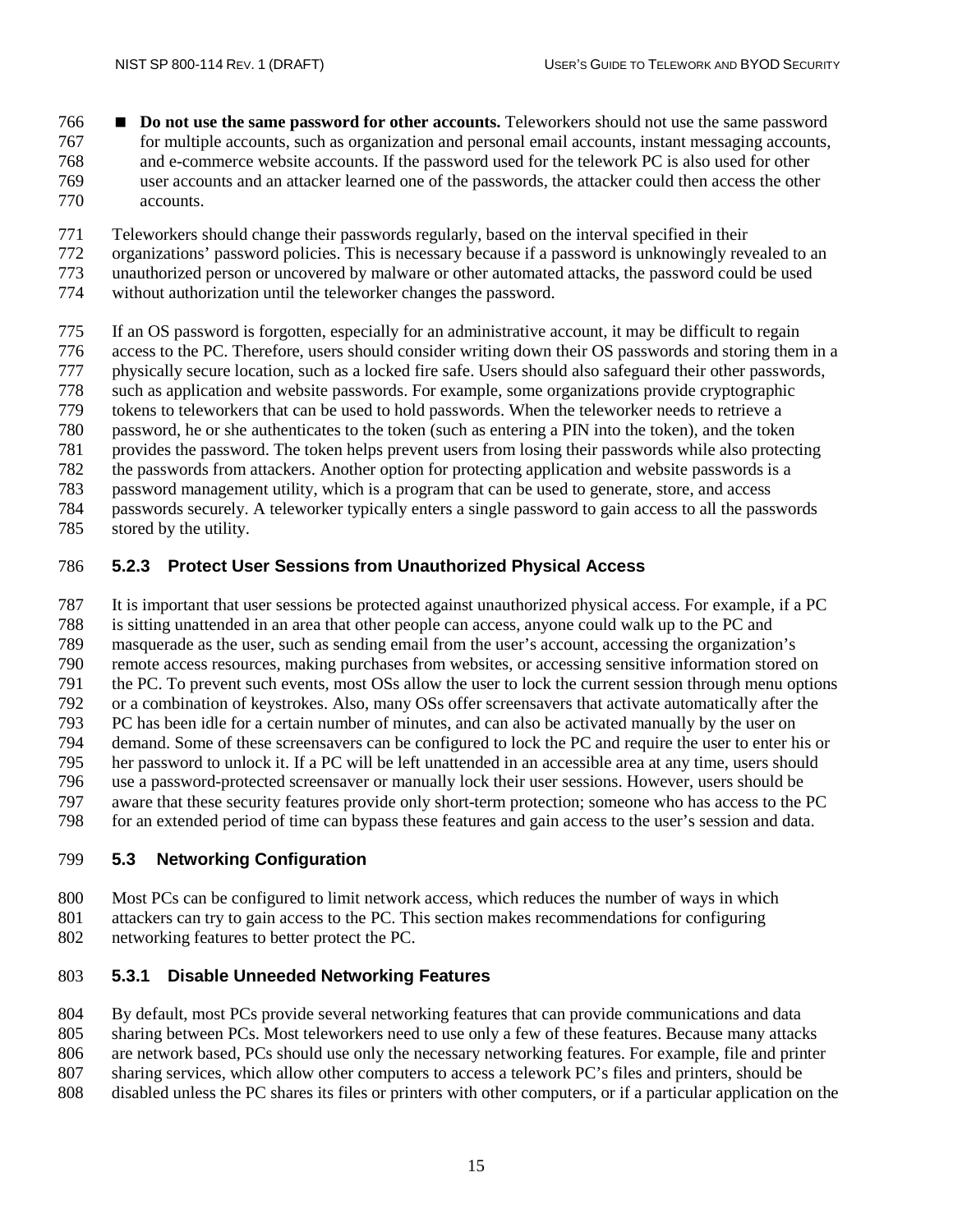809 PC requires the service to be enabled.<sup>[15](#page-27-3)</sup> Other examples of services that might not be needed are IPv6

protocols and wireless networking protocols (e.g., Bluetooth, IEEE 802.11, NFC). Consult the PC's

- hardware and OS documentation for guidance on which network features should be disabled; if still
- unsure, seek expert assistance.

## <span id="page-27-0"></span>**5.3.2 Limit the Use of Remote Access Utilities**

 Some OSs offer features that allow a teleworker to get remote technical support assistance from a coworker, friend, product manufacturer, or others when running into problems with a PC. Many applications are also available that permit remote access to the PC from other computers. Although these features are convenient, they also increase the risk that the PC will be accessed by attackers. Therefore,

such utilities should be kept disabled at all times except specifically when needed. The utilities should

also be configured to require the remote person to be authenticated, usually with a username and

password, before gaining access to the PC. (See the recommendations in Section 5.2.2 for choosing strong

passwords.) Provide the username and password to the remote person in person, by phone, or by other

means that cannot be monitored by attackers; do not send passwords through email messages, instant

messaging, or other methods that may not provide protection for communications.

#### <span id="page-27-1"></span>**5.3.3 Configure Wireless Networking**

An improperly configured wireless network could transmit sensitive information without protecting it

826 properly, allowing people nearby to eavesdrop. Section 4.2 explains how to secure a wireless home

network. In addition, PCs should be configured so that they do not automatically attempt to join wireless

828 networks they detect. For example, a PC could join a neighbor's wireless home network instead of the teleworker's network; if that neighbor's network is improperly secured, then the teleworker's

teleworker's network; if that neighbor's network is improperly secured, then the teleworker's

communications and computer could be at higher risk. Therefore, teleworkers should configure their PCs

so they do not join detected wireless networks automatically, with the exception of the organization's own

wireless networks, if such access is authorized. Teleworkers should also configure their PCs so that they

cannot use ad hoc networking, which is a relatively easy way to attack a PC.

## <span id="page-27-2"></span>**5.4 Attack Prevention**

As explained in Section 2, no 100 percent solution exists for computer security; it is simply not possible

to thwart every single attack. PCs should use a combination of software and software features that will

stop most attacks, particularly malware. The types of software described in this section are antivirus

software, personal firewalls, spam and web content filtering, and popup blocking. Changing a few settings

on common applications, such as email clients and web browsers, can also stop some attacks.

Although security tools can stop many attacks, teleworkers also need to practice safe computing habits.

One of the most common ways that PCs are attacked is by users opening and executing files from

unknown and untrusted sources. Teleworkers may download these files from websites, file sharing

services, or other means, or they may be sent to teleworkers through email, instant messaging, social

media, and other communications services. These files often contain malware, and teleworkers

unknowingly infect their PCs by trying to use these files. Teleworkers should avoid using any files that

are coming from unknown and untrusted sources. Other people using a BYOD PC should also be made

aware of safe computing habits.

<span id="page-27-3"></span><sup>&</sup>lt;sup>15</sup> It is particularly important to disable such services if the PC will be used on unsecured wireless networks, such as most wireless hotspots.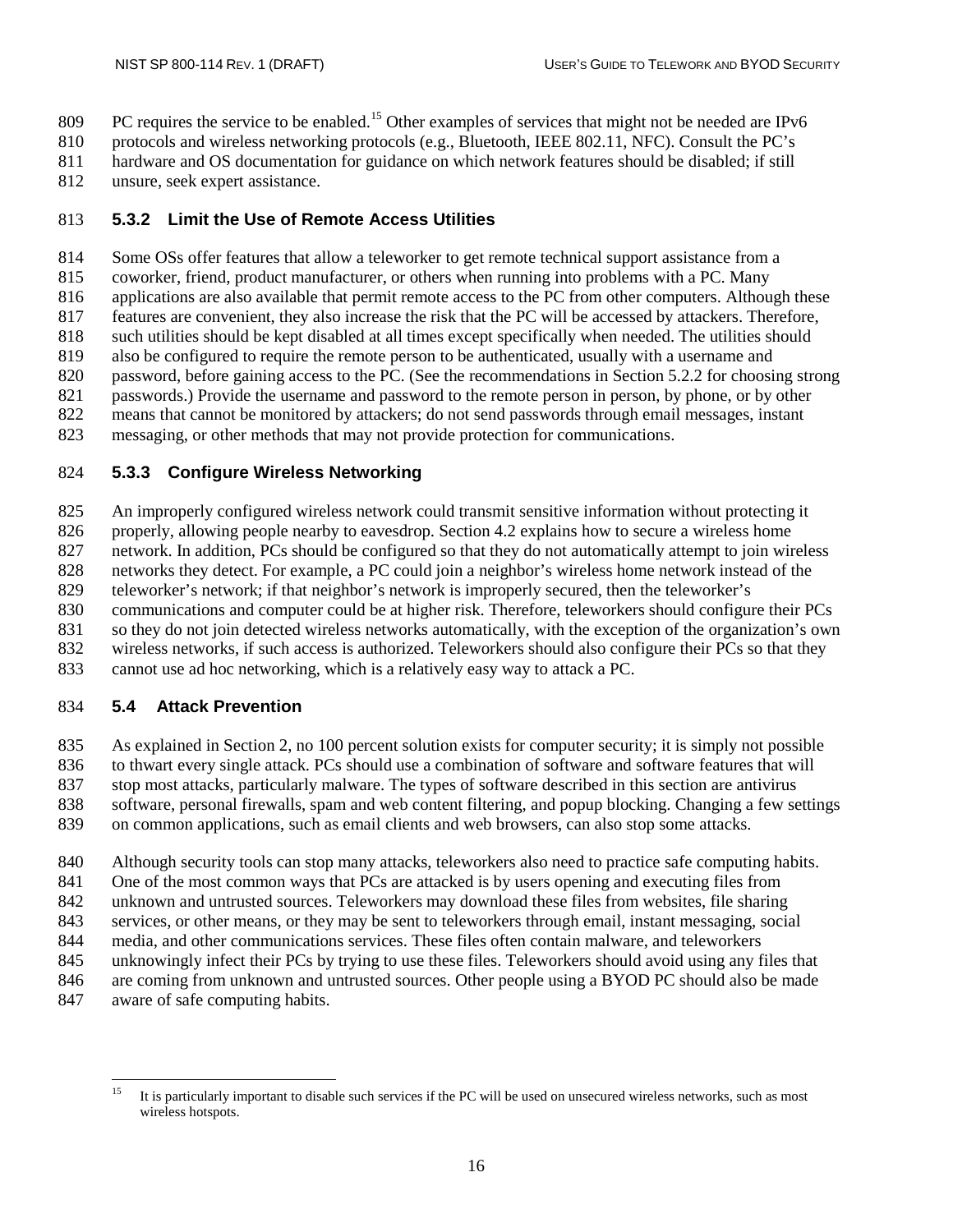#### <span id="page-28-0"></span>**5.4.1 Install and Configure Antivirus Software**

Antivirus software is specifically designed to detect many forms of malware and prevent them from

infecting PCs, as well as cleaning PCs that have already been infected. Because malware is the most

851 common threat against PCs, NIST recommends that PCs use antivirus software at all times.<sup>[16](#page-28-2)</sup> The

antivirus software should be kept up-to-date, as described in Section 5.1.

 Many brands of antivirus software are available, most of which offer similar functionality. **NIST recommends configuring antivirus software to use the following types of functions:**

- **Automatically checking for and acquiring updates of signature or data definition files at least daily;**
- 856 Scanning critical OS components, such as startup files, system basic input/output system (BIOS), and boot records;
- 858 Monitoring the behavior of common applications, such as email clients, web browsers, file transfer and file sharing programs, and instant messaging software;
- 860 Performing real-time scans of each file as it is downloaded, opened, or executed;
- 861 Scanning all hard drives regularly to identify any file system infections, and optionally scanning removable media as well;
- **Handling files that are infected by attempting to** *disinfect* **them, which refers to removing malware**  from within a file, and *quarantining* them, which means that files containing malware are stored in isolation for future disinfection or examination; and
- **Logging all significant events, such as the results of scans, the startup and shutdown of antivirus** software, the installation of updates, and the discovery and handling of any instances of malware.

#### <span id="page-28-1"></span>**5.4.2 Use Personal Firewalls**

 A *personal firewall* is a software program that monitors communications between a PC and other computers and that blocks communications that are unwanted. When properly configured, a personal firewall limits the ability of other computers to initiate communications with the telework PC. This can significantly reduce the exposure of the PC to network-based attacks, such as worms and botnets. A 873 personal firewall can also be used to protect shared resources on a PC, such as file and print shares. Accordingly, a personal firewall should be enabled on every telework PC. Personal firewalls should be configured to log significant events, such as blocked and allowed activity, the startup and shutdown of the firewall software, and firewall configuration changes, to assist in troubleshooting problems. All personal firewalls can monitor incoming communications, and some can also monitor outbound communications; the latter offers better security, but it can also inadvertently cause problems in using certain applications.

- Although personal firewalls are important security controls for PCs, some can be relatively difficult to
- configure correctly. If a personal firewall is configured to be too restrictive, it could prevent some
- applications or OS functions from working correctly. For example, a personal firewall might prevent the
- 882 use of file and print services. On the other hand, if a personal firewall is configured to be too permissive, it could permit attacks to compromise the PC. Teleworkers should read their personal firewall
- <span id="page-28-2"></span>it could permit attacks to compromise the PC. Teleworkers should read their personal firewall

<sup>&</sup>lt;sup>16</sup> For some OSs, such as most Unix-based OSs, alternate types of antimalware software, such as rootkit detectors, may be more effective than antivirus software at protecting the PCs from malware and should be used instead of antivirus software. Readers with such OSs should adjust the recommendations presented in this publication so that they apply to the types of antimalware software most useful for their particular OSs.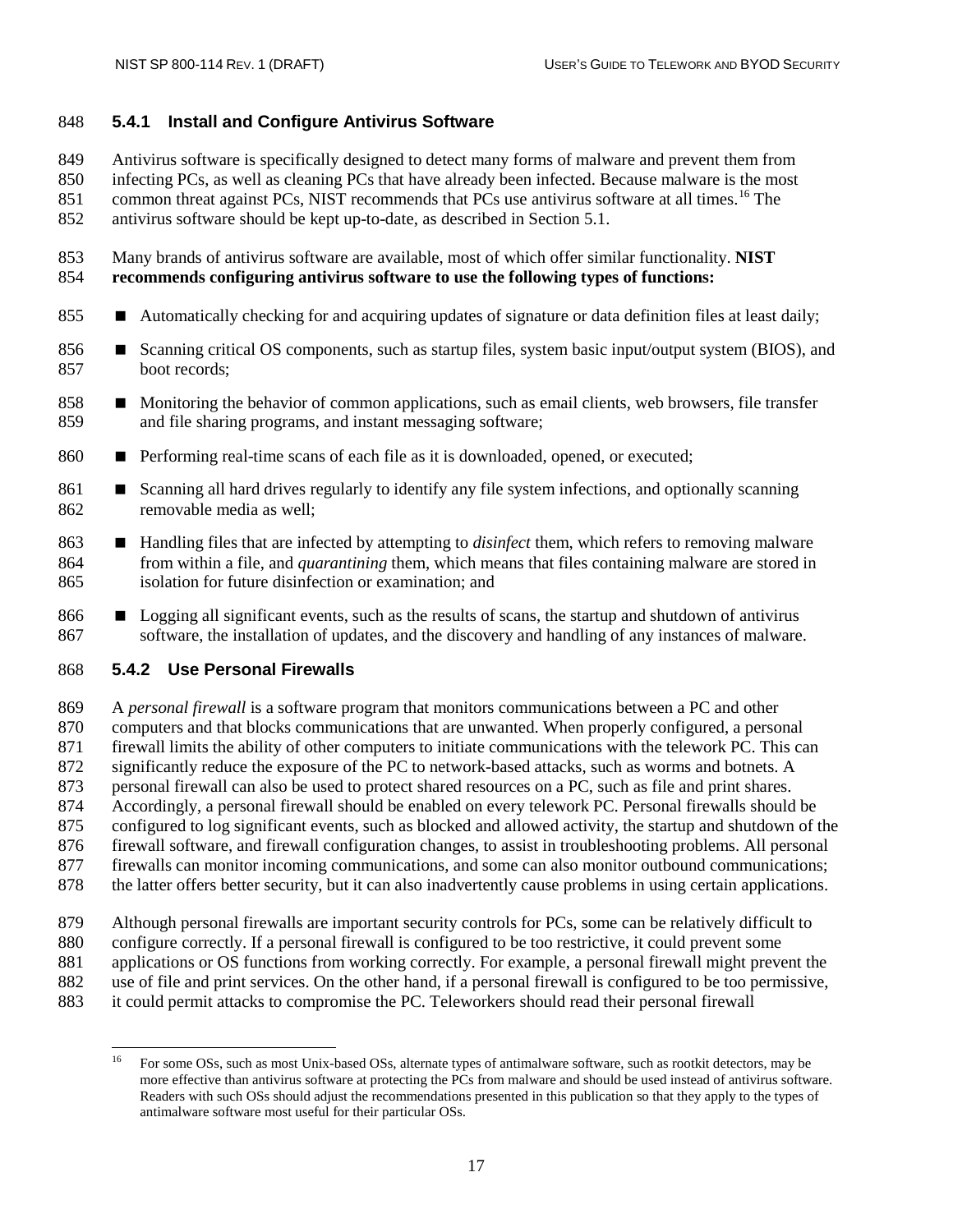documentation carefully to gain a solid understanding of how it should be configured. If it is not clear, teleworkers should seek expert guidance on configuring their personal firewalls.<sup>[17](#page-29-1)</sup>

Ideally, personal firewalls should deny all types of communications that teleworkers have not specifically

approved as being permitted. This is known as a *deny by default* configuration because all

communications that are not on the exception list are denied (blocked) automatically. Most firewalls can

be configured to allow communications based on lists of authorized applications, such as web browsers

- contacting web servers and email clients sending and receiving email messages. Communications
- involving any other application are either denied automatically, or permitted or denied based on the
- teleworker responding to a prompt asking for a decision regarding the activity. For example, if a
- teleworker installs a new application and runs it for the first time, the firewall might ask the teleworker if
- 894 that application should be allowed to access the Internet.
- Unfortunately, this feature can be problematic. Personal firewalls often do not provide clear information
- on which application is attempting to use the network, so teleworkers struggle to determine if the activity
- is benign or malicious. If the nature of the activity is unclear, cautious teleworkers often choose to block
- the activity, but this may inadvertently disrupt legitimate activity. To avoid this problem, many
- teleworkers choose to permit access whenever asked, but this could support malicious activity. When
- unsure what to do, teleworkers should search for additional information about the service or software in
- question or ask someone with more security expertise for assistance.
- 902 Each PC should only have a single personal firewall enabled.<sup>[18](#page-29-2)</sup> If multiple firewalls are enabled, they may
- interfere with each other. For example, one firewall might allow activity that the other one has been
- configured to block. This could slow the performance of the PC, cause applications to stop functioning
- properly, and weaken the computer's security. When enabling a firewall, teleworkers should verify that the firewall's functionality is enabled for every network interface on the PC, including VPNs and wired,
- wireless, and virtual network cards.
- Many personal firewalls offer additional security features. For example, some firewalls offer the ability to require teleworkers to enter a password before accessing the firewall's configuration settings. This
- protects the configuration from being inadvertently or purposely altered by a user.
- Teleworkers should be aware that most firewalls are frequently stopping unwanted activity. For example,
- worms and other malware are constantly trying to infect more PCs. Teleworkers should not be alarmed by
- notices from their firewall that indicate that incoming connections were blocked or that a specific attack
- was attempted. If a firewall indicates that the PC was just scanned for a particular worm, this does not in
- any way indicate that the PC has actually been infected with a worm.

## <span id="page-29-0"></span>**5.4.3 Enable and Configure Content Filtering Software**

- *Content filtering* is the process of monitoring communications such as email and web pages, analyzing
- them for suspicious content, and preventing the delivery of suspicious content to users. Two common
- <span id="page-29-1"></span>types of content filtering are spam filtering software and web content filtering software.

 Configuring a personal firewall can be a complex task. Some firewalls have rules for specific protocols, services, or port numbers (e.g., File Transfer Protocol [FTP], Hypertext Transfer Protocol [HTTP], Simple Mail Transfer Protocol [SMTP]).

<span id="page-29-2"></span>For these firewalls, proper configuration may require networking and security experience.<br>Having multiple personal firewalls installed on a single PC is fine as long as only one is enabled at a time. For example, some OSs have built-in personal firewalls, but a user might install a third-party firewall onto the computer because the thirdparty firewall is part of a security software suite that includes antivirus software and other security applications.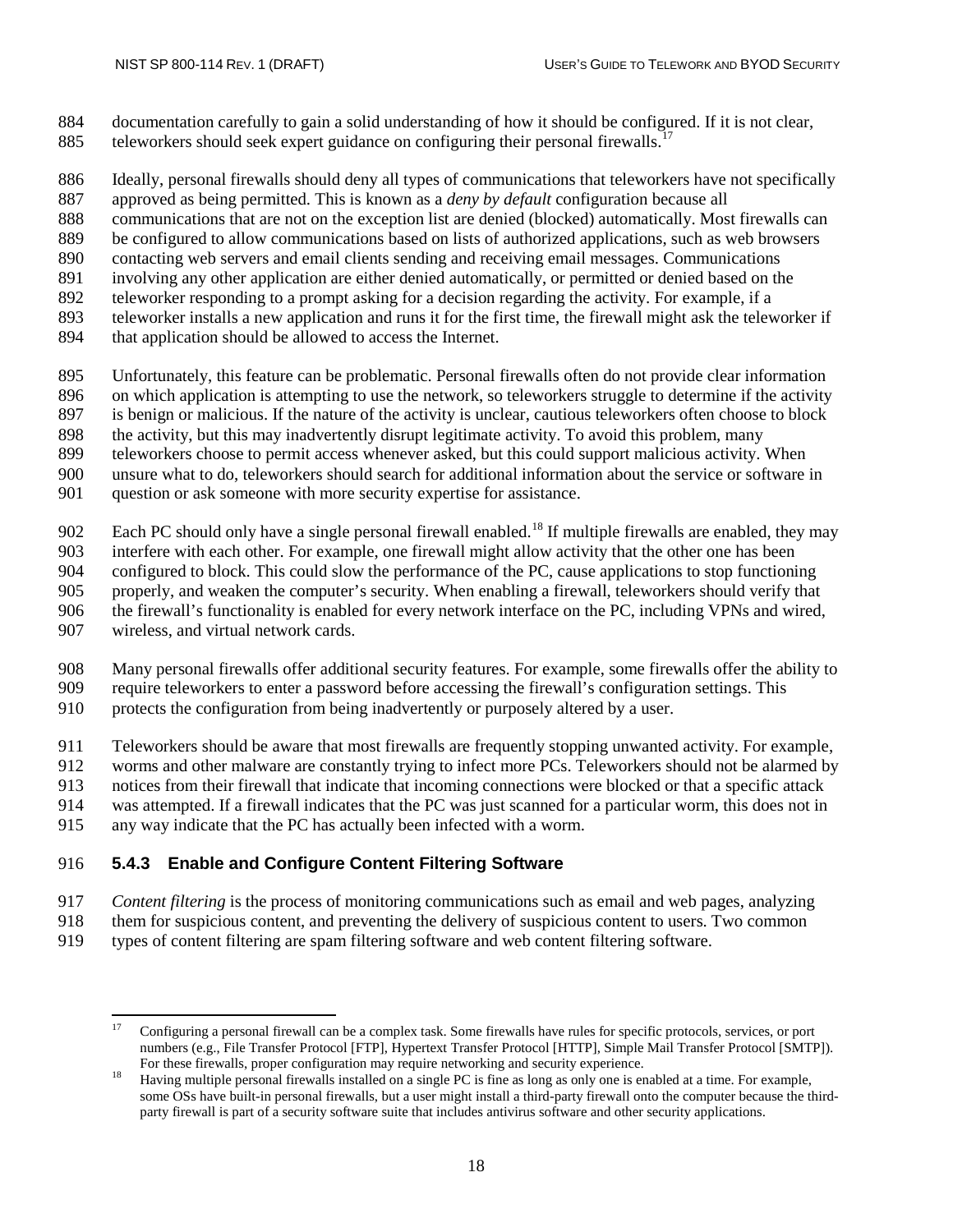*Spam* is often used to deliver spyware and other forms of malware to users. Spam is also frequently used

- for performing phishing attacks, which are deceptive computer-based means to trick individuals into
- disclosing sensitive personal information. Spam filtering software analyzes emails to search for spam
- characteristics, and typically places messages that appear to be spam in a separate email folder. Most
- organizations perform spam filtering for their users; however, because spam filtering is subjective, some
- 925 spam will still reach users, and some desired email messages will accidentally be classified as spam. Still, spam filtering software can significantly reduce the amount of spam that reaches users. Many email spam filtering software can significantly reduce the amount of spam that reaches users. Many email
- clients also offer spam filtering capabilities.
- Users can refine spam filtering capabilities through the following customization options:
- **Blacklists.** A *blacklist* is a list of email senders who have previously sent spam to a user. When a user receives a spam message, he or she can request that the sender's email address be added to a blacklist. This will cause future emails from the same sender to be classified as spam automatically.
- **Whitelists.** A *whitelist* is a list of email senders that are known to be benign, such as coworkers, friends, and family. A user can add their email addresses to a whitelist, which will cause their fut friends, and family. A user can add their email addresses to a whitelist, which will cause their future emails to not be classified as spam. Spam filtering accidentally classifies some emails as spam that are not, but a whitelist overrides that classification and ensures that emails from trusted senders are received by the user.
- **Bayesian Spam Filters.** A *Bayesian spam filter* determines the likelihood that a particular email message is spam, based on a comparison of the email's characteristics with those of previously received spam messages. When a user receives email, the user corrects any errors that the spam filtering software has made. The Bayesian filter then analyzes the benign messages and the spam to record their characteristics. For example, a Bayesian filter might record that a user has received 35 spam messages containing the phrase "FREE FREE FREE" but no benign messages with that phrase. When a user receives a new email, the filter looks for that phrase, as well as any other characteristics associated with benign or spam messages, and assigns a spam probability to the message. The effectiveness of Bayesian filters depends on users reviewing all their emails and ensuring each is marked correctly as being spam or not.
- Web content filtering software typically works by comparing a website address that a user attempts to access with a list of known bad websites. Although the primary purpose of web content filtering software is to prevent access to inappropriate materials, many also contain lists of websites that are known as hostile, such as those attempting to distribute malware to visitors or hosting phishing websites. Web
- content filtering software might inadvertently classify benign content as inappropriate or vice versa.
- From a telework PC security perspective, spam content filtering technologies and web content filtering technologies are strongly recommended. All content filtering products that are used should be kept up-to-date to ensure that their detection is as accurate as possible.

## <span id="page-30-0"></span>**5.5 Primary Application Configuration**

Many attacks, particularly malware, take advantage of features provided by common applications such as

email clients, web browsers, instant messaging clients, and office productivity suites. By default,

- applications often are configured to favor functionality over security. Accordingly, teleworkers should
- consider disabling unneeded features and capabilities from applications, particularly those that are
- commonly exploited by malware. Teleworkers should also consider configuring applications to filter
- content and stop other activity that is likely to be malicious. Examples of application settings to consider
- are listed below. Teleworkers should be aware that a single PC might have multiple web browsers, email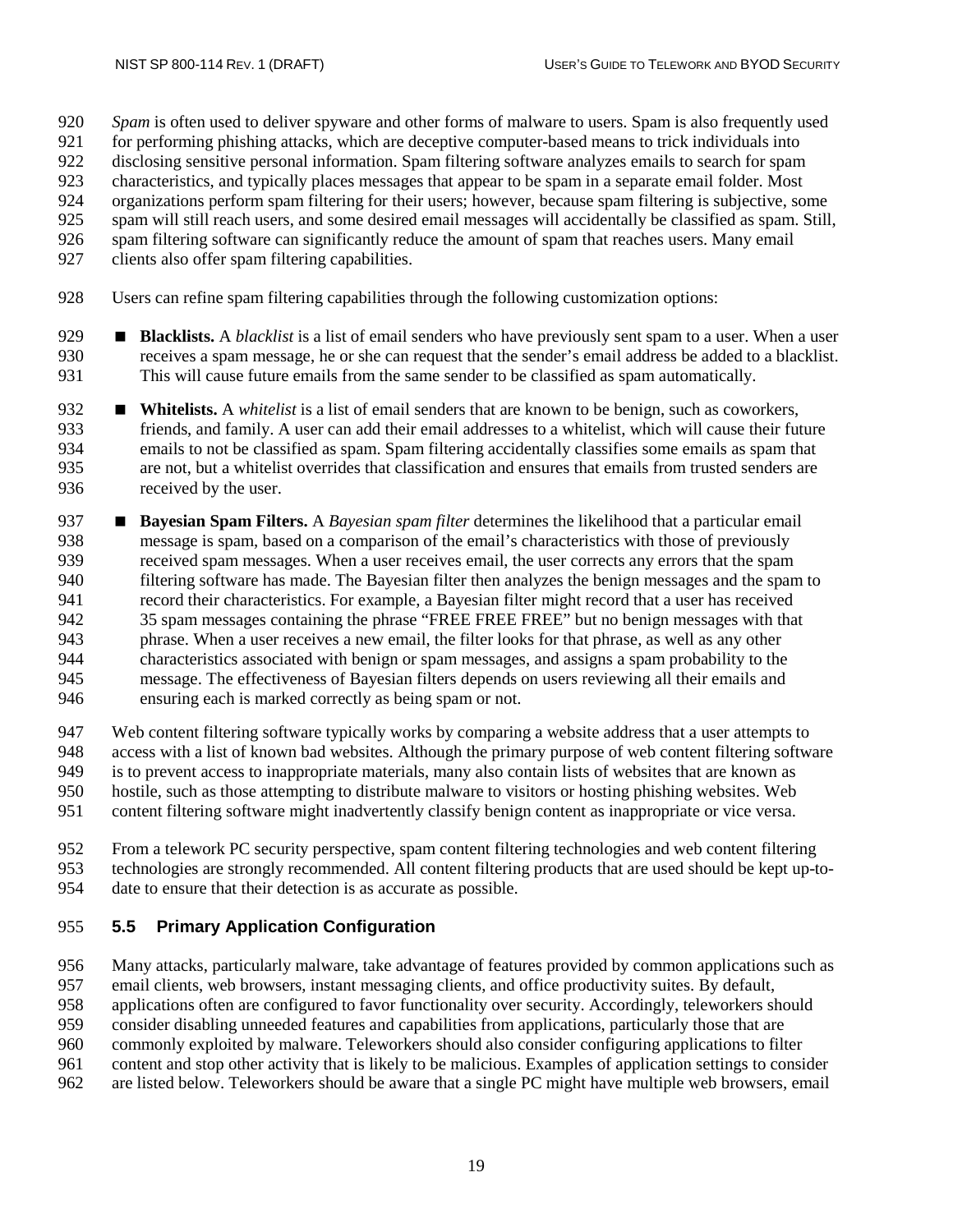clients, instant messaging clients, and office productivity suites installed, each of which may have 964 different features and configuration settings.<sup>1</sup>

 Teleworkers should also consider their organization's policies regarding application use. For example, many organizations forbid the use of peer-to-peer software and file sharing programs on organization computers because of the increased security risks associated with the software. Teleworkers should remove software that is forbidden by policy from their telework computers to better protect the organization's information. In general, teleworkers should install and use only known and trusted software on their BYOD PCs.

## <span id="page-31-0"></span>**5.5.1 Web Browsers**

 Teleworkers should consider adopting the following recommendations for the web browsers on their BYOD PCs:

 **Use a different brand of web browser for telework.** Multiple brands of web browsers (e.g., Microsoft Internet Explorer or Edge, Mozilla Firefox, Apple Safari, Google Chrome, Opera) can be installed on a single PC. Accessing websites containing malicious content is one of the most common ways for PCs to be attacked, such as spyware plug-ins being installed in a browser. To reduce the likelihood that such attacks could impact telework, teleworkers can use one brand of browser for telework only and another brand of browser for all other website access. This separates the telework- related data within one browser from the data within the other browser, providing better protection for the telework data (although this alone cannot adequately secure browser data). Having a separate brand of browser for telework also allows the teleworker to secure it more tightly.

 **Block popup windows.** Web browsers support the use of *popup windows*, which are standalone web browser panes that open automatically when a web page is loaded or a user performs an action designed to trigger a popup window. Many popup windows contain advertising, but some are used to attack computers. Some popup windows are crafted to resemble legitimate system message boxes or websites and can trick users into going to phony websites, including sites used for phishing, or authorizing changes to their computers, among other malicious actions. For example, a popup window may tell a user that the computer is infected with spyware and to click on OK to disinfect it. By clicking on OK, the user unwittingly permits spyware or other types of malware to be installed on 991 the computer.

 To control popup windows, teleworkers should either configure their web browsers to block them or use third-party popup blocking utilities that can block them. Both options prevent popup windows from opening and indicate to the teleworker that a popup window was blocked. If the teleworker did not want the window to be blocked, he or she could then choose to permit that particular popup window or all popup windows from a trusted website, such as the organization's remote access website.

- **Enable phishing filter capabilities.** Most browsers can detect possible phishing attempts and warn the user before allowing the user to visit a suspected phishing site. Teleworkers should check their browser's documentation to see if it offers a phishing filter, and if so, enable it.
- <span id="page-31-1"></span> **Remove unneeded browser plug-ins.** A *plug-in* is a utility that works in conjunction with a web browser to enhance the browser's capabilities. Most plug-ins are beneficial, but some plug-ins are malicious. Teleworkers should periodically review the plug-ins installed in their browsers and

<sup>&</sup>lt;sup>19</sup> Many manufacturers document their security recommendations in their product documentation or on their websites. Some manufacturers also make security checklists available for securing their operating systems, applications, and devices. Many of these checklists are posted on the NIST Security Checklists for IT Products site, located a[t http://checklists.nist.gov/.](http://checklists.nist.gov/)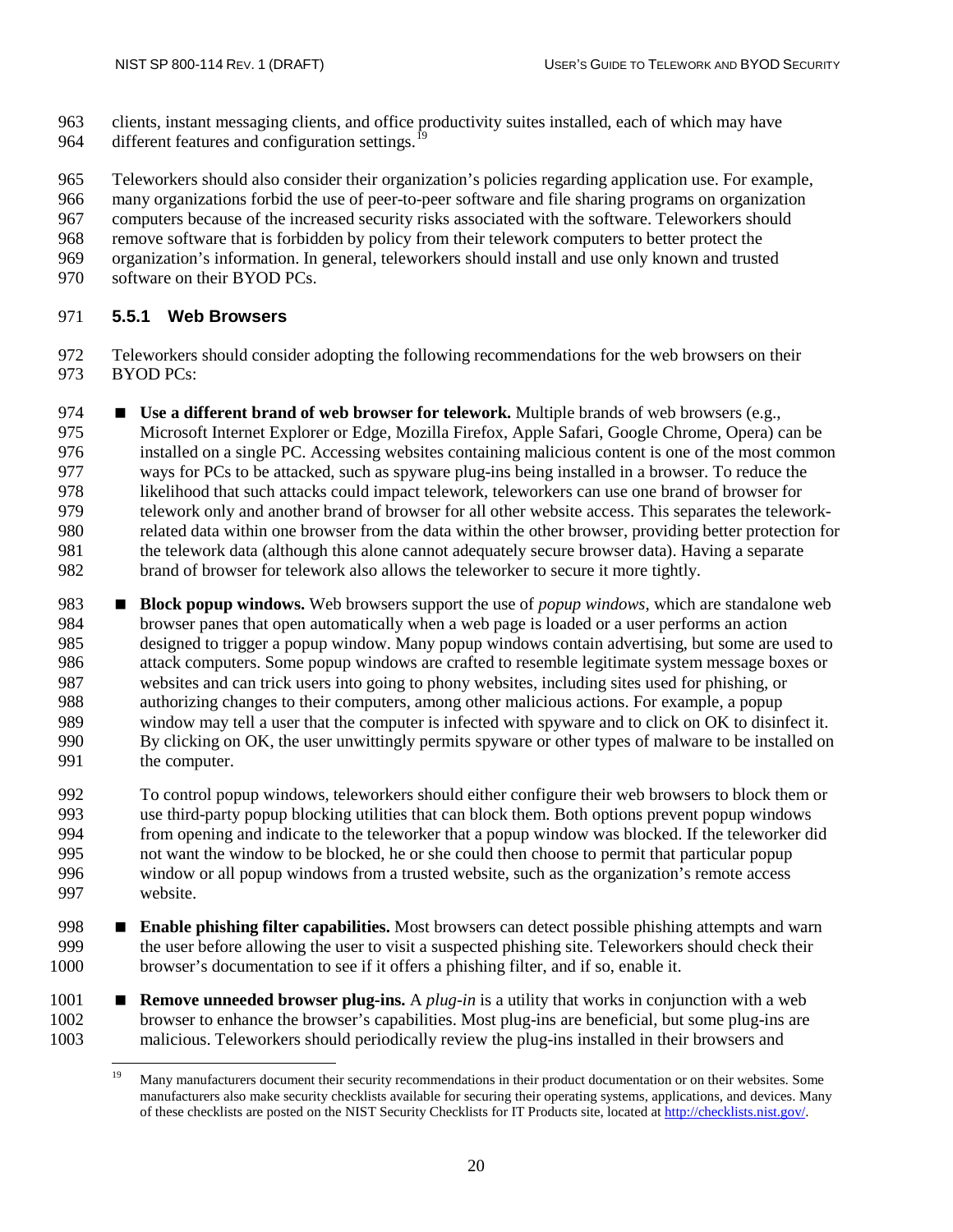uninstall all plug-ins that are unneeded or unknown to the teleworkers. If a necessary plug-in is accidentally uninstalled, the teleworker is usually prompted to download and install it the next time the teleworker accesses content that requires the plug-in.

- **Protect sensitive information stored by the browser.** Browsers may store sensitive information on behalf of users, such as cached website passwords, digital certificates, and encryption keys. Some browsers have options for strongly protecting this information. Typically, the browser requires a user to enter a master password, which is used solely to protect the sensitive information. Teleworkers should check their browser's documentation to determine if it offers a protection option, and if so, enable it and set a master password.
- **Prevent website passwords from being recalled automatically.** Most browsers can save passwords that have been entered into websites. However, many browsers also offer auto-fill or auto-complete options that recall stored passwords and enter them into password text boxes automatically. This 1016 could allow someone else who accesses a telework device to gain access to various websites posing<br>1017 as the teleworker. To prevent this, teleworkers should configure their web browsers so that they do as the teleworker. To prevent this, teleworkers should configure their web browsers so that they do not use auto-fill or auto-complete functions for usernames and passwords.
- **Run web browsers with the least privileges possible.** Some web browsers can run in a mode that offers low privileges, which means that actions performed within the web browser can affect the computer in very limited ways. This helps prevent some attacks sent through web browsers from succeeding and limits the damage caused by attacks that do succeed. Teleworkers should run their web browsers with the least privileges possible.
- **Use third-party security and privacy enhancing plug-ins**. Such plug-ins can improve the security and privacy of telework in many ways, some of which are specific to a particular type of browser. Examples include preventing active content from running automatically within the web browser, stopping the use of tracking techniques across websites, and blocking advertising content from downloading to the browser.

## <span id="page-32-0"></span>**5.5.2 Email Clients**

- Teleworkers should consider adopting the following recommendations for each email client on their BYOD PCs:
- **Limit mobile code execution.** Mobile code is a way for a remote computer, such as a website, to run programs on a teleworker's device. Email messages can carry malicious mobile code that attempts to infect the device from which the messages are read. To prevent infections, most email clients can be configured to permit only the required forms of mobile code (e.g., JavaScript, ActiveX, Java). Teleworkers should consider disabling mobile code support in their email clients, with the understanding that the full content of certain benign email messages might not be available.
- **Set default message reading format and sending format to plain text.** Many email clients allow users to specify the default format for reading and sending emails. The most commonly used formats are plain text and Hypertext Markup Language (HTML). Because malware, phishing, and other types of attacks often take advantage of features offered by HTML, it is preferable that the default message format be set to plain text. This will result in emails being displayed as text only, which means that pictures, hyperlinks, and other content provided through HTML would be omitted or displayed only through alternative text. Also, sending emails as plain text is helpful to other security-conscious users who prefer to read email messages in plain text.
- **Disable automatic previewing and opening of email messages.** Some email-based malware may be activated and infect a computer when the malicious email is previewed or opened. Many email clients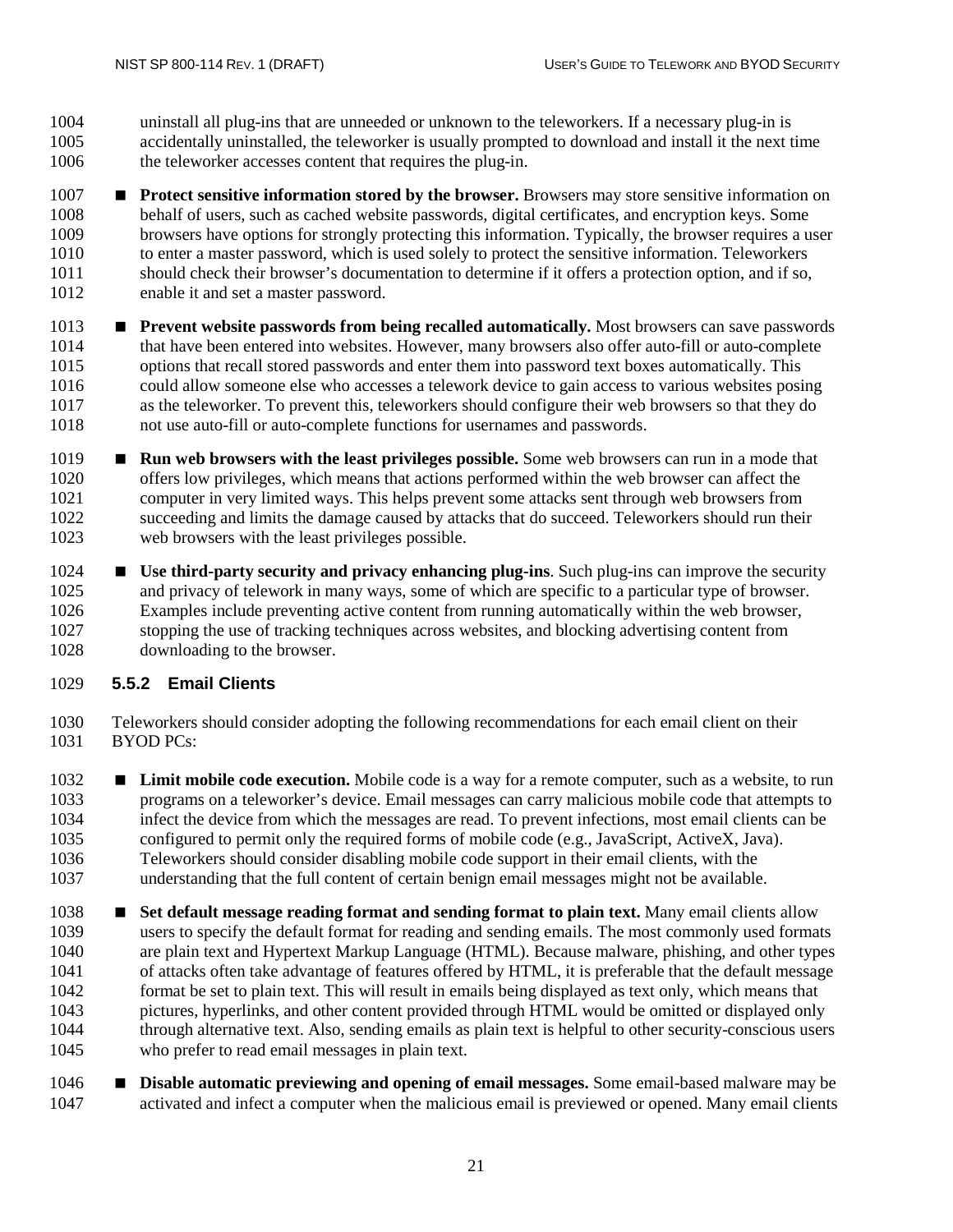can be configured to preview or open email messages automatically. This can provide an easy way for malware to infect a computer. Accordingly, email clients should be configured not to preview or open email messages automatically. This gives teleworkers an opportunity to identify and delete an email that appears to be suspicious, based on the sender, recipient, subject, and other identifying information that can be reviewed without viewing the entire email.

**Enable spam filtering.** Sectio[n 5.4.3](#page-29-0) has additional information concerning this issue.

#### <span id="page-33-0"></span>**5.5.3 Instant Messaging Clients**

- Teleworkers should consider adopting the following recommendations for each instant messaging client on their BYOD PCs:
- **Suppress the display of email addresses.** If the teleworker's displayed name or supporting information includes an email address, this may be harvested by malware or malicious users, then used in future attacks.
- **Restrict file transfers.** If the software can transfer files with other instant messaging users, it should be configured to prompt the teleworker before permitting a file transfer to begin. File transfers are a common way to transfer malware to other computers and infect them.

#### <span id="page-33-1"></span>**5.5.4 Office Productivity Suites**

- Teleworkers should consider adopting the following recommendations for each office productivity suite on their BYOD PCs:
- **Restrict macro use.** Applications such as word processors and spreadsheets often contain macro languages that certain types of malware use. Most common applications with macro capabilities offer security features that permit macros only from trusted locations or prompt the user to approve or reject each attempt to run a macro. The prompting feature can be effective at stopping macro-based malware threats.
- **Limit personal information.** Many office productivity tools allow personal information, such as name, initials, mailing address, and phone number, to be stored with each document created. Although the most basic information (typically, name and initials) are often needed for collaboration features and edit tracking, information such as mailing addresses and phone numbers is not. Personal information becomes embedded within document files and may inadvertently be distributed with files to others. Teleworkers should not enter any more personal information than necessary into the user settings of office productivity tools. For some word processors, teleworkers can use sanitization utilities that remove personal information from documents, as well as comments, tracked changes, and other information that might be embedded in documents but should not be part of the final document.
- **Use secured folders for application files.** Most office productivity applications allow users to define 1082 default locations for saving documents and holding temporary files, including auto-save and backup<br>1083 copies of documents. This can be very helpful at protecting application files from unauthorized acces copies of documents. This can be very helpful at protecting application files from unauthorized access by others. Teleworkers should also store their custom dictionary entries in a user-specific file stored in one of their protected folders.

#### <span id="page-33-2"></span>**5.6 Remote Access Software Configuration**

 As described in Section 2, teleworkers may have to install remote access software onto their BYOD PCs or configure software built into the PC's OS. This software should be configured based on the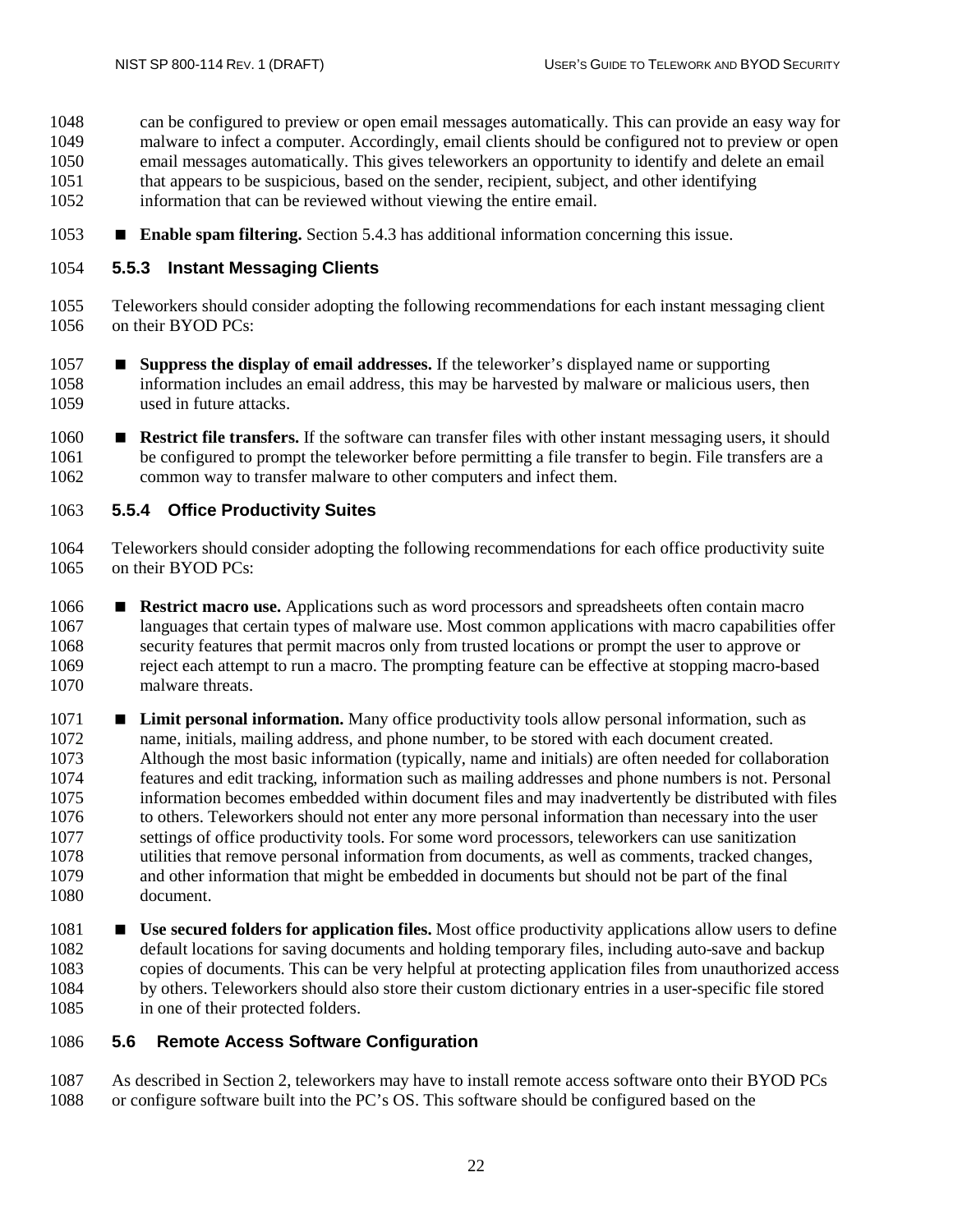organization's requirements and recommendations. In many cases, the remote access software will be

preconfigured by the organization so that teleworkers do not have to be concerned about configuring it. In

- general, remote access software should be configured so that only the necessary functions are enabled.
- Teleworkers should also ensure that whenever updates to the remote access software are available, that they are acquired and installed. If the organization provides the updates, teleworkers should make sure
- 1094 that they will be notified when updates are available.
- 

# <span id="page-34-0"></span>**5.7 Security Maintenance and Monitoring**

- Teleworkers should maintain their BYOD PCs' security on an ongoing basis. Common responsibilities are as follows:
- 1098 Confirming periodically that the OS and primary applications are up-to-date. Many software programs have a menu option or other mechanism that displays the update status, such as the number of updates that have not yet been applied or the most recent date the software was updated.
- 1101 Checking the status of security software periodically to ensure that it is still enabled, configured properly, and up-to-date. Some operating systems offer security dashboards that show the current properly, and up-to-date. Some operating systems offer security dashboards that show the current status of the security software. Checking the software's status should also include verifying that the regular scans performed by antivirus software have not found any infections on the PC. If an infection is still present, the teleworker should follow the antivirus software's instructions for disinfecting the PC.
- **E** Creating a new user account whenever another person needs to start using the PC, as well as disabling 1108 or deleting a user account whenever the associated person no longer needs to use the PC. All the user accounts should be reviewed periodically to ensure that only the necessary accounts are enabled. accounts should be reviewed periodically to ensure that only the necessary accounts are enabled.
- 1110 Changing the teleworker's PC password regularly in accordance with the organization's password policy.
- 1112 Periodically identifying security issues on the PC. Some OSs offer utilities that can be run to check the PC for potential problems. These utilities can identify missing software updates and incorrect security settings and can provide recommendations for fixing problems. However, understanding the reports that these utilities produce and properly implementing recommended solutions can require someone with considerable security expertise. Teleworkers without sufficient expertise should seek expert assistance before implementing any unclear recommendations.
- Teleworkers also need to investigate any cases in which the PC begins to display unusual behavior. Generally, the best first step is to ensure that the computer's software (especially antivirus software) is fully up-to-date; then, the entire computer should be scanned using the antivirus software. If any malware is detected, it should be removed using the antivirus software; if no malware is detected, then the next step should be to reboot the computer, which clears many errors. If that is ineffective, then additional
- troubleshooting steps need to be performed. Examples are as follows:
- Checking antivirus manufacturer websites for instances of malware that cause the unusual behavior being seen,
- Uninstalling and reinstalling an application that is not functioning properly,
- **S** Searching the OS manufacturer's website for information on similar problems, and
- Using troubleshooting utilities that can provide insights into what is happening on the PC.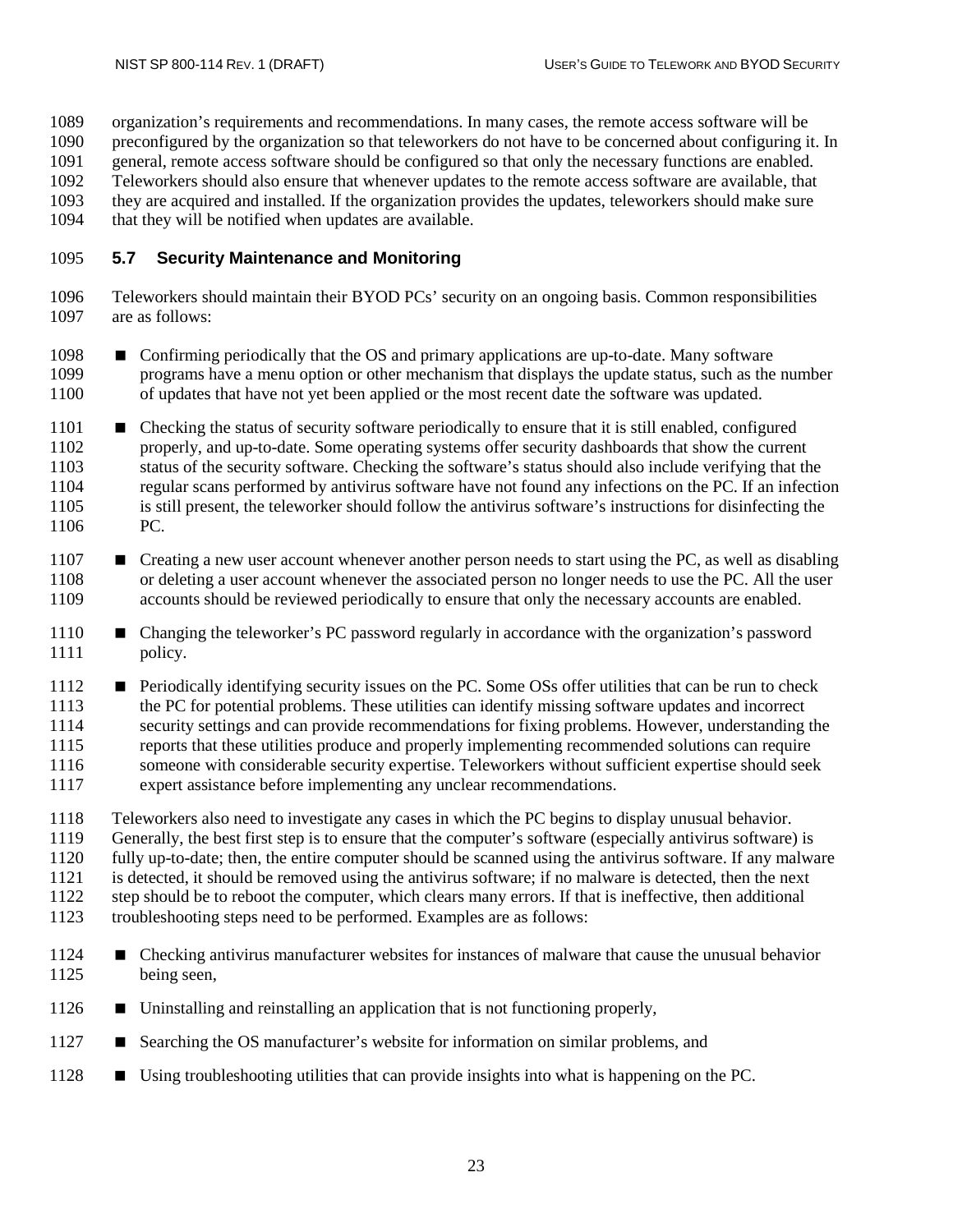- If the problem still cannot be resolved, or the teleworker does not have sufficient knowledge to perform
- these troubleshooting steps, the teleworker should seek expert assistance, such as contacting the
- organization's help desk if the organization provides support for BYOD PCs. Teleworkers can assist with
- troubleshooting by collecting and documenting information regarding the problems. Some OSs provide
- features that automate this process, and some PC manufacturers install utilities on their PCs designed
- 1134 specifically for this purpose. Teleworkers should consult the PC's hardware and OS manuals for<br>1135 information regarding such features. Teleworkers also should preserve error messages by perform information regarding such features. Teleworkers also should preserve error messages by performing a
- screen capture, copying and pasting the error message into a file or email, or writing down the error
- message verbatim on paper. (The appropriate technique should be selected based on the complexity of the
- error message and the PC's support for performing screen captures, if any.)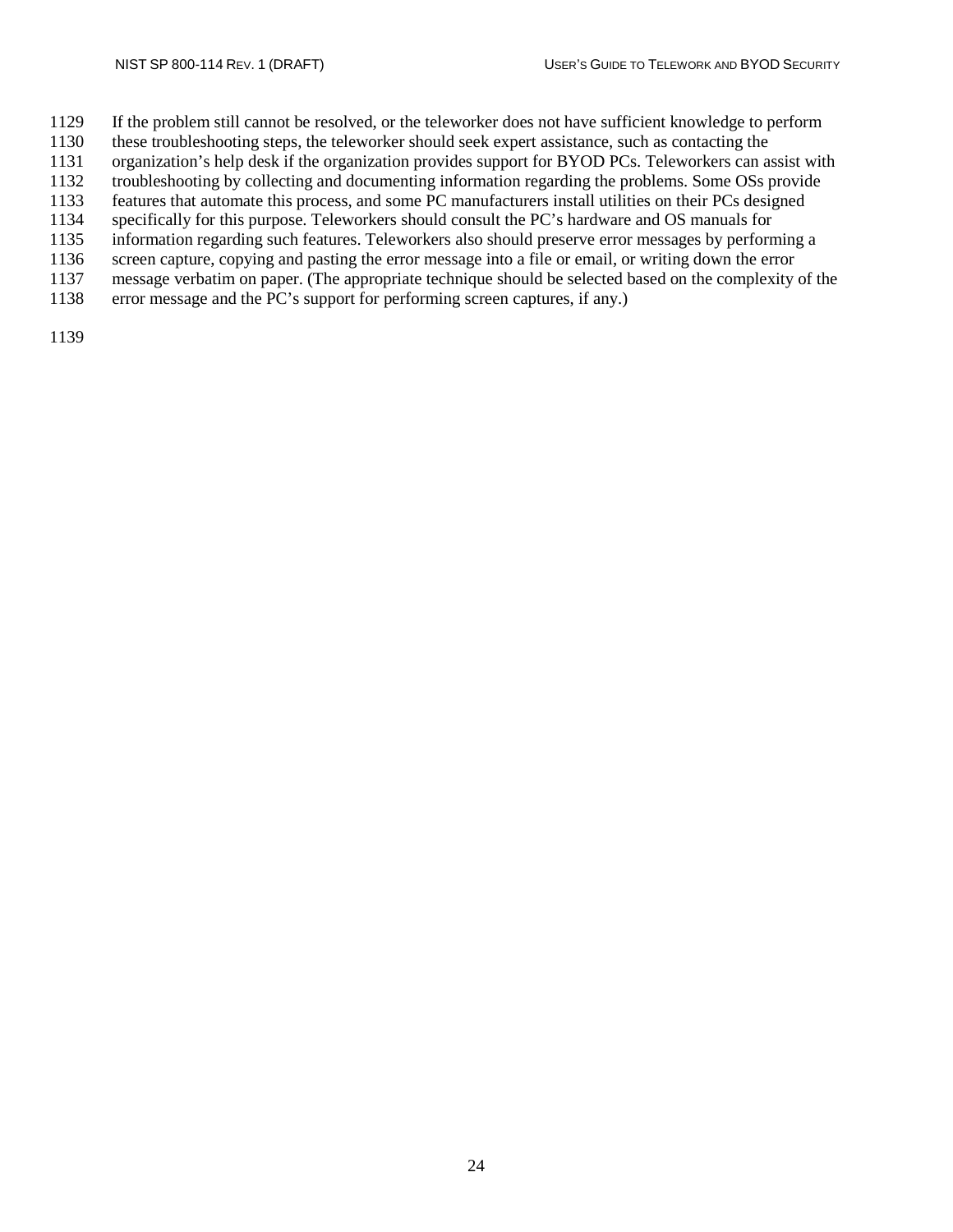#### <span id="page-36-0"></span>**6. Securing BYOD Telework Mobile Devices**

 Teleworkers who use BYOD mobile devices for telework, particularly smartphones and tablets, should implement the recommendations presented in this section. Teleworkers who do not need to secure BYOD mobile devices can skip this section.

 A wide variety of mobile devices exist, and the security features available for these devices also vary widely. Some devices offer only a few basic features, whereas others offer sophisticated features similar to those offered by PCs. This does not necessarily imply that more security features are better; in fact, many devices offer more security features because the capabilities they provide make them more susceptible to attack than devices without these capabilities. In general, mobile devices currently face fewer threats than PCs, but threats against mobile devices are increasing. The variety in security features makes it infeasible to create specific recommendations that apply to all mobile devices; therefore, teleworkers should consult the documentation provided by their device manufacturers and service providers (e.g., cellular service) and follow their security recommendations. General recommendations are as follows:

 **Limit access to the device.** Most mobile devices allow the owner to restrict access by setting a PIN or password; some also support more sophisticated authentication mechanisms, such as biometrics (e.g., the owner's thumbprint). Using some sort of authenticator prevents or deters access to the teleworker's information and service by a person who gains unauthorized physical access to the device. Some devices can also be configured to lock themselves automatically after an idle period; a 1159 person attempting to use the device when it is locked must authenticate again to unlock it.<sup>[20](#page-36-1)</sup> PINs and passwords should be changed periodically and whenever teleworkers suspect that someone else may know them. Each PIN or password should be unique and not used elsewhere, either currently or previously, to prevent a PIN or password from being compromised by someone and then used to gain access to additional devices, applications, websites, etc.

 **Disable necessary networking capabilities except when they are needed.** Many mobile devices 1165 offer multiple types of networking capabilities, such as IEEE 802.11, Bluetooth, and NFC.<sup>[21](#page-36-2)</sup> Attackers can try to use these capabilities to access information on the device or use the device's services. This can be prevented by disabling each networking capability that is not used, and by enabling necessary capabilities only when they are going to be used. For example, if a person only uses a Bluetooth earpiece occasionally with a smartphone, then the teleworker could enable the smartphone's Bluetooth capability only when the teleworker wants to use the earpiece and disable it when the teleworker is done with the earpiece. Each enabled networking capability increases the risk of successful attacks, so teleworkers should consider the relative risk of each form of networking before enabling it (for example, enabling Bluetooth in a crowded public area is generally riskier than enabling it in a private home).

**Keep devices updated.** Most mobile devices can be updated or patched to eliminate known security flaws. Devices that support updating may do so directly (e.g., the teleworker selects an option on the device to get an update) or indirectly (e.g., the teleworker downloads a patch onto a PC, and then 1178 installs the patch onto the mobile device through a data cable connecting the two). If a device does<br>1179 support updating, teleworkers should follow the provided instructions to ensure that security update support updating, teleworkers should follow the provided instructions to ensure that security updates

<span id="page-36-1"></span> Some devices can be configured to wipe themselves after a certain number of failed authentication attempts. If this feature is enabled, teleworkers should maintain current backups of the information on the device so that it can be restored if excessive

<span id="page-36-2"></span>authentication attempts cause the device to be wiped.<br><sup>21</sup> In addition, some devices can accept third-party networking cards to provide additional networking capabilities. Consult the cards' documentation as well and remove or disable the cards if they are not needed.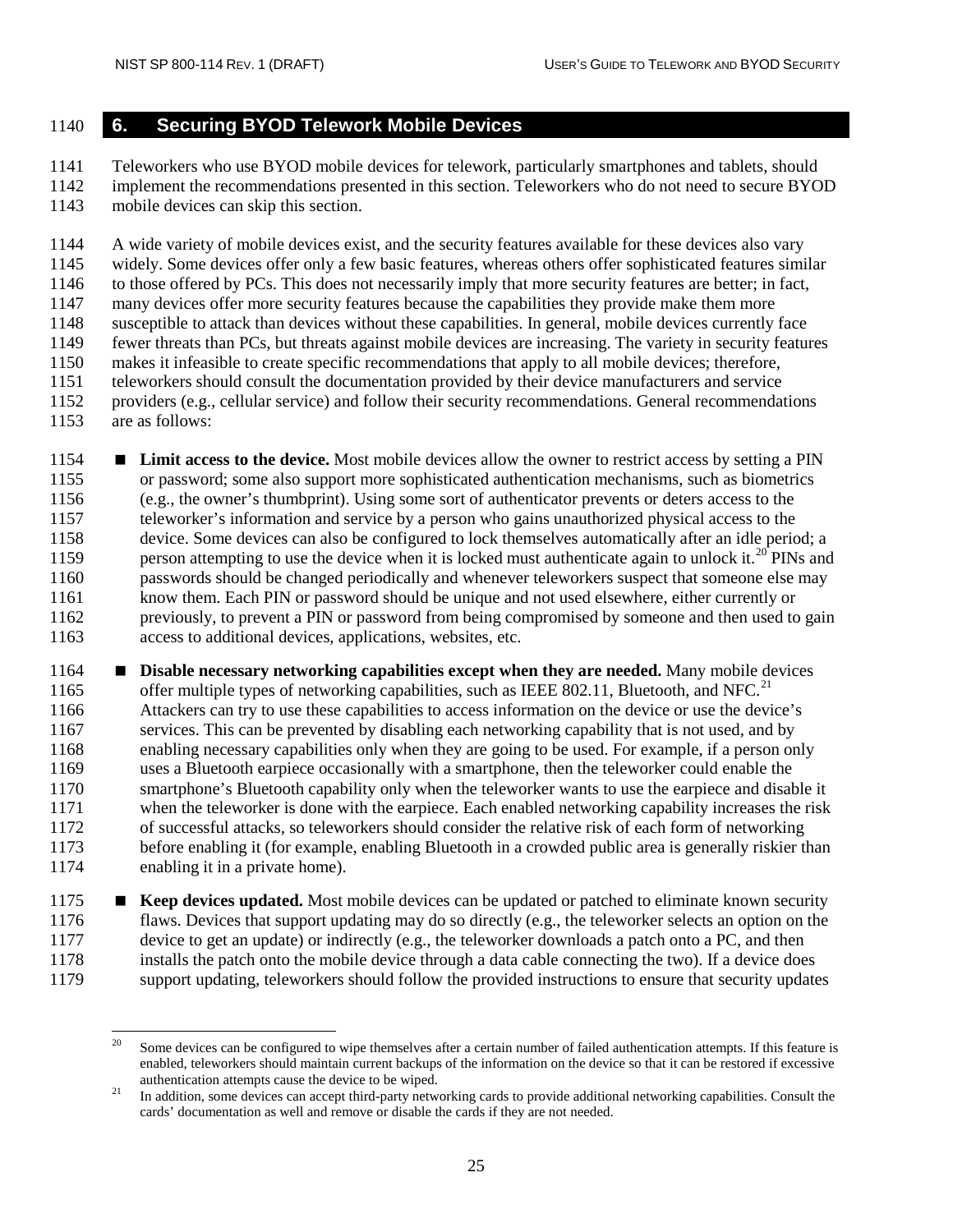- are identified, acquired, and installed regularly, at least weekly. See Section 5.1 for information on acquiring updates through metered networks.
- **Configure applications to support security.** Many applications on mobile devices, such as web browsers, are often configured by default to favor functionality over security. Accordingly, teleworkers should consider disabling unneeded application features and configuring applications to 1185 stop or block activity that is likely to be malicious. Section 5.5 provides configuration<br>1186 secommendations for web browsers, email clients, and instant messaging clients on per recommendations for web browsers, email clients, and instant messaging clients on personal computers; these recommendations should also be applied to mobile devices to the extent possible.
- **•• Download and run apps only from authorized app stores.** Teleworkers should be cautious about downloading and installing software that is not being provided by either the organization or the device's manufacturer. An example is downloading games from an unfamiliar website. Such software could reduce the security of the device if the software is not configured properly, or the software itself 1192 could contain malware that would infect the device. The software could also inadvertently disrupt other applications, including security software. other applications, including security software.
- **Do not jailbreak or root the device.** Doing so disables the manufacturer's built-in security capabilities for the device. This makes the device's use so risky that many organizations automatically check mobile devices attempting to access their networks and services for signs of 1197 iailbreaking or rooting, and they deny any access to such devices.
- **Do not connect the device to an unknown charging station.** Many charging stations enable people to recharge their mobile devices through direct wired connections between a device's USB interface 1200 and the charging station. Unfortunately, someone may have altered a charging station, such as one in<br>1201 a public area, so that it attempts to automatically gain unauthorized access to the data, applications, a public area, so that it attempts to automatically gain unauthorized access to the data, applications, services, and other resources on mobile devices that attach to it.
- **Use an isolated, protected, and encrypted environment that is supported and managed by the organization to access the organization's data and services.** If such an environment is available, it is generally automatically generated and maintained on mobile devices so that teleworkers don't need to act. The environment isolates the organization's stored data, applications, and other files on the mobile device so that the organization can maintain control over them without having any access to the teleworker's personal information, files, etc. on the same mobile device.
- 1209 Teleworkers should be cautious about connecting mobile devices to other computers, such as 1210 synchronizing data between a smartphone and a PC. Malware could be transmitted from one of synchronizing data between a smartphone and a PC. Malware could be transmitted from one device to another during a synchronization. Also, a synchronization could inadvertently cause sensitive information to be transferred from one device to another, and the second device might not be configured to provide adequate protection to that information, putting it at higher risk of exposure. Before connecting a mobile 1214 device to another computer, teleworkers should ensure that the mobile device and the computer to which<br>1215 it will be attached have both been properly secured. it will be attached have both been properly secured.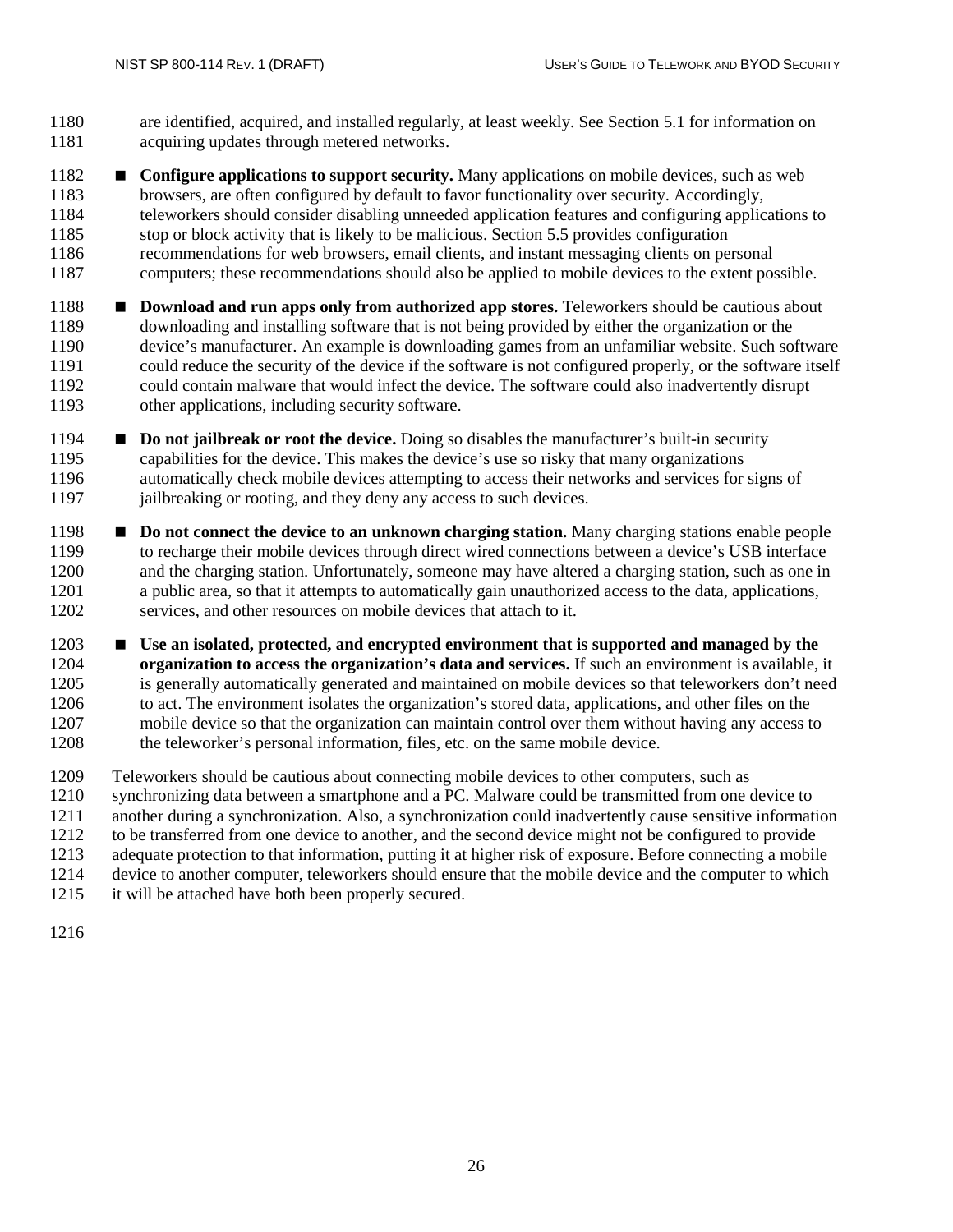## <span id="page-38-0"></span>**7. Considering the Security of Third-Party Devices**

Teleworkers sometimes want to perform remote access from devices owned by third parties, such as

checking email from a kiosk computer at a conference. However, when a third party is responsible for

 securing a device, teleworkers typically do not know if it has been secured properly. Consequently, a teleworker could perform remote access from a compromised device—for example, one infected with

malware intended to steal information from users, such as their passwords or email messages.

Many organizations either prohibit third-party devices from being used for remote access or permit only

limited use, such as for webmail. If an organization permits the use of third-party devices for telework,

teleworkers should think about the environment of a third-party device before deciding whether or not to

 use it. There is generally more risk in using third-party BYOD devices than in using teleworker-owned BYOD devices because of uncertainty as to how the third-party devices have been secured; however,

some third-party devices are reasonably secured. Teleworkers should consider who is responsible for

securing a third-party device and who can access the device. For example, a kiosk provided at a

conference for attendees only is more likely to be reasonably secure than a kiosk in a hotel lobby

available to the general public. Whenever possible, teleworkers should not use publicly accessible devices

for telework, including remote access to email and other applications.

Teleworkers should avoid using any third-party devices for performing sensitive functions or accessing

sensitive information. If a teleworker is not reasonably confident of the security of a third-party device,

the teleworker should be cautious and avoid using it. Many teleworkers choose not to use any third party-

secured devices for remote access because of security concerns.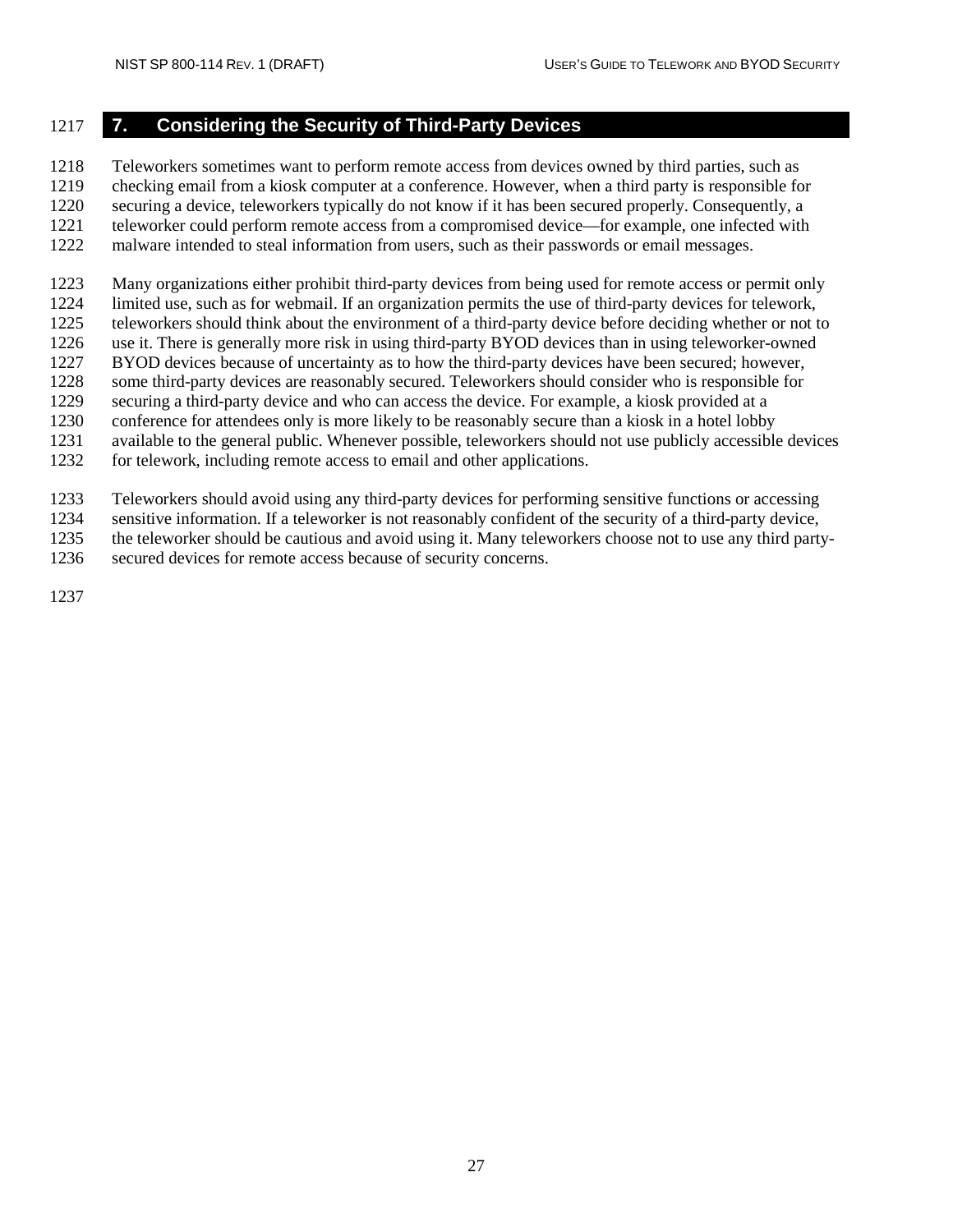## <span id="page-39-0"></span>**Appendix A—Additional Security Considerations for Telework**

In addition to securing telework devices and home networks, there are additional security-related

considerations for telework. For example, teleworkers should consider the relative security of phone

services, such as cordless phones, cellular phones, and Voice over Internet Protocol (VoIP) services.

Other possible security concerns include the use of wireless personal area network (WPAN) technologies,

- such as Bluetooth; use of wireless broadband network technologies; and secure destruction of removable
- media, printed materials, and other forms of media that may contain sensitive information. This appendix
- provides recommendations for each topic.

## <span id="page-39-1"></span>**A.1 Phone Services**

 Depending on the sensitivity of telework communications, telephone security may be a consideration. The various choices for telephones and telephone services span a wide spectrum of privacy capabilities. At the low end are older cordless phones, whose calls may be picked up by walkie-talkies, baby monitors, and 1250 radio scanners; at the high end are corded phones. The most commonly used options are summarized below. below.

- **Corded phones using traditional wired telephone networks.** Physical connections are required to intercept communications involving traditional corded telephones that use wired telephone networks, so they are sufficiently secure for typical telework. Security for corded phones used with VoIP networks is described below.
- **•• Cordless phones using traditional wired telephone networks.** Cordless phone communications can be intercepted by eavesdroppers within physical proximity of the phone, often a few hundred yards at most. Cordless phones used for telework should employ spread spectrum technology, which uses a rapidly changing set of frequencies to scramble transmissions, thus reducing the risk of eavesdropping. Security for cordless phones used with VoIP networks is described below.
- **•• Cellular phones.** Cellular network transmissions are scrambled to deter eavesdropping, so their use should be acceptable for typical telework.
- **■** Voice over IP. There are many services that offer phone service over the Internet. Known as VoIP. the services convert speech to Internet messages and transmit them to a facility that interfaces with the telephone network. The party on the other end can be using any type of phone service, not just VoIP. From a security standpoint, this type of connection may be susceptible to eavesdropping because it may be carried over the local network and the Internet. Because of the potential for vulnerabilities in one or more of these networks, communications carried over VoIP should not be considered secure unless encryption is used. Many VoIP services provide strong encryption, so teleworkers interested in using VoIP for telework discussions involving sensitive or proprietary information should first check with the VoIP provider to see if communications are encrypted and if this encryption meets federal agency requirements.

## <span id="page-39-2"></span>**A.2 WPAN Technologies**

 WPANs are small-scale wireless networks that require no infrastructure to operate. A WPAN is typically used by a few devices in a single room to communicate without the need to physically connect devices with cables. Examples include using a wireless keyboard or mouse with a computer, printing wirelessly, synchronizing a smartphone with a laptop, and allowing a wireless headset or earpiece to be used with a cell phone. The most commonly used type of technologies for WPANs is Bluetooth. Bluetooth does not require an unobstructed line of sight between the two devices using it. Bluetooth devices can be up to 100 meters (approximately 328 feet) apart, depending on output power.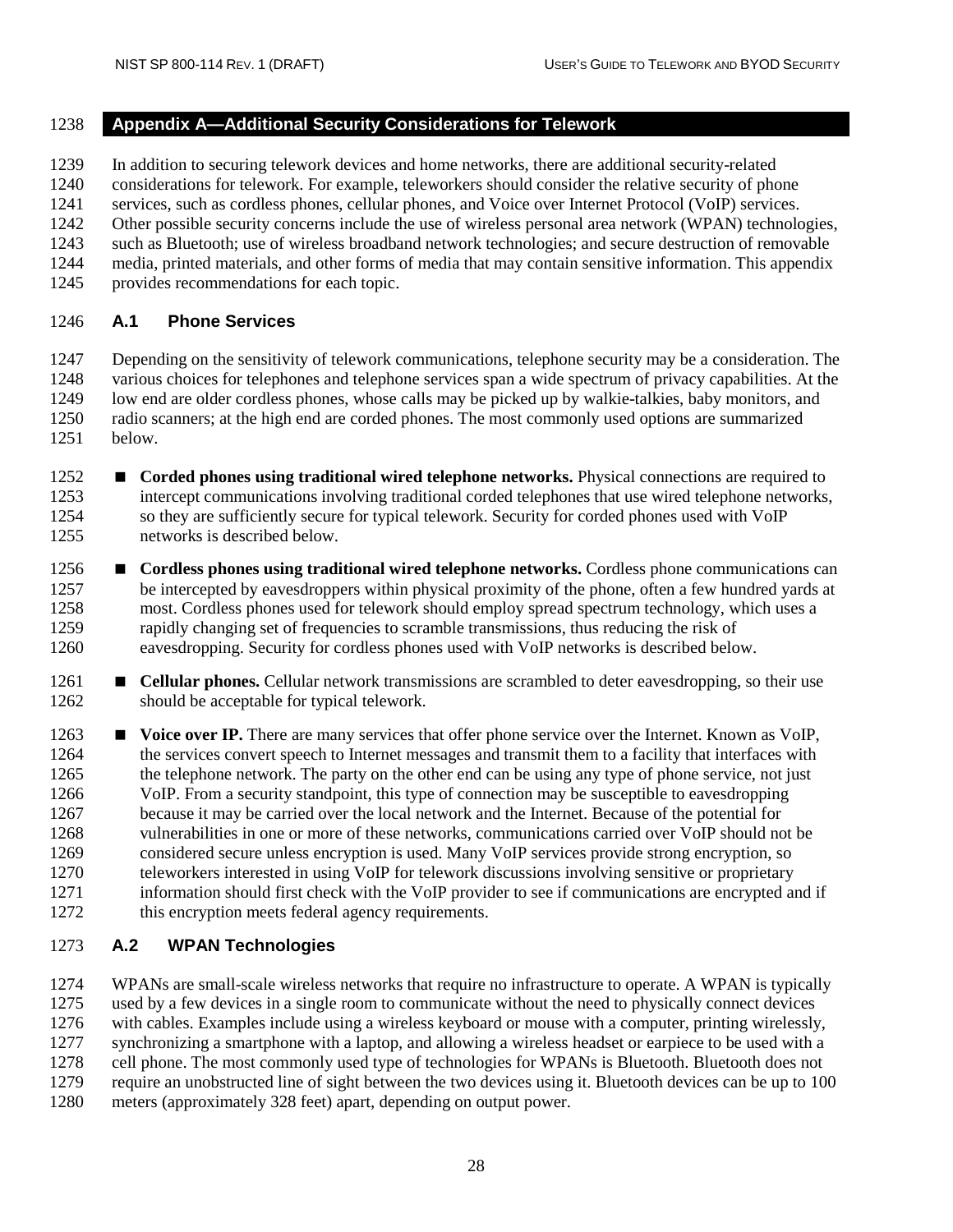As Sections 5 and 6 mention, teleworkers should disable Bluetooth when it is not in use. In addition,

Bluetooth users should use a PIN that is at least eight characters long, preferably one that includes letters

and digits. This makes it more difficult for an attacker to guess the PIN and gain access to the Bluetooth

 devices. For Bluetooth devices that do not support the use of long PINs (some permit only four-digit PINs), teleworkers should choose hard-to-guess PINs. Teleworkers should also configure their Bluetooth

1286 devices to encrypt their communications, if the devices support it; the devices' documentation should<br>1287 provide the necessary information on configuring encryption capabilities. provide the necessary information on configuring encryption capabilities.

## <span id="page-40-0"></span>**A.3 Wireless Broadband Data Network Technologies**

 Wireless broadband data networks are a form of mobile networking for PCs. This technology allows a PC to have wireless access to the Internet from nearly any location. Because of the nature of cellular communications, it is much more difficult for an attacker to eavesdrop on wireless broadband networks than WLANs, but it is still possible. Therefore, teleworkers should assume that wireless broadband communications are not sufficiently secure for transmitting sensitive information. Teleworkers should consult with their organization to determine what protection the organization's remote access solution provides before using wireless broadband to send or receive sensitive information.

## <span id="page-40-1"></span>**A.4 Information Destruction**

 When a teleworker-owned computer is no longer going to be used, it should be prepared for retirement. The computer's built-in storage devices, such as hard drives, often contain information that teleworkers might not want others to see, including their organizations' files and their personal information, such as 1300 files from tax return software. Even if the teleworker deletes all of the files from the computer, curious people who get access to the computer might be able to recover the files using free or inexpensive people who get access to the computer might be able to recover the files using free or inexpensive software utilities specifically designed to recover deleted files. Accordingly, teleworkers should ensure that all data on their computers' built-in storage devices is wiped out before donating, selling, or discarding a computer. Methods of performing these actions are as follows:

- **Use a third-party disk scrubbing utility.** Several commercial and open source software products are available that are specially designed to remove traces of data from computers. Follow the manufacturer directions for removing data from the hard drive.
- **Retain the hard drive.** Following the instructions in the computer manufacturer's documentation, a teleworker can remove the hard drive from the computer. If other people want to use the computer in the future, they can purchase a new hard drive and install an OS onto the computer. This is the best option if the computer is no longer functioning properly, preventing the use of disk scrubbing utilities.
- **Bestroy the hard drive.** Hard drives can be degaussed, which involves applying a magnetic field to the drive that makes it unusable. Hard drives can also be shredded or otherwise physically destroyed through specialized equipment and services.
- Teleworkers also need to ensure that removable media, printed materials, and other forms of media that
- may contain sensitive information are also destroyed. Many organizations provide information destruction services for their teleworkers, such as scrubbing or destroying hard drives and shredding removable
- media and printed materials.
- Data scrubbing for BYOD devices can be problematic because the devices are used for both personal and
- work purposes, and it may be necessary to scrub the telework data without affecting the personal data.
- Selective data scrubbing can be performed through enterprise mobile device management software (for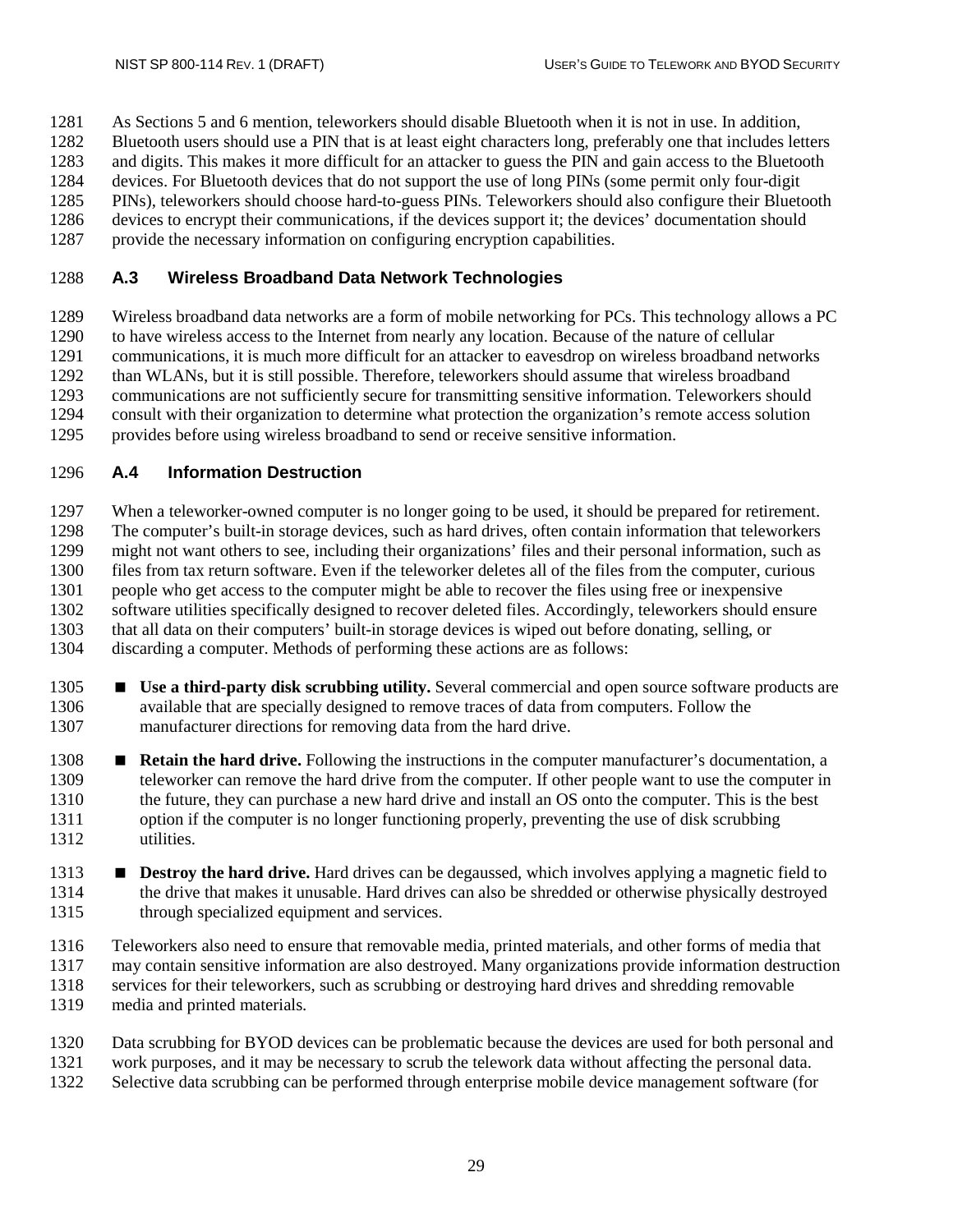- mobile devices) and specialized utilities. Teleworkers should consult with their organization about the
- organization's options for scrubbing BYOD device data.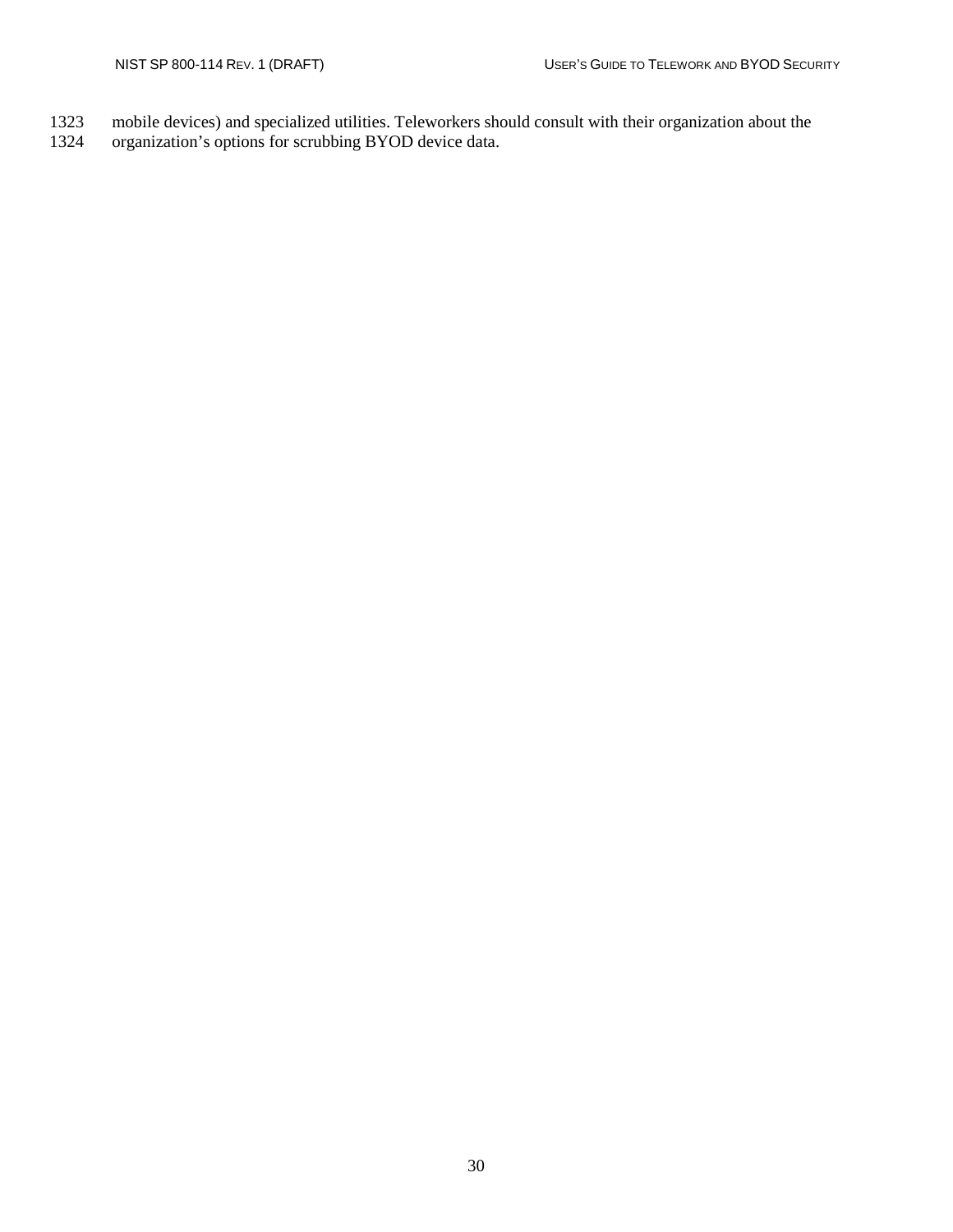#### <span id="page-42-0"></span>**Appendix B—Glossary**

Selected terms used in the publication are defined below.

 **Administrative Account:** A user account with full privileges on a computer. Such an account is intended to be used only when performing personal computer (PC) management tasks, such as installing updates and application software, managing user accounts, and modifying operating system (OS) and application settings.

**Blacklist:** A list of email senders who have previously sent spam to a user.

 **Content Filtering:** The process of monitoring communications such as email and web pages, analyzing them for suspicious content, and preventing the delivery of suspicious content to users.

- **Daily Use Account:** See "Standard user account."
- **Disinfect:** To remove malware from within a file.
- **Malicious Code:** See "Malware."

**Malware:** A computer program that is covertly placed onto a computer with the intent of compromising the privacy, accuracy, or reliability of the computer's data, applications, or OS. the privacy, accuracy, or reliability of the computer's data, applications, or OS.

- **Mobile Device:** A small mobile computer such as a smartphone or tablet.
- **Personal Computer (PC):** A desktop or laptop computer.
- **Personal Firewall:** A software program that monitors communications between a computer and other computers and blocks communications that are unwanted.
- **Phishing:** Deceptive computer-based means to trick individuals into disclosing sensitive personal information.
- **Popup Window:** A standalone web browser pane that opens automatically when a web page is loaded or a user performs an action designed to trigger a popup window.
- **Quarantine:** To store files containing malware in isolation for future disinfection or examination.
- **Remote Access:** The ability for an organization's users to access its non-public computing resources from external locations other than the organization's facilities.
- **Remote System Control:** Remotely using a computer at an organization from a telework computer.
- **Security Controls:** See "Security Protections."
- **Security Protections:** Measures against threats that are intended to compensate for a computer's security weaknesses.
- **Service Set Identifier (SSID):** A name assigned to a wireless AP.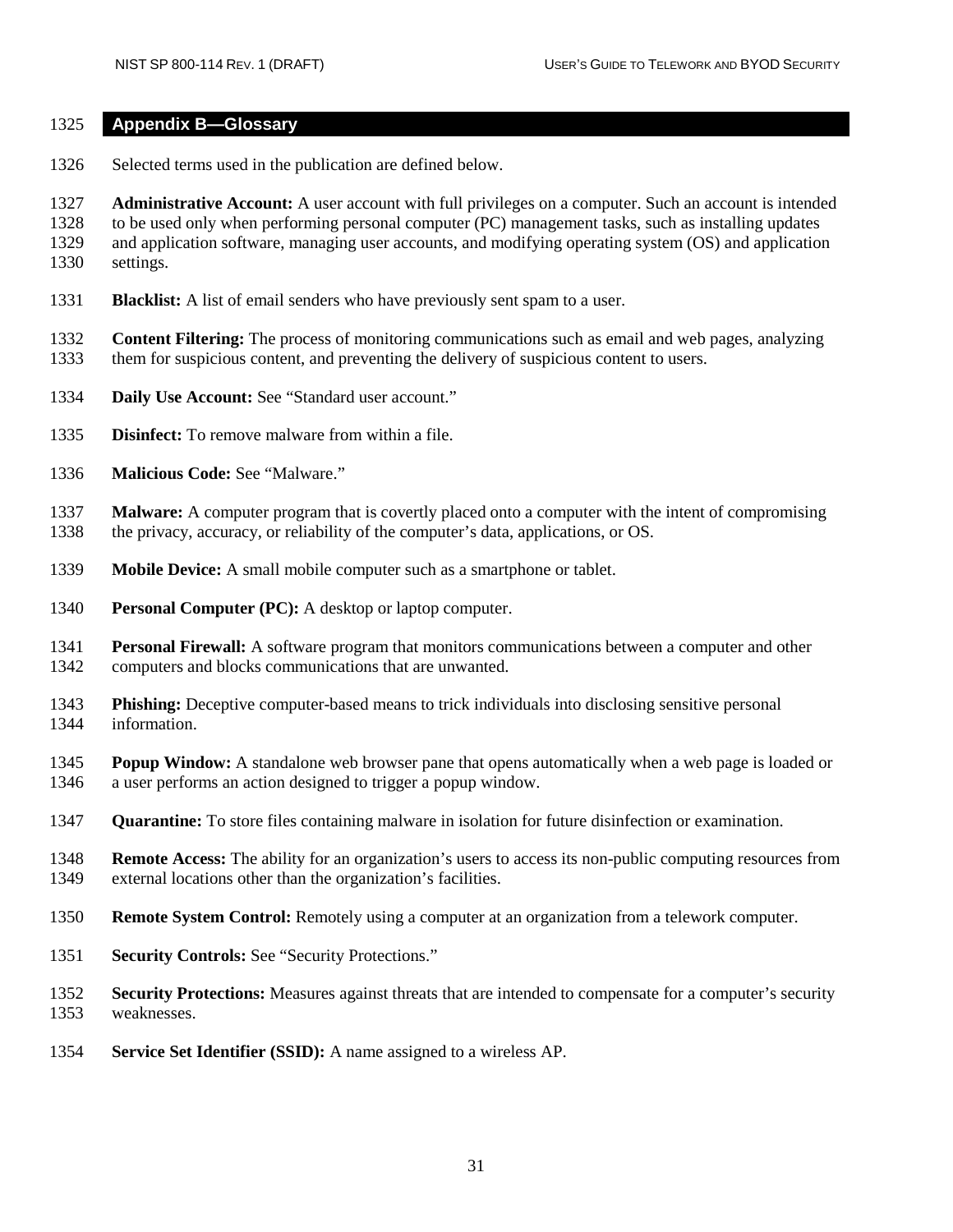- **Social Engineering:** A general term for attackers trying to trick people into revealing sensitive
- information or performing certain actions, such as downloading and executing files that appear to be benign but are actually malicious.
- **Standard User Account:** A user account with limited privileges that will be used for general tasks such as reading email and surfing the web.
- **Telecommuting:** See "Telework."
- **Telework:** The ability for an organization's employees, contractors, business partners, vendors, and other users to perform work from locations other than the organization's facilities.
- **Telework Device:** A PC or mobile device used by a teleworker for performing telework.
- **Virtual Private Network (VPN):** A tunnel that connects the teleworker's computer to the organization's network.
- **Vulnerability:** A security weakness in a computer.
- **Whitelist:** A list of email senders known to be benign, such as a user's coworkers, friends, and family.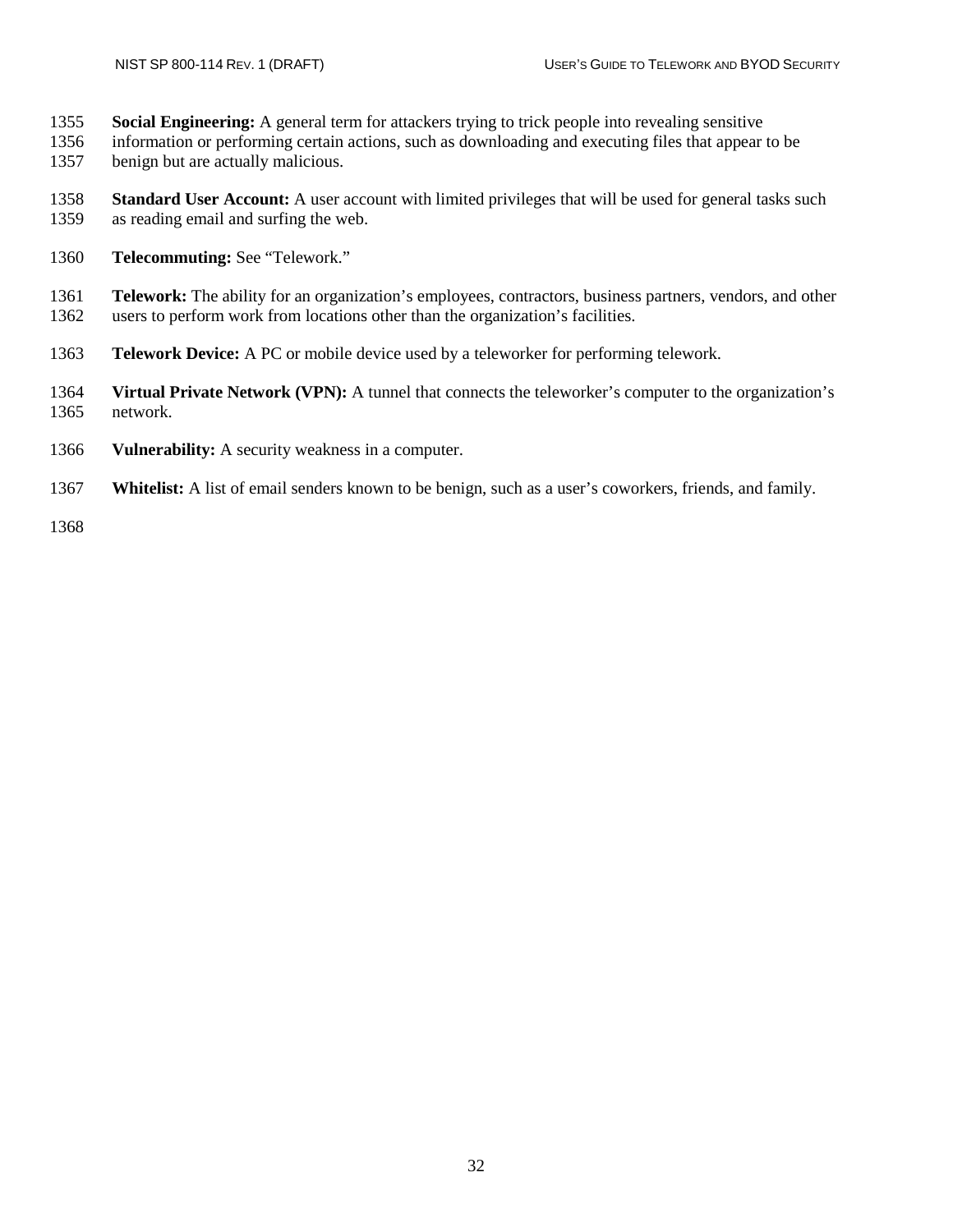# <span id="page-44-0"></span>1369 **Appendix C—Acronyms and Abbreviations**

1370 Acronyms and abbreviations used in this guide are defined below.

| <b>AES</b>   | <b>Advanced Encryption Standard</b>                     |  |
|--------------|---------------------------------------------------------|--|
| AP           | <b>Access Point</b>                                     |  |
| <b>BIOS</b>  | Basic Input/Output System                               |  |
| <b>FIPS</b>  | <b>Federal Information Processing Standards</b>         |  |
| <b>FISMA</b> | Federal Information Security Management Act             |  |
| <b>FTP</b>   | File Transfer Protocol                                  |  |
| <b>HTML</b>  | <b>Hypertext Markup Language</b>                        |  |
| <b>HTTP</b>  | <b>Hypertext Transfer Protocol</b>                      |  |
| <b>IEEE</b>  | Institute of Electrical and Electronics Engineers, Inc. |  |
| IP           | <b>Internet Protocol</b>                                |  |
| <b>IPsec</b> | <b>Internet Protocol Security</b>                       |  |
| <b>ISP</b>   | <b>Internet Service Provider</b>                        |  |
| <b>IT</b>    | <b>Information Technology</b>                           |  |
| ITL          | <b>Information Technology Laboratory</b>                |  |
| <b>MAC</b>   | Media Access Control                                    |  |
| <b>NAT</b>   | <b>Network Address Translation</b>                      |  |
| <b>NFC</b>   | <b>Near Field Communication</b>                         |  |
| <b>NIST</b>  | National Institute of Standards and Technology          |  |
| <b>OMB</b>   | Office of Management and Budget                         |  |
| <b>OS</b>    | <b>Operating System</b>                                 |  |
| PC           | <b>Personal Computer</b>                                |  |
| PII          | Personally Identifiable Information                     |  |
| PIN          | <b>Personal Identification Number</b>                   |  |
| <b>SMTP</b>  | Simple Mail Transfer Protocol                           |  |
| <b>SSID</b>  | Service Set Identifier                                  |  |
| SSL          | Secure Sockets Layer                                    |  |
| TKIP         | <b>Temporal Key Integrity Protocol</b>                  |  |
| <b>VDI</b>   | Virutal Desktop Infrastructure                          |  |
| <b>VMI</b>   | Virtual Mobile Infrastructure                           |  |
| VoIP         | Voice over Internet Protocol                            |  |
| VPN          | Virtual Private Network                                 |  |
| WEP          | Wired Equivalent Privacy                                |  |
| <b>WPA</b>   | <b>Wi-Fi Protected Access</b>                           |  |
| <b>WPAN</b>  | Wireless Personal Area Network                          |  |
|              |                                                         |  |